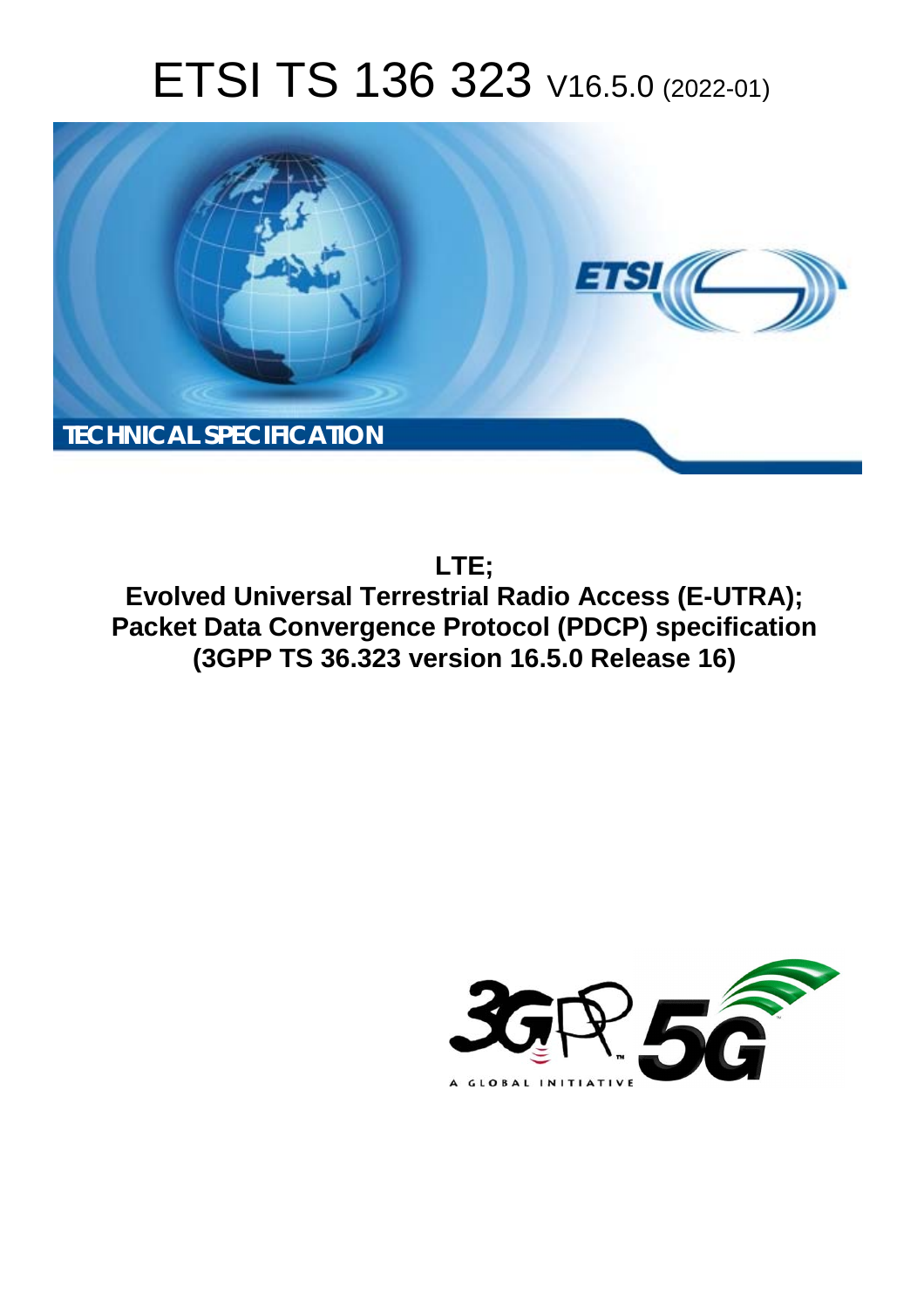Reference RTS/TSGR-0236323vg50

Keywords

**LTE** 

#### *ETSI*

650 Route des Lucioles F-06921 Sophia Antipolis Cedex - FRANCE

Tel.: +33 4 92 94 42 00 Fax: +33 4 93 65 47 16

Siret N° 348 623 562 00017 - APE 7112B Association à but non lucratif enregistrée à la Sous-Préfecture de Grasse (06) N° w061004871

#### *Important notice*

The present document can be downloaded from: <http://www.etsi.org/standards-search>

The present document may be made available in electronic versions and/or in print. The content of any electronic and/or print versions of the present document shall not be modified without the prior written authorization of ETSI. In case of any existing or perceived difference in contents between such versions and/or in print, the prevailing version of an ETSI deliverable is the one made publicly available in PDF format at [www.etsi.org/deliver](http://www.etsi.org/deliver).

Users of the present document should be aware that the document may be subject to revision or change of status. Information on the current status of this and other ETSI documents is available at <https://portal.etsi.org/TB/ETSIDeliverableStatus.aspx>

If you find errors in the present document, please send your comment to one of the following services: <https://portal.etsi.org/People/CommiteeSupportStaff.aspx>

#### *Notice of disclaimer & limitation of liability*

The information provided in the present deliverable is directed solely to professionals who have the appropriate degree of experience to understand and interpret its content in accordance with generally accepted engineering or other professional standard and applicable regulations.

No recommendation as to products and services or vendors is made or should be implied.

No representation or warranty is made that this deliverable is technically accurate or sufficient or conforms to any law and/or governmental rule and/or regulation and further, no representation or warranty is made of merchantability or fitness for any particular purpose or against infringement of intellectual property rights.

In no event shall ETSI be held liable for loss of profits or any other incidental or consequential damages.

Any software contained in this deliverable is provided "AS IS" with no warranties, express or implied, including but not limited to, the warranties of merchantability, fitness for a particular purpose and non-infringement of intellectual property rights and ETSI shall not be held liable in any event for any damages whatsoever (including, without limitation, damages for loss of profits, business interruption, loss of information, or any other pecuniary loss) arising out of or related to the use of or inability to use the software.

#### *Copyright Notification*

No part may be reproduced or utilized in any form or by any means, electronic or mechanical, including photocopying and microfilm except as authorized by written permission of ETSI. The content of the PDF version shall not be modified without the written authorization of ETSI.

The copyright and the foregoing restriction extend to reproduction in all media.

© ETSI 2022. All rights reserved.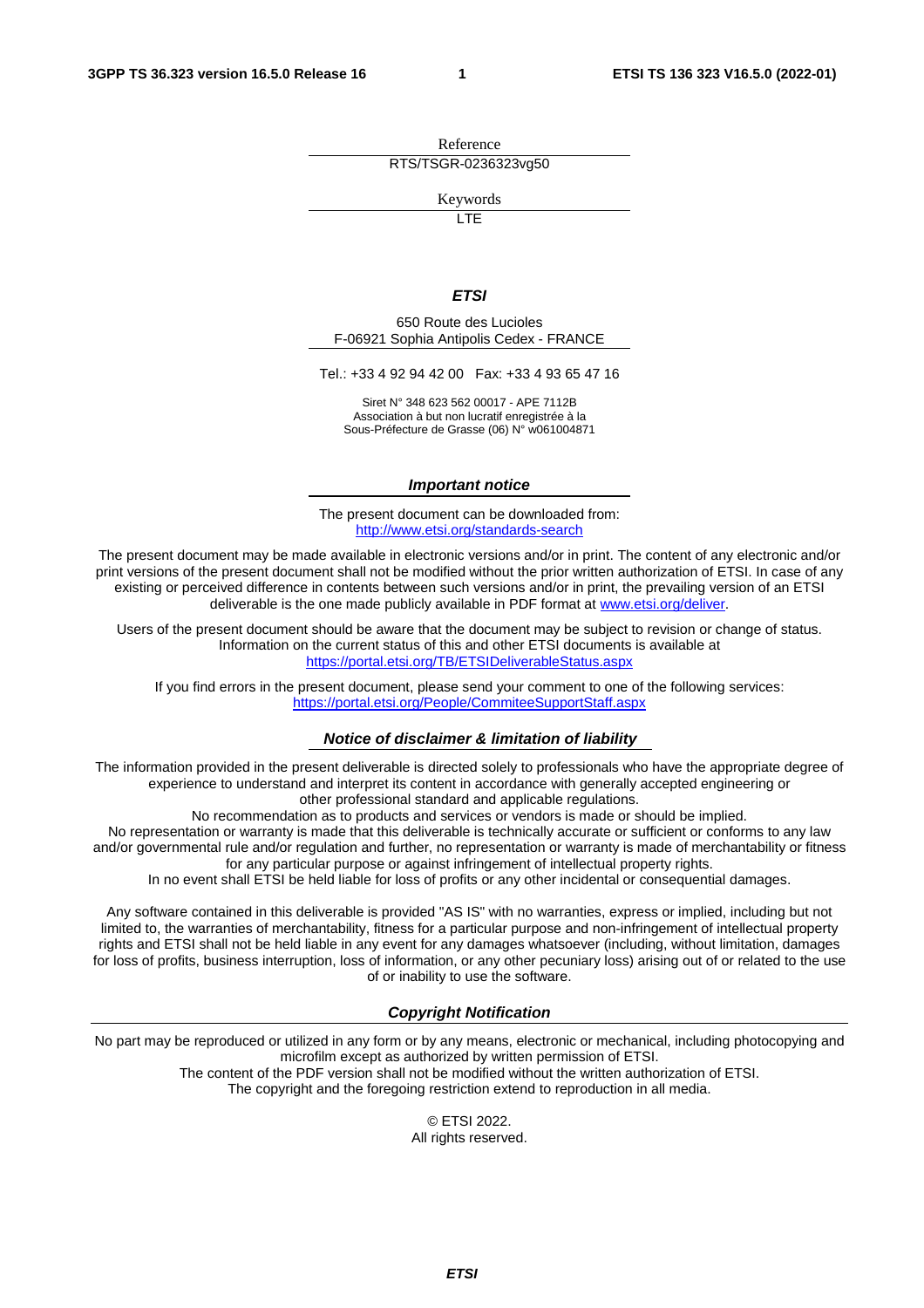## Intellectual Property Rights

#### Essential patents

IPRs essential or potentially essential to normative deliverables may have been declared to ETSI. The declarations pertaining to these essential IPRs, if any, are publicly available for **ETSI members and non-members**, and can be found in ETSI SR 000 314: *"Intellectual Property Rights (IPRs); Essential, or potentially Essential, IPRs notified to ETSI in respect of ETSI standards"*, which is available from the ETSI Secretariat. Latest updates are available on the ETSI Web server ([https://ipr.etsi.org/\)](https://ipr.etsi.org/).

Pursuant to the ETSI Directives including the ETSI IPR Policy, no investigation regarding the essentiality of IPRs, including IPR searches, has been carried out by ETSI. No guarantee can be given as to the existence of other IPRs not referenced in ETSI SR 000 314 (or the updates on the ETSI Web server) which are, or may be, or may become, essential to the present document.

#### **Trademarks**

The present document may include trademarks and/or tradenames which are asserted and/or registered by their owners. ETSI claims no ownership of these except for any which are indicated as being the property of ETSI, and conveys no right to use or reproduce any trademark and/or tradename. Mention of those trademarks in the present document does not constitute an endorsement by ETSI of products, services or organizations associated with those trademarks.

**DECT™**, **PLUGTESTS™**, **UMTS™** and the ETSI logo are trademarks of ETSI registered for the benefit of its Members. **3GPP™** and **LTE™** are trademarks of ETSI registered for the benefit of its Members and of the 3GPP Organizational Partners. **oneM2M™** logo is a trademark of ETSI registered for the benefit of its Members and of the oneM2M Partners. **GSM**® and the GSM logo are trademarks registered and owned by the GSM Association.

## Legal Notice

This Technical Specification (TS) has been produced by ETSI 3rd Generation Partnership Project (3GPP).

The present document may refer to technical specifications or reports using their 3GPP identities. These shall be interpreted as being references to the corresponding ETSI deliverables.

The cross reference between 3GPP and ETSI identities can be found under<http://webapp.etsi.org/key/queryform.asp>.

## Modal verbs terminology

In the present document "**shall**", "**shall not**", "**should**", "**should not**", "**may**", "**need not**", "**will**", "**will not**", "**can**" and "**cannot**" are to be interpreted as described in clause 3.2 of the [ETSI Drafting Rules](https://portal.etsi.org/Services/editHelp!/Howtostart/ETSIDraftingRules.aspx) (Verbal forms for the expression of provisions).

"**must**" and "**must not**" are **NOT** allowed in ETSI deliverables except when used in direct citation.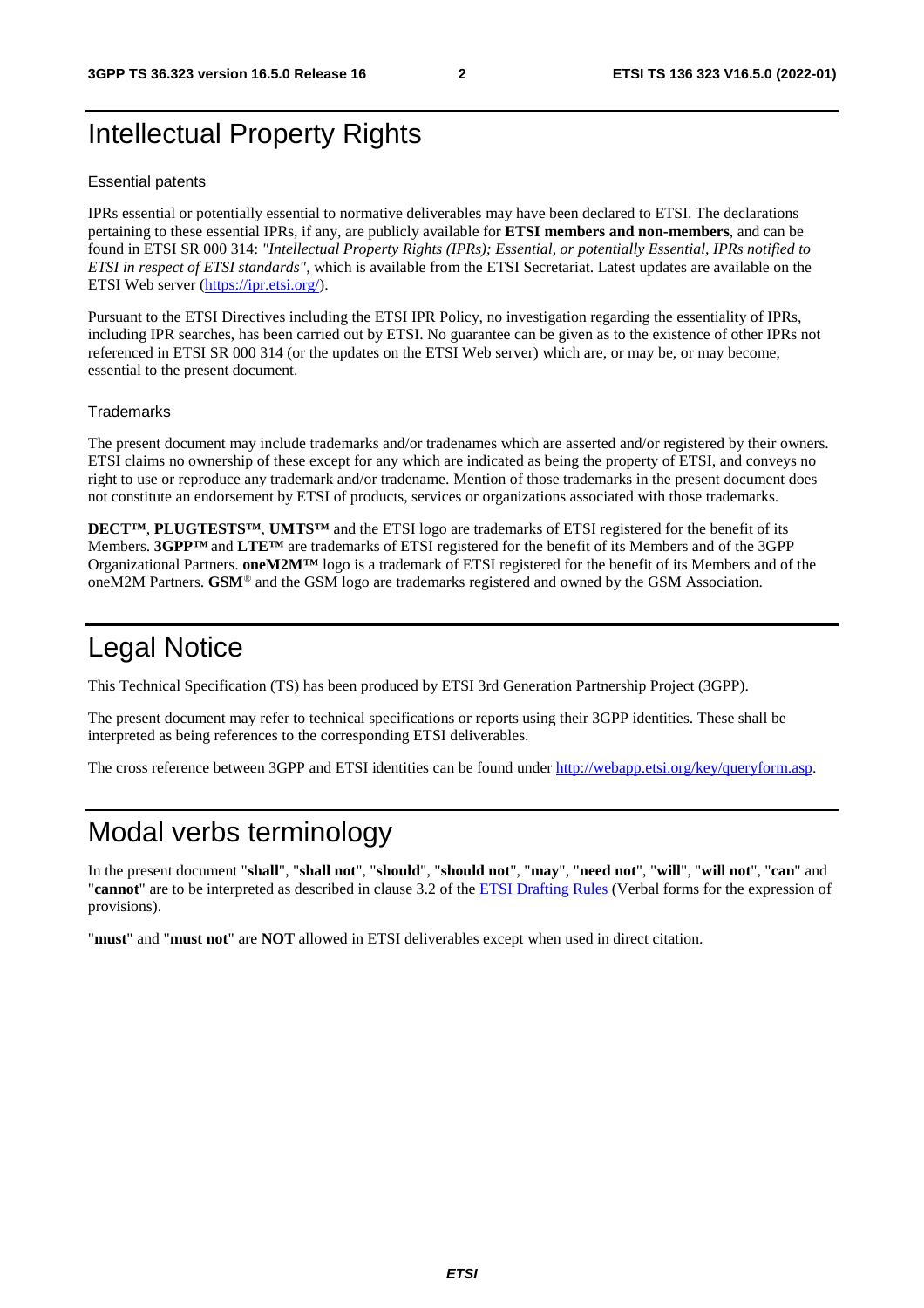$\mathbf{3}$ 

## Contents

| 1                |                                                                                   |  |
|------------------|-----------------------------------------------------------------------------------|--|
| $\overline{2}$   |                                                                                   |  |
| 3                |                                                                                   |  |
| 3.1<br>3.2       |                                                                                   |  |
| 4                |                                                                                   |  |
| 4.1              |                                                                                   |  |
| 4.2              |                                                                                   |  |
| 4.2.1            |                                                                                   |  |
| 4.2.2            |                                                                                   |  |
| 4.3              |                                                                                   |  |
| 4.3.1            |                                                                                   |  |
| 4.3.2            |                                                                                   |  |
| 4.4              |                                                                                   |  |
| 4.5              |                                                                                   |  |
| 5                |                                                                                   |  |
| 5.1              |                                                                                   |  |
| 5.1.1            |                                                                                   |  |
| 5.1.2            |                                                                                   |  |
| 5.1.2.1          |                                                                                   |  |
| 5.1.2.1.1        |                                                                                   |  |
| 5.1.2.1.2        | Procedures for DRBs mapped on RLC AM when the reordering function is not used 17  |  |
| 5.1.2.1.2a       |                                                                                   |  |
| 5.1.2.1.3        | Procedures for DRBs mapped on RLC UM when the reordering function is not used  19 |  |
| 5.1.2.1.3a       |                                                                                   |  |
| 5.1.2.1.4        | Procedures for DRBs mapped on RLC AM or RLC UM, for LWA bearers and SLRB when     |  |
|                  |                                                                                   |  |
| 5.1.2.1.4.1      |                                                                                   |  |
| 5.1.2.1.4.2      |                                                                                   |  |
| 5.1.2.1.4.3      |                                                                                   |  |
| 5.1.2.2          |                                                                                   |  |
| 5.1.2.2.1        |                                                                                   |  |
| 5.1.2.2.2        |                                                                                   |  |
| 5.1.3            |                                                                                   |  |
| 5.1.4            |                                                                                   |  |
| 5.2              |                                                                                   |  |
| 5.2.1<br>5.2.1.1 |                                                                                   |  |
| 5.2.1.2          |                                                                                   |  |
| 5.2.1.3          |                                                                                   |  |
| 5.2.2            |                                                                                   |  |
| 5.2.2.1          | Procedures for DRBs mapped on RLC AM while the reordering function is not used25  |  |
| 5.2.2.1a         | Procedures for DRBs mapped on RLC AM while the reordering function is used25      |  |
| 5.2.2.2          | Procedures for DRBs mapped on RLC UM when the reordering function is not used25   |  |
| 5.2.2.2a         |                                                                                   |  |
| 5.2.2.3          |                                                                                   |  |
| 5.2.2.4          |                                                                                   |  |
| 5.3              |                                                                                   |  |
| 5.3.1            |                                                                                   |  |
|                  |                                                                                   |  |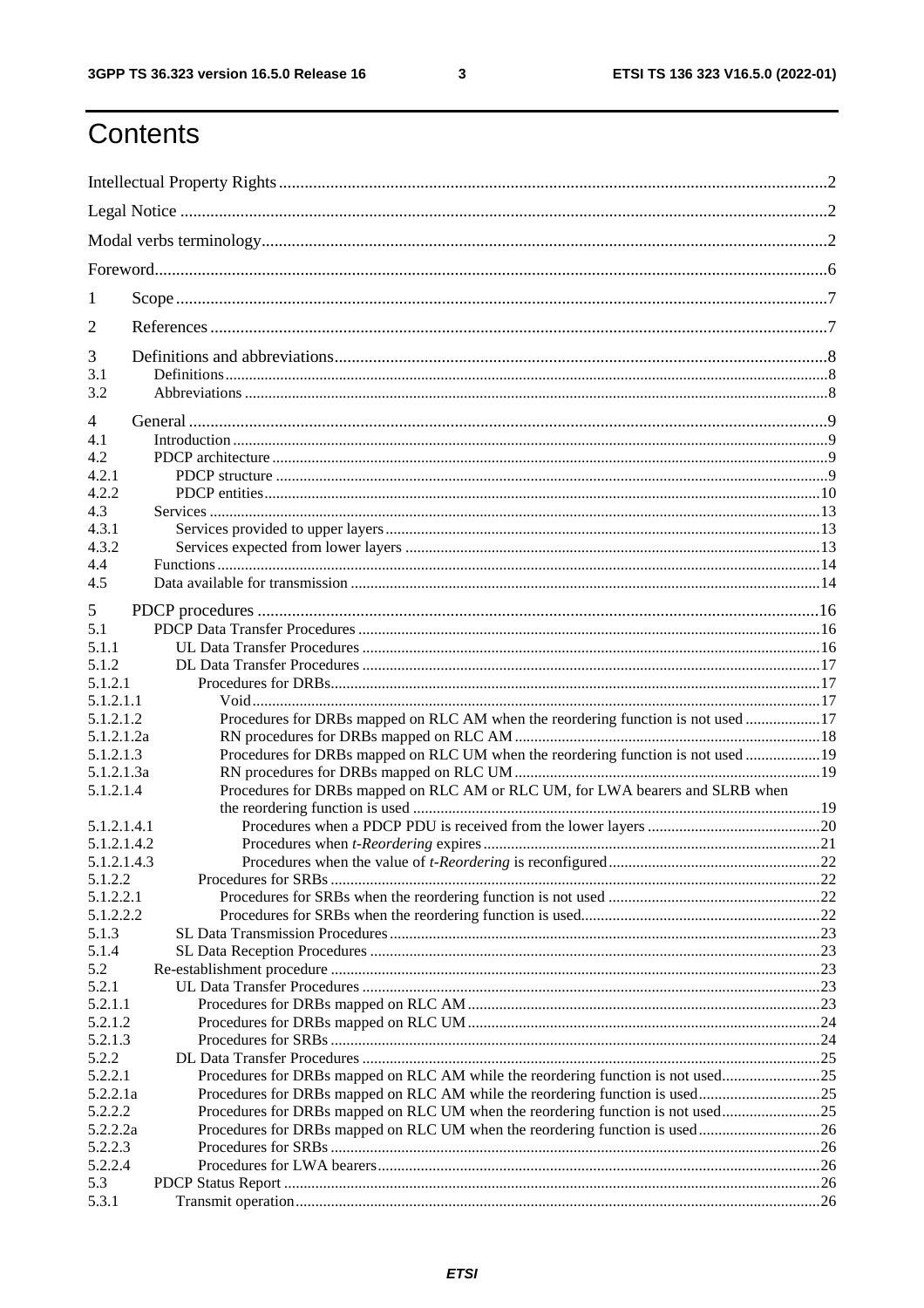| 5.3.2<br>5.4     |  |
|------------------|--|
|                  |  |
| 5.4a<br>5.5      |  |
| 5.5.1            |  |
| 5.5.2            |  |
| 5.5.3            |  |
|                  |  |
| 5.5.4            |  |
| 5.5.5            |  |
| 5.5.6            |  |
| 5.5.6.1          |  |
| 5.5.6.2          |  |
| 5.6              |  |
| 5.6.0            |  |
| 5.6.1            |  |
| 5.6.2<br>5.6.3   |  |
| 5.6.3.1          |  |
| 5.6.3.2          |  |
|                  |  |
| 5.7              |  |
| 5.8              |  |
| 5.9              |  |
| 5.10             |  |
| 5.10.1           |  |
| 5.10.2           |  |
| 5.10.3           |  |
| 5.11             |  |
| 5.11.1           |  |
| 5.11.2           |  |
| 5.11.3           |  |
| 5.11.4           |  |
| 5.11.5           |  |
| 5.11.6           |  |
| 5.11.7           |  |
| 5.12             |  |
| 5.13             |  |
| 5.14             |  |
| 5.14.1           |  |
| 5.14.2<br>5.14.3 |  |
|                  |  |
| 5.14.4           |  |
| 5.14.5           |  |
| 5.14.6           |  |
| 5.14.6.1         |  |
| 5.14.6.2         |  |
| 5.14.7           |  |
| 6                |  |
| 6.1              |  |
| 6.1.1            |  |
| 6.1.2            |  |
| 6.2              |  |
| 6.2.1            |  |
| 6.2.2            |  |
| 6.2.3            |  |
| 6.2.4            |  |
| 6.2.5            |  |
| 6.2.6            |  |
| 6.2.7            |  |
| 6.2.8            |  |
| 6.2.9            |  |
| 6.2.10           |  |
|                  |  |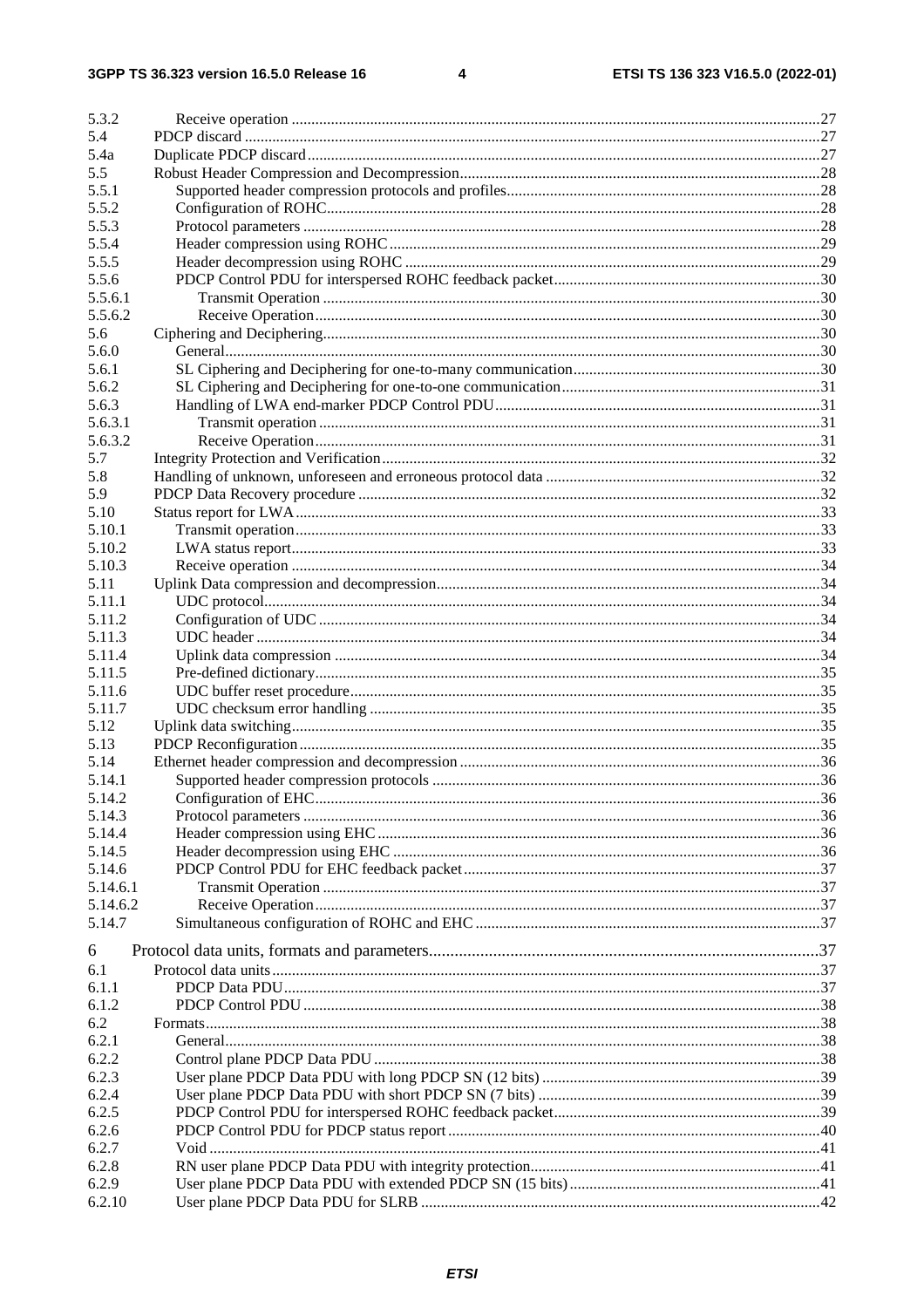|        | <b>Annex B</b> (informative): |  |
|--------|-------------------------------|--|
|        | <b>Annex A (informative):</b> |  |
| 7.3    |                               |  |
| 7.2    |                               |  |
| 7.1    |                               |  |
|        |                               |  |
| 7      |                               |  |
| 6.3.24 |                               |  |
| 6.3.23 |                               |  |
| 6.3.22 |                               |  |
| 6.3.21 |                               |  |
| 6.3.19 |                               |  |
| 6.3.18 |                               |  |
| 6.3.17 |                               |  |
| 6.3.16 |                               |  |
| 6.3.15 |                               |  |
| 6.3.14 |                               |  |
| 6.3.13 |                               |  |
| 6.3.12 |                               |  |
| 6.3.11 |                               |  |
| 6.3.10 |                               |  |
| 6.3.9  |                               |  |
| 6.3.8  |                               |  |
| 6.3.7  |                               |  |
| 6.3.6  |                               |  |
| 6.3.5  |                               |  |
| 6.3.4  |                               |  |
| 6.3.3  |                               |  |
| 6.3.2  |                               |  |
| 6.3.1  |                               |  |
| 6.3    |                               |  |
| 6.2.18 |                               |  |
| 6.2.17 |                               |  |
| 6.2.16 |                               |  |
| 6.2.15 |                               |  |
| 6.2.14 |                               |  |
| 6.2.13 |                               |  |
| 6.2.12 |                               |  |
| 6.2.11 |                               |  |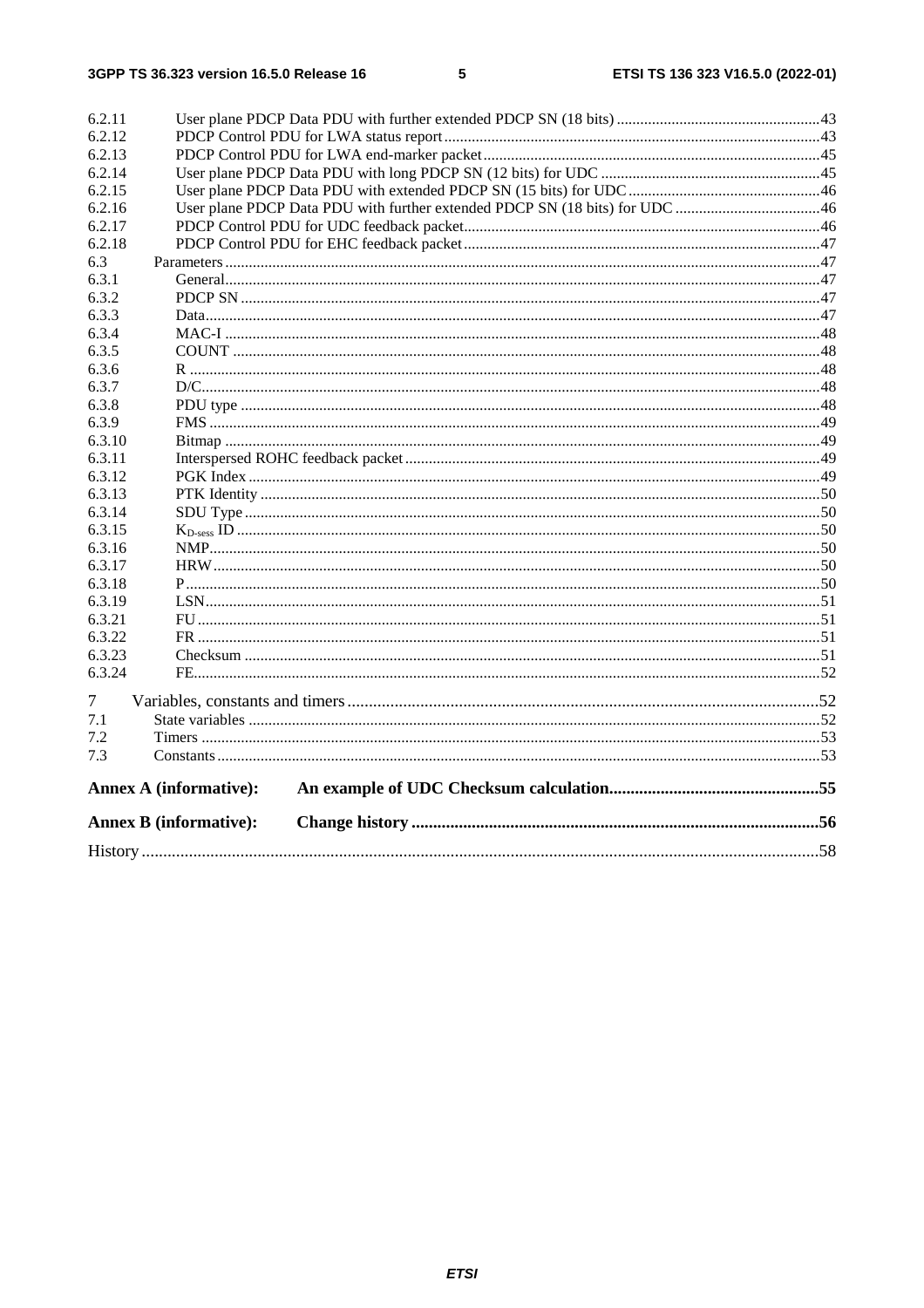## Foreword

This Technical Specification has been produced by the 3<sup>rd</sup> Generation Partnership Project (3GPP).

The contents of the present document are subject to continuing work within the TSG and may change following formal TSG approval. Should the TSG modify the contents of the present document, it will be re-released by the TSG with an identifying change of release date and an increase in version number as follows:

Version x.y.z

where:

- x the first digit:
	- 1 presented to TSG for information;
	- 2 presented to TSG for approval;
	- 3 or greater indicates TSG approved document under change control.
- y the second digit is incremented for all changes of substance, i.e. technical enhancements, corrections, updates, etc.
- z the third digit is incremented when editorial only changes have been incorporated in the document.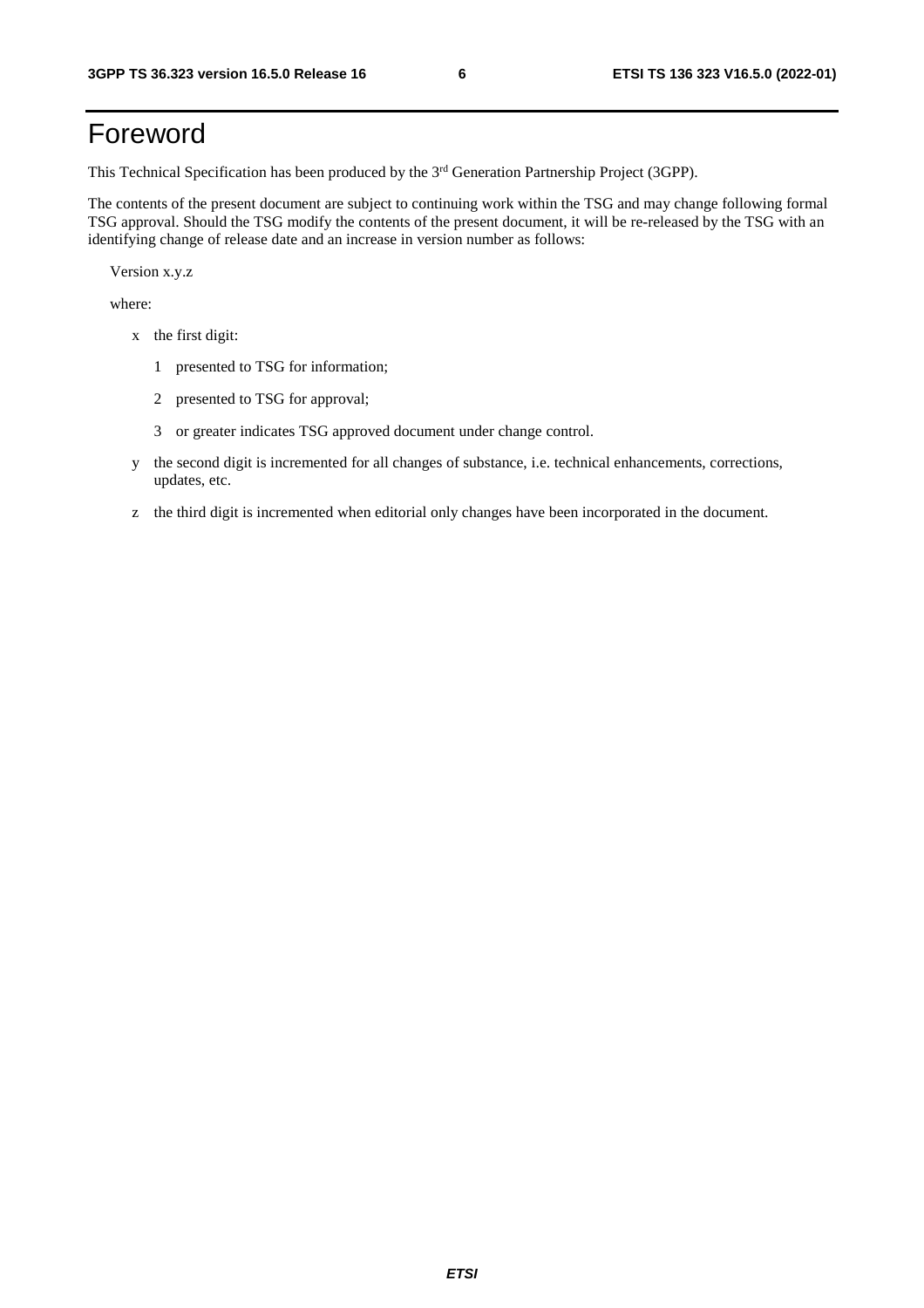## 1 Scope

The present document provides the description of the Packet Data Convergence Protocol (PDCP).

## 2 References

The following documents contain provisions which, through reference in this text, constitute provisions of the present document.

- References are either specific (identified by date of publication, edition number, version number, etc.) or non specific.
- For a specific reference, subsequent revisions do not apply.
- For a non-specific reference, the latest version applies. In the case of a reference to a 3GPP document (including a GSM document), a non-specific reference implicitly refers to the latest version of that document *in the same Release as the present document*.
- [1] 3GPP TR 21.905: "Vocabulary for 3GPP Specifications".
- [2] 3GPP TS 36.300: "Evolved Universal Terrestrial Radio Access (E-UTRA) and Evolved Universal Terrestrial Radio Access Network (E-UTRAN); Overall description".
- [3] 3GPP TS 36.331: "Evolved Universal Terrestrial Radio Access (E-UTRA) Radio Resource Control (RRC); Protocol Specification".
- [4] 3GPP TS 36.321: "Evolved Universal Terrestrial Radio Access (E-UTRA) Medium Access Control (MAC) protocol specification".
- [5] 3GPP TS 36.322: "Evolved Universal Terrestrial Radio Access (E-UTRA) Radio Link Control (RLC) protocol specification".
- [6] 3GPP TS 33.401: "3GPP System Architecture Evolution: Security Architecture".
- [7] IETF RFC 5795: "The RObust Header Compression (ROHC) Framework".
- [8] IETF RFC 6846: "RObust Header Compression (ROHC): A Profile for TCP/IP (ROHC-TCP)".
- [9] IETF RFC 3095: "RObust Header Compression (ROHC): Framework and four profiles: RTP, UDP, ESP and uncompressed".
- [10] IETF RFC 3843: "RObust Header Compression (ROHC): A Compression Profile for IP".
- [11] IETF RFC 4815: "RObust Header Compression (ROHC): Corrections and Clarifications to RFC 3095".
- [12] IETF RFC 5225: "RObust Header Compression (ROHC) Version 2: Profiles for RTP, UDP, IP, ESP and UDP Lite".
- [13] 3GPP TS 33.303: "Proximity-based Services; Security Aspects".
- [14] 3GPP TS 23.303: "Proximity-based Services; Stage 2".
- [15] 3GPP TS 36.360: "Evolved Universal Terrestrial Radio Access (E-UTRA); LTE-WLAN Aggregation Adaptation Protocol (LWAAP) specification".
- [16] IETF RFC 1951: "DEFLATE Compressed Data Format Specification version 1.3".
- [17] IETF RFC 3485: "The Session Initiation Protocol (SIP) and Session Description Protocol (SDP) Static Dictionary for Signaling Compression (SigComp)".
- [18] **IETF RFC 1979: "PPP Deflate Protocol".**
- [19] 3GPP TS 38.323: "NR; Packet Data Convergence Protocol (PDCP) protocol specification".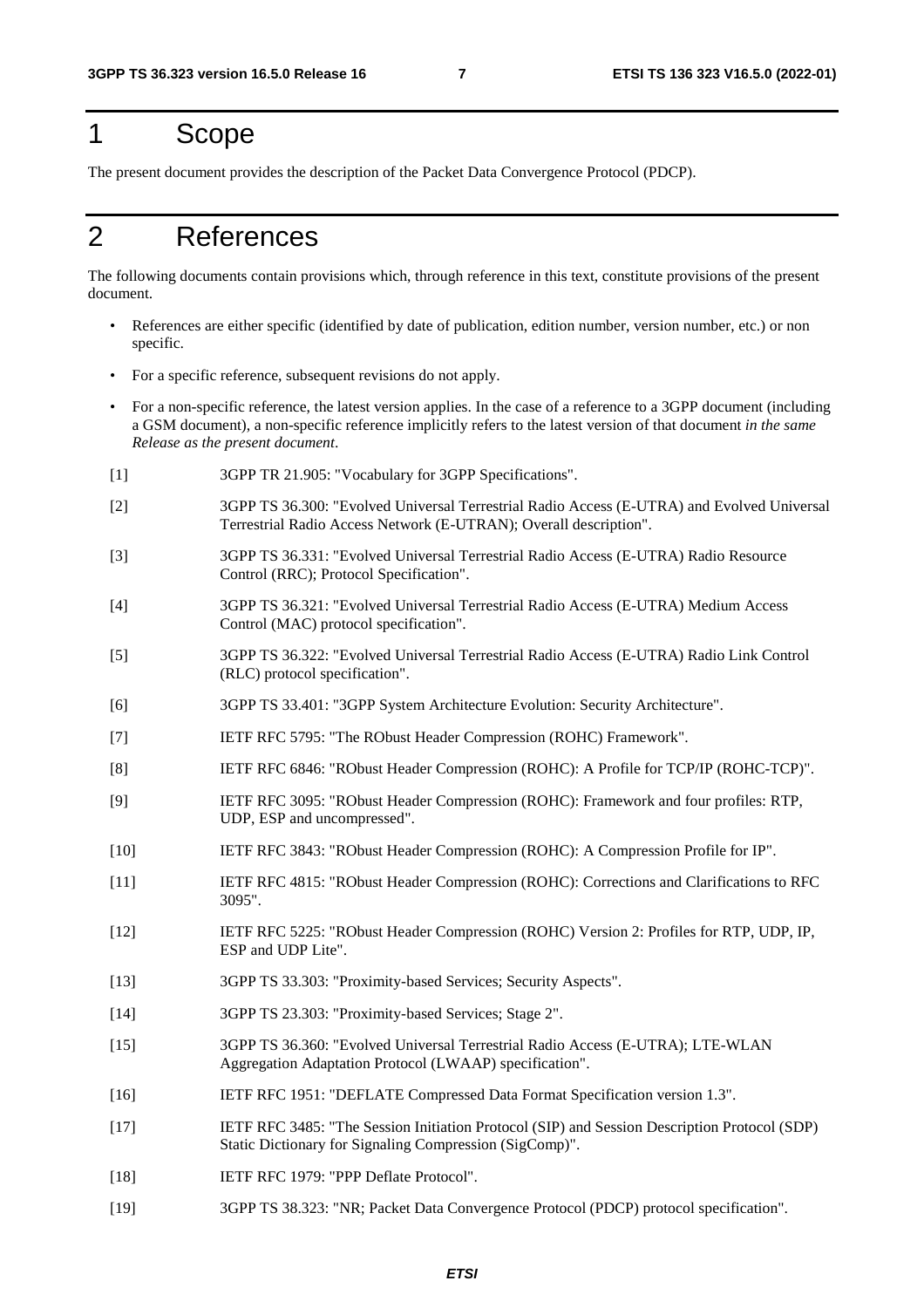## 3 Definitions and abbreviations

## 3.1 Definitions

For the purposes of the present document, the terms and definitions given in TR 21.905 [1] and the following apply. A term defined in the present document takes precedence over the definition of the same term, if any, in TR 21.905 [1].

**DAPS bearer**: a bearer whose radio protocols are located in both the source eNB and the target eNB during DAPS handover to use both source eNB and target eNB resources.

**NB-IoT**: NB-IoT allows access to network services via E-UTRA with a channel bandwidth limited to 200 kHz.

**Split bearer**: in dual connectivity, a bearer whose radio protocols are located in both the MeNB and the SeNB to use both MeNB and SeNB resources.

**LWA bearer**: in LTE-WLAN Aggregation, a bearer whose radio protocols are located in both the eNB and the WLAN to use both eNB and WLAN resources.

## 3.2 Abbreviations

For the purposes of the present document, the abbreviations given in TR 21.905 [1] and the following apply. An abbreviation defined in the present document takes precedence over the definition of the same abbreviation, if any, in TR 21.905 [1].

| AILC           | Assistance Information bit for Local Cache           |
|----------------|------------------------------------------------------|
| AM             | Acknowledged Mode                                    |
| ARP            | <b>Address Resolution Protocol</b>                   |
| CID            | Context Identifier                                   |
| <b>DAPS</b>    | Dual Active Protocol Stack                           |
| <b>DRB</b>     | Data Radio Bearer carrying user plane data           |
| <b>EHC</b>     | <b>Ethernet Header Compression</b>                   |
| <b>EPS</b>     | <b>Evolved Packet System</b>                         |
| <b>E-UTRA</b>  | <b>Evolved UMTS Terrestrial Radio Access</b>         |
| <b>E-UTRAN</b> | <b>Evolved UMTS Terrestrial Radio Access Network</b> |
| eNB            | E-UTRAN Node B                                       |
| <b>FIFO</b>    | <b>First In First Out</b>                            |
| <b>FMS</b>     | First missing PDCP SN                                |
| <b>HFN</b>     | <b>Hyper Frame Number</b>                            |
| <b>HRW</b>     | Highest Received PDCP SN on WLAN                     |
| <b>IETF</b>    | <b>Internet Engineering Task Force</b>               |
| IP             | <b>Internet Protocol</b>                             |
| L2             | Layer 2 (data link layer)                            |
| L <sub>3</sub> | Layer 3 (network layer)                              |
| <b>LWA</b>     | <b>LTE-WLAN</b> Aggregation                          |
| <b>MAC</b>     | <b>Medium Access Control</b>                         |
| MAC-I          | Message Authentication Code for Integrity            |
| <b>MCG</b>     | Master Cell Group                                    |
| $NB$ - $IoT$   | Narrow Band Internet of Things                       |
| <b>NMP</b>     | Number of Missing PDCP SDUs                          |
| <b>PDCP</b>    | Packet Data Convergence Protocol                     |
| <b>PDU</b>     | Protocol Data Unit                                   |
| <b>PEK</b>     | ProSe Encryption Key                                 |
| <b>PGK</b>     | ProSe Group Key                                      |
| ProSe          | Proximity-based Services                             |
| <b>PTK</b>     | ProSe Traffic Key                                    |
| R              | Reserved                                             |
| RB             | Radio Bearer                                         |
| <b>RFC</b>     | <b>Request For Comments</b>                          |
| <b>RLC</b>     | Radio Link Control                                   |
| <b>RN</b>      | Relay Node                                           |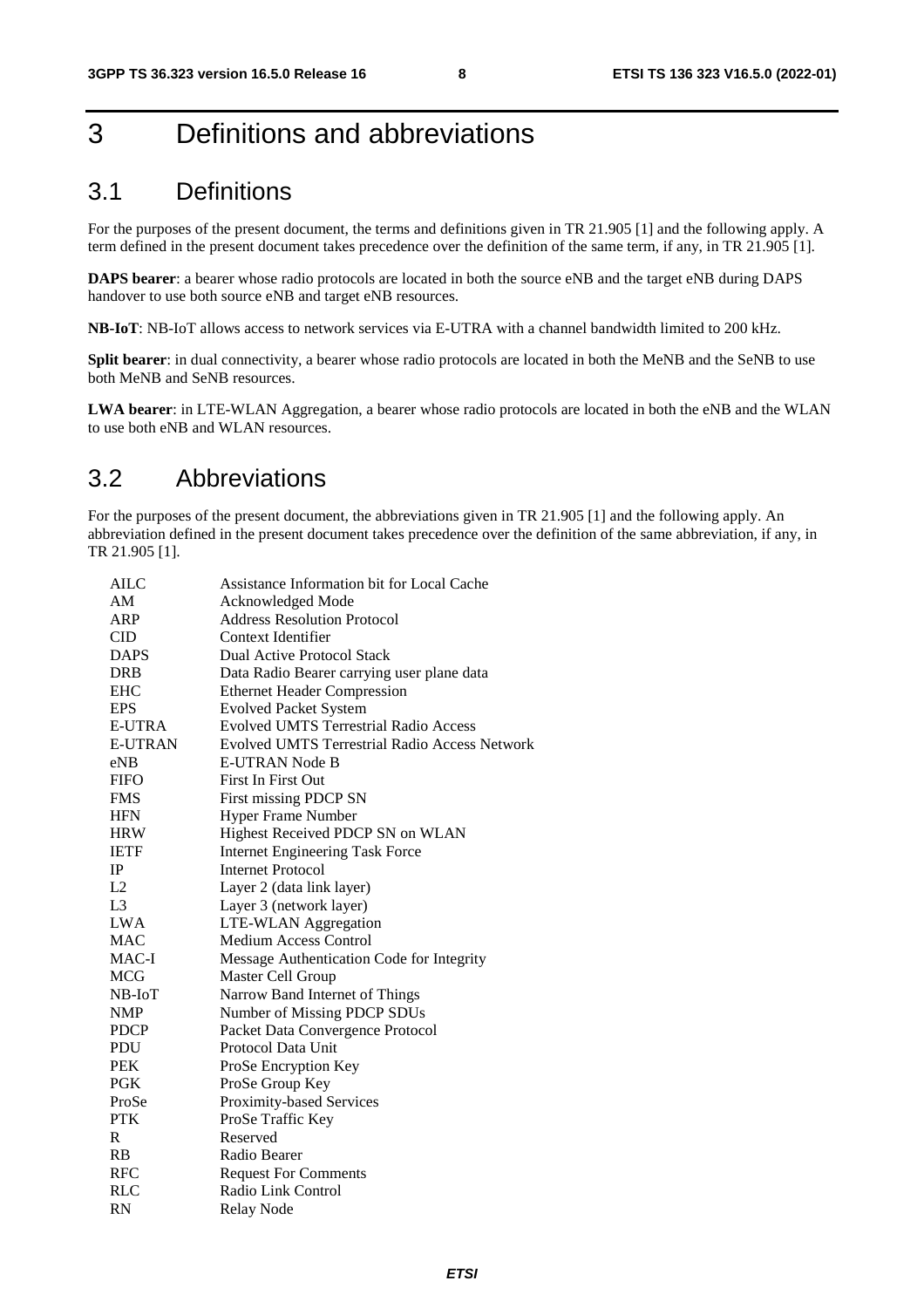| <b>ROHC</b> | <b>RObust Header Compression</b>                                                         |
|-------------|------------------------------------------------------------------------------------------|
| <b>RRC</b>  | Radio Resource Control                                                                   |
| <b>RTP</b>  | <b>Real Time Protocol</b>                                                                |
| <b>SAP</b>  | Service Access Point                                                                     |
| <b>SCG</b>  | Secondary Cell Group                                                                     |
| <b>SDU</b>  | Service Data Unit                                                                        |
| <b>SLRB</b> | Sidelink Radio Bearer carrying Sidelink Communication or V2X sidelink communication data |
| SN.         | Sequence Number                                                                          |
| <b>SRB</b>  | Signalling Radio Bearer carrying control plane data                                      |
| <b>TCP</b>  | <b>Transmission Control Protocol</b>                                                     |
| <b>UDC</b>  | <b>Uplink Data Compression</b>                                                           |
| <b>UDP</b>  | User Datagram Protocol                                                                   |
| UE          | User Equipment                                                                           |
| <b>UM</b>   | Unacknowledged Mode                                                                      |
| X-MAC       | Computed MAC-I                                                                           |
|             |                                                                                          |

## 4 General

## 4.1 Introduction

The present document describes the functionality of the PDCP. Functionality specified for the UE equally applies to the RN for functionality necessary for the RN. There is also functionality which is only applicable to the RN in its communication with the E-UTRAN, in which case the specification denotes the RN instead of the UE. RN-specific behaviour is not applicable to the UE. The functionality specified for the UE applies to communication on Uu interface and PC5 interface [14].

## 4.2 PDCP architecture

## 4.2.1 PDCP structure

Figure 4.2.1.1 represents one possible structure for the PDCP sublayer; it should not restrict implementation. The figure is based on the radio interface protocol architecture defined in TS 36.300 [2].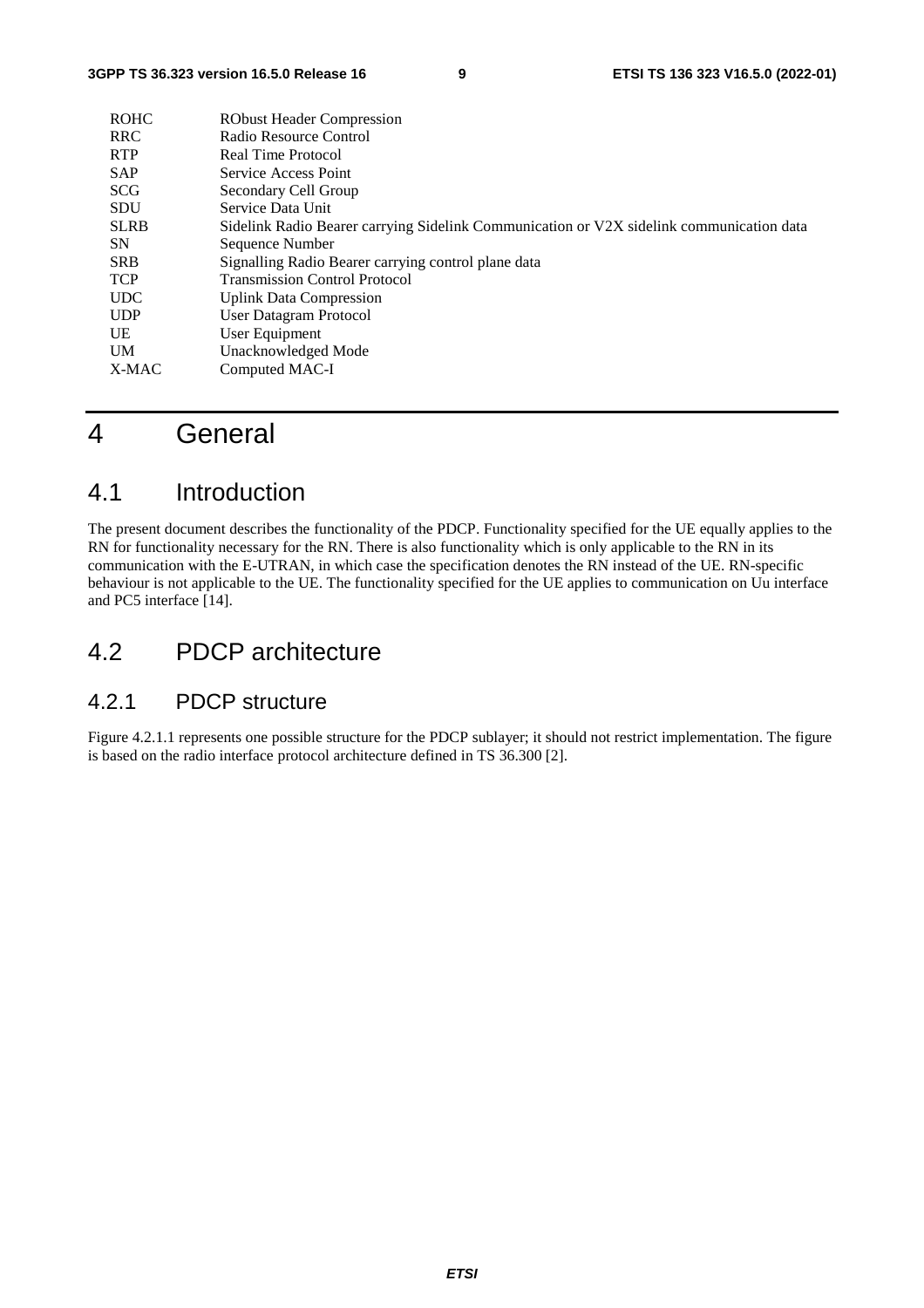

#### **Figure 4.2.1.1 - PDCP layer, structure view**

Each RB (i.e. DRB, SLRB and SRB, except for SRB0 and SRB1bis) is associated with one PDCP entity. Each PDCP entity is associated with one, two, or four (e.g uni-directional/bi-directional or split/non-split) RLC entities depending on the RB characteristic (i.e. uni-directional or bi-directional) or RLC mode:

- For split bearers or for RBs configured with PDCP duplication, each PDCP entity is associated with two (bidirectional) AM RLC entities, two (for same direction) UM RLC entities or four (uni-directional) UM RLC entities.
- For LWA bearers, each PDCP entity is associated with one (bi-directional) AM RLC entity or two (unidirectional) UM RLC entities and the LWAAP entity.
- For DAPS bearers, each PDCP entity is associated with two UM RLC entities (for same direction, one for source and one for target cell), four (uni-directional) UM RLC entities (two for each direction on source cell and target cell), or two AM RLC entities (bi-directional, one for source cell and one for target cell).
- Otherwise, each PDCP entity is associated with one UM RLC entity, two UM RLC entities (one for each direction), or one AM RLC entity (bi-directional).

PDCP entities are located in the PDCP sublayer. The PDCP sublayer is configured by upper layers, see TS 36.331 [3].

#### 4.2.2 PDCP entities

The PDCP entities are located in the PDCP sublayer. Several PDCP entities may be defined for a UE. Each PDCP entity carrying user plane data may be configured to use either uplink data compression (UDC) or to use header compression.

Each PDCP entity is carrying the data of one radio bearer. In this version of the specification, the robust header compression protocol (ROHC), Ethernet header compression (EHC), and UDC, are supported. Every PDCP entity uses at most one ROHC, one EHC, or one UDC compressor instance and at most one ROHC, one EHC, or one UDC decompressor instance. For DAPS bearers, the PDCP entity uses at most one ROHC compressor instance (i.e. use the ROHC compressor instance for source cell before uplink data switching, and use the ROHC compressor instance for target cell after uplink data switching) and at most two ROHC decompressor instances. UDC is not supported simultaneously with ROHC or EHC for the same radio bearer. ROHC and EHC are independently configured for the same radio bearer.

A PDCP entity is associated either to the control plane or the user plane depending on which radio bearer it is carrying data for.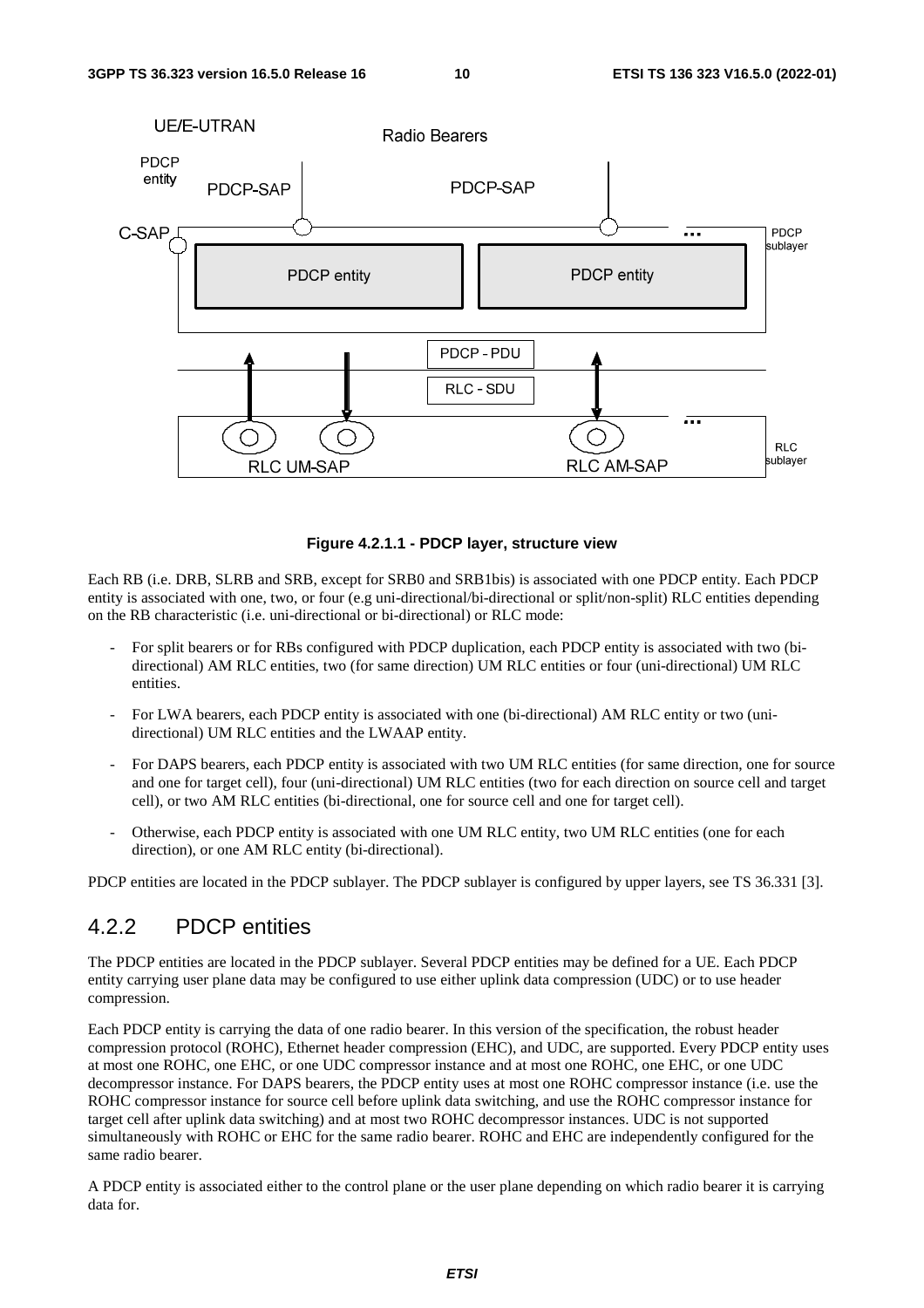Figure 4.2.2.1 represents the functional view of the PDCP entity for the PDCP sublayer; it should not restrict implementation. The figure is based on the radio interface protocol architecture defined in TS 36.300 [2].

For RNs, integrity protection and verification are also performed for the u-plane.

For split and LWA bearers, routing is performed in the transmitting PDCP entity, and reordering is performed in the receiving PDCP entity.

For PDCP duplication, submission of duplicates is performed in the transmitting PDCP entity, and duplicate discard is performed in the receiving PDCP entity.

For split bearers, except when PDCP duplication is configured and activated, when requested by lower layers to submit PDCP PDUs, the transmitting PDCP entity shall:

- if *ul-DataSplitThreshold* is configured and the data available for transmission is larger than or equal to *ul-DataSplitThreshold*:
	- submit the PDCP PDUs to either the associated RLC entity configured for SCG or the associated RLC entity configured for MCG, whichever the PDUs were requested by;
- else:
	- if *ul-DataSplitDRB-ViaSCG* is set to *TRUE* by upper layers, see TS 36.331 [3]:
		- if the PDUs were requested by the associated lower layers configured for SCG:
			- submit the PDCP PDUs to the associated RLC entity configured for SCG;
	- else:
		- if the PDUs were requested by the associated lower layers configured for MCG:
			- submit the PDCP PDUs to the associated RLC entity configured for MCG.

For LWA bearers, when submitting PDCP PDUs to lower layers, the transmitting PDCP entity shall:

- if  $ul-LWA-DataSplitThreshold$  is configured and the data available for transmission is larger than or equal to  $ul$ *LWA-DataSplitThreshold*:
	- submit the PDCP PDUs to either the associated RLC entity upon request from lower layers or the associated LWAAP entity;
- else:
	- if *ul-LWA-DRB-ViaWLAN* is set to *TRUE* by upper layers,see TS 36.331 [3]:
		- submit the PDCP PDUs to the associated LWAAP entity;
	- else:
		- submit the PDCP PDUs to the associated RLC entity upon request from lower layers.
- NOTE: The selection of PDCP PDUs submitted to the associated LWAAP entity is left up to the UE implementation.

For bearers configured with PDCP duplication, when requested by lower layers to submit the PDCP PDUs, the transmitting PDCP entity shall:

- if PDCP duplication is activated:
	- if the PDCP PDU is a PDCP Data PDU:
		- duplicate the PDCP Data PDU and submit the PDCP Data PDU to the associated RLC entities;
	- else:
		- submit the PDCP Control PDU to the primary RLC entity;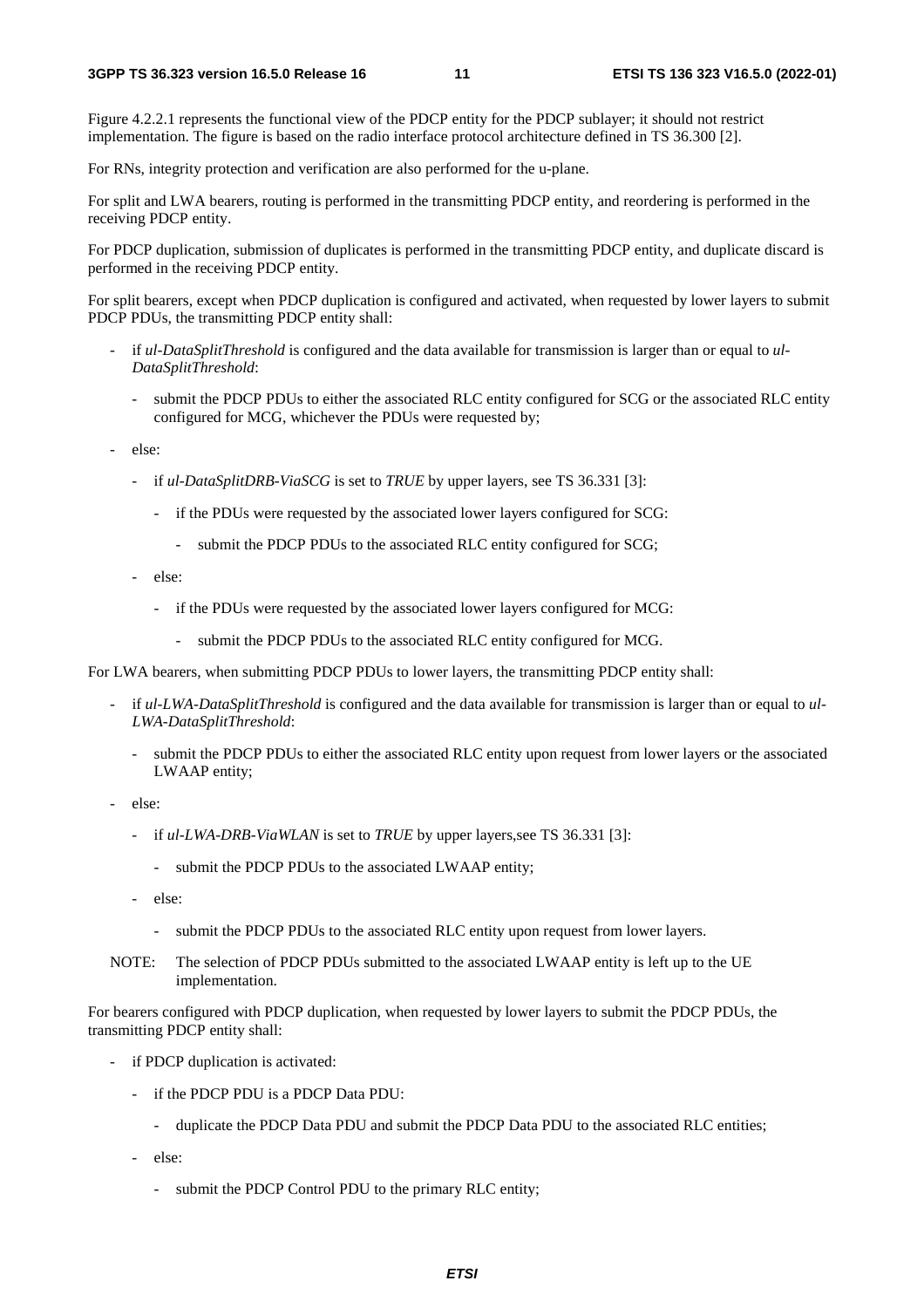- else:
	- submit the PDCP PDU to the associated RLC entity.



**Figure 4.2.2.1 - PDCP layer, functional view** 

Figure 4.2.2.2 represents the functional view of the PDCP entity associated with the DAPS bearer for the PDCP sublayer; it should not restrict implementation. The figure is based on the radio interface protocol architecture defined in TS 36.300 [2].

For DAPS bearers, the PDCP entity is configured with two sets of ciphering functions and keys and two sets of header compression protocols.

For DAPS bearers, routing is performed in the transmitting PDCP entity, and reordering is performed in the receiving PDCP entity.

For DAPS bearers, when submitting PDCP PDUs to lower layers, the transmitting PDCP entity shall:

- if the uplink data switching has not been requested by upper layers:
	- submit the PDCP PDU to the RLC entity associated with the source cell;
- else:
	- if the PDCP PDU is a PDCP Data PDU:
		- submit the PDCP Data PDU to the RLC entity associated with the target cell;
	- else: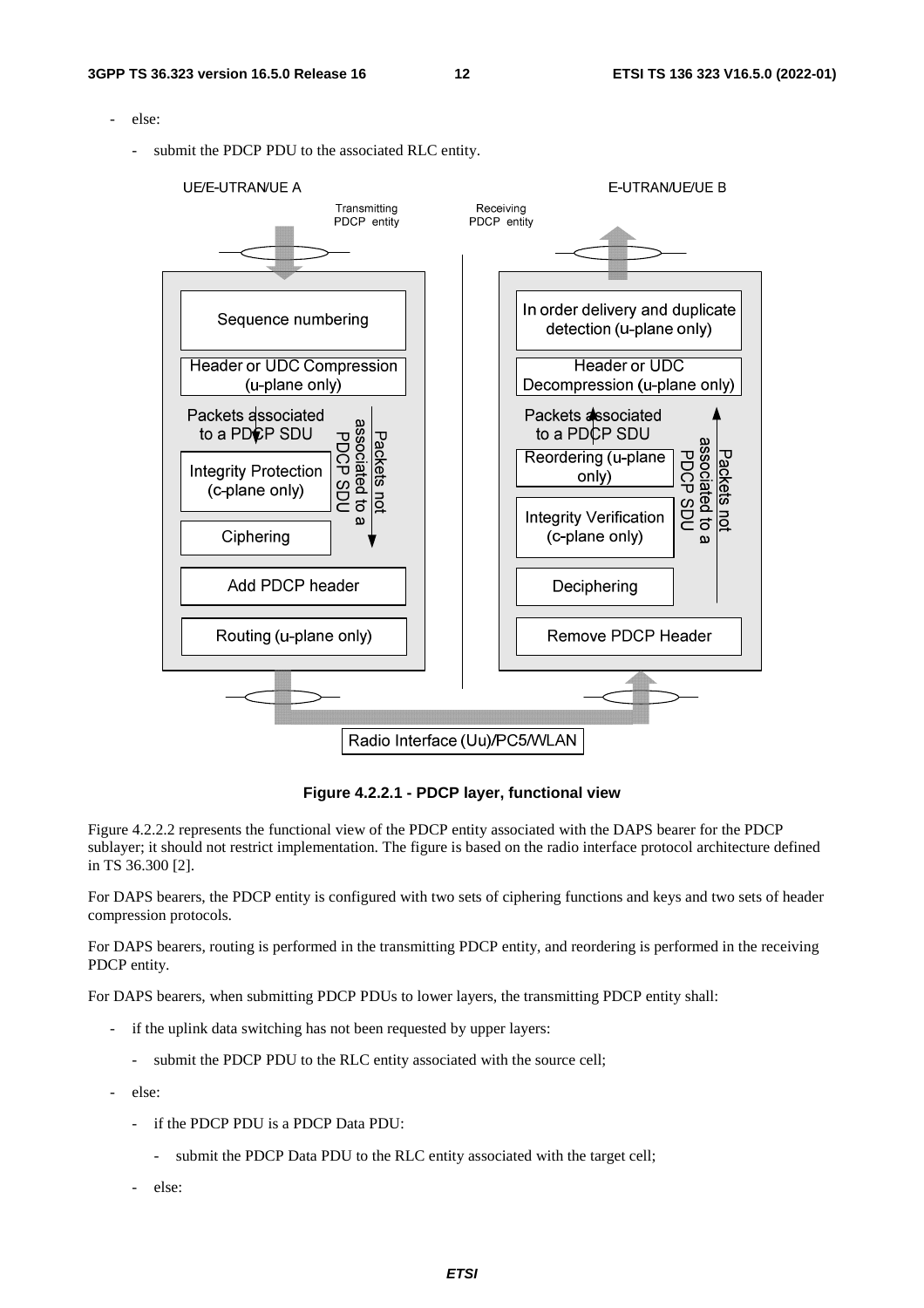- if the PDCP Control PDU is associated with source cell:
	- submit the PDCP Control PDU to the RLC entity associated with the source cell;
- else:
	- submit the PDCP Control PDU to the RLC entity associated with the target cell.



**Figure 4.2.2.2: PDCP layer associated with DAPS bearer, functional view** 

## 4.3 Services

## 4.3.1 Services provided to upper layers

PDCP provides its services to the RRC and user plane upper layers at the UE or to the relay at the evolved Node B (eNB). The following services are provided by PDCP to upper layers:

- transfer of user plane data;
- transfer of control plane data;
- header compression;
- uplink data compression;
- ciphering;
- integrity protection.

The maximum supported size of a PDCP SDU is 8188 octets, except in NB-IoT for which the maximum supported size of a PDCP SDU is 1600 octets. The maximum supported size of a PDCP Control PDU is 8188 octets except in NB-IoT for which the maximum supported size of PDCP Control PDU is 1600 octets.

## 4.3.2 Services expected from lower layers

A PDCP entity expects the following services from lower layers per RLC entity (for a detailed description see TS 36.322 [5]):

- acknowledged data transfer service, including indication of successful delivery of PDCP PDUs;
- unacknowledged data transfer service;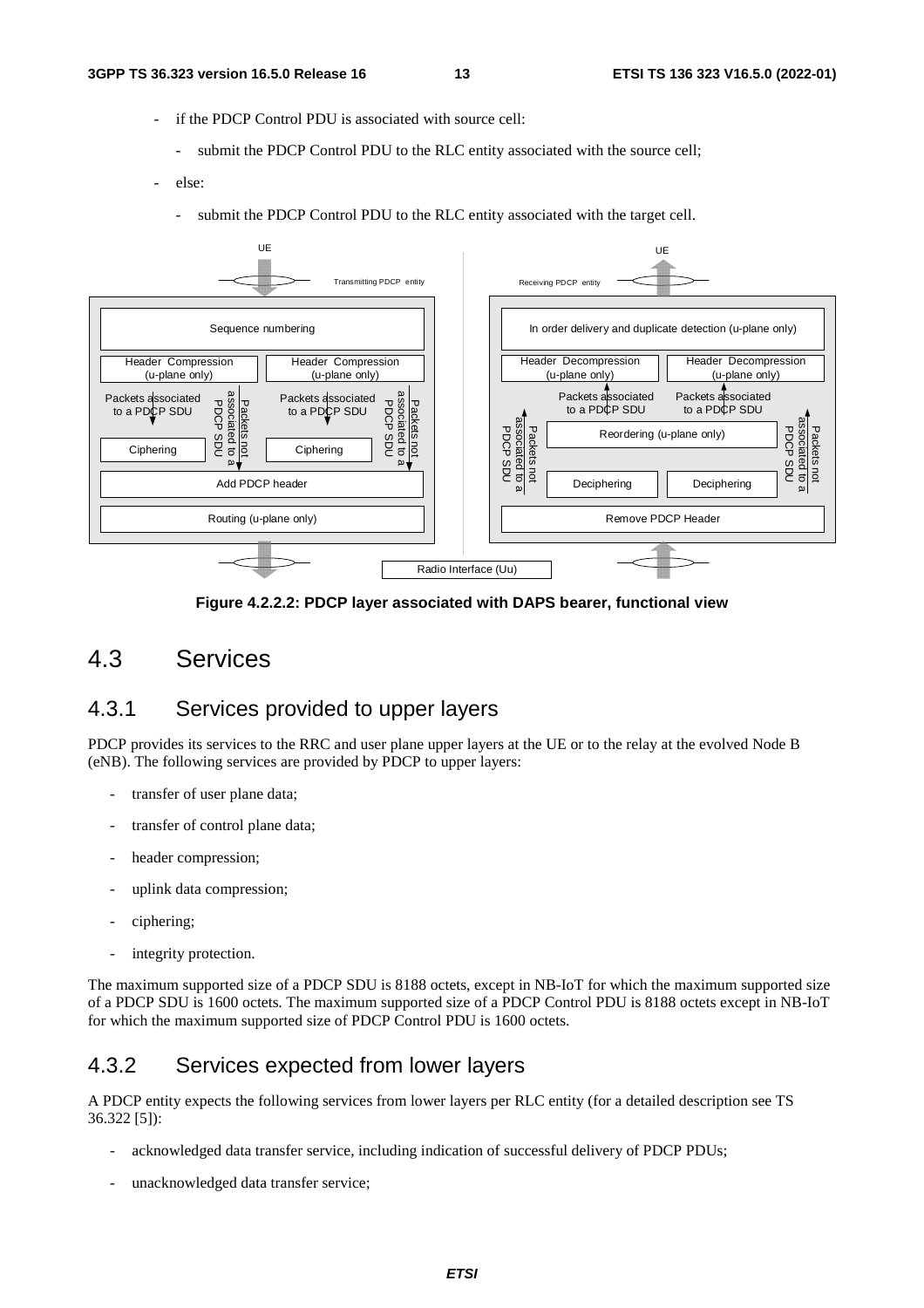- in-sequence delivery, except at re-establishment of lower layers;
- duplicate discarding, except at re-establishment of lower layers.

A PDCP entity expects the following services from the LWAAP entity (for a detailed description see TS 36.360 [15]):

user plane data transfer service;

## 4.4 Functions

The Packet Data Convergence Protocol supports the following functions:

- header compression and decompression of IP data flows using the ROHC protocol;
- header compression and decompression of Ethernet data flows using the EHC protocol;
- compression and decompression of uplink PDCP SDU;
- transfer of data (user plane or control plane);
- maintenance of PDCP SNs:
- in-sequence delivery of upper layer PDUs at re-establishment of lower layers;
- duplicate elimination of lower layer SDUs at re-establishment of lower layers for radio bearers mapped on RLC AM;
- ciphering and deciphering of user plane data and control plane data;
- integrity protection and integrity verification of control plane data;
- integrity protection and integrity verification of sidelink one-to-one communication data;
- for RNs, integrity protection and integrity verification of user plane data;
- timer based discard:
- duplicate transmission and duplicate discarding;
- for split and LWA bearers, routing and reordering;
- for DAPS bearers, routing and reordering.

PDCP uses the services provided by the RLC sublayer and the LWAAP sublayer.

PDCP is used for SRBs, DRBs, and SLRBs mapped on DCCH, DTCH, and STCH type of logical channels. PDCP is not used for any other type of logical channels. PDCP is not used for SRB1bis. DAPS PDCP is only used for DAPS DRB.

## 4.5 Data available for transmission

For the purpose of MAC buffer status reporting, the UE shall consider PDCP Control PDUs, as well as the following as data available for transmission in the PDCP layer:

For SDUs for which no PDU has been submitted to lower layers:

- the SDU itself, if the SDU has not yet been processed by PDCP, or
- the PDU if the SDU has been processed by PDCP.

In addition, for radio bearers that are mapped on RLC AM, if the PDCP entity has previously performed the reestablishment procedure, the UE shall also consider the following as data available for transmission in the PDCP layer:

For SDUs for which a corresponding PDU has only been submitted to lower layers prior to the PDCP reestablishment, starting from the first SDU for which the delivery of the corresponding PDUs has not been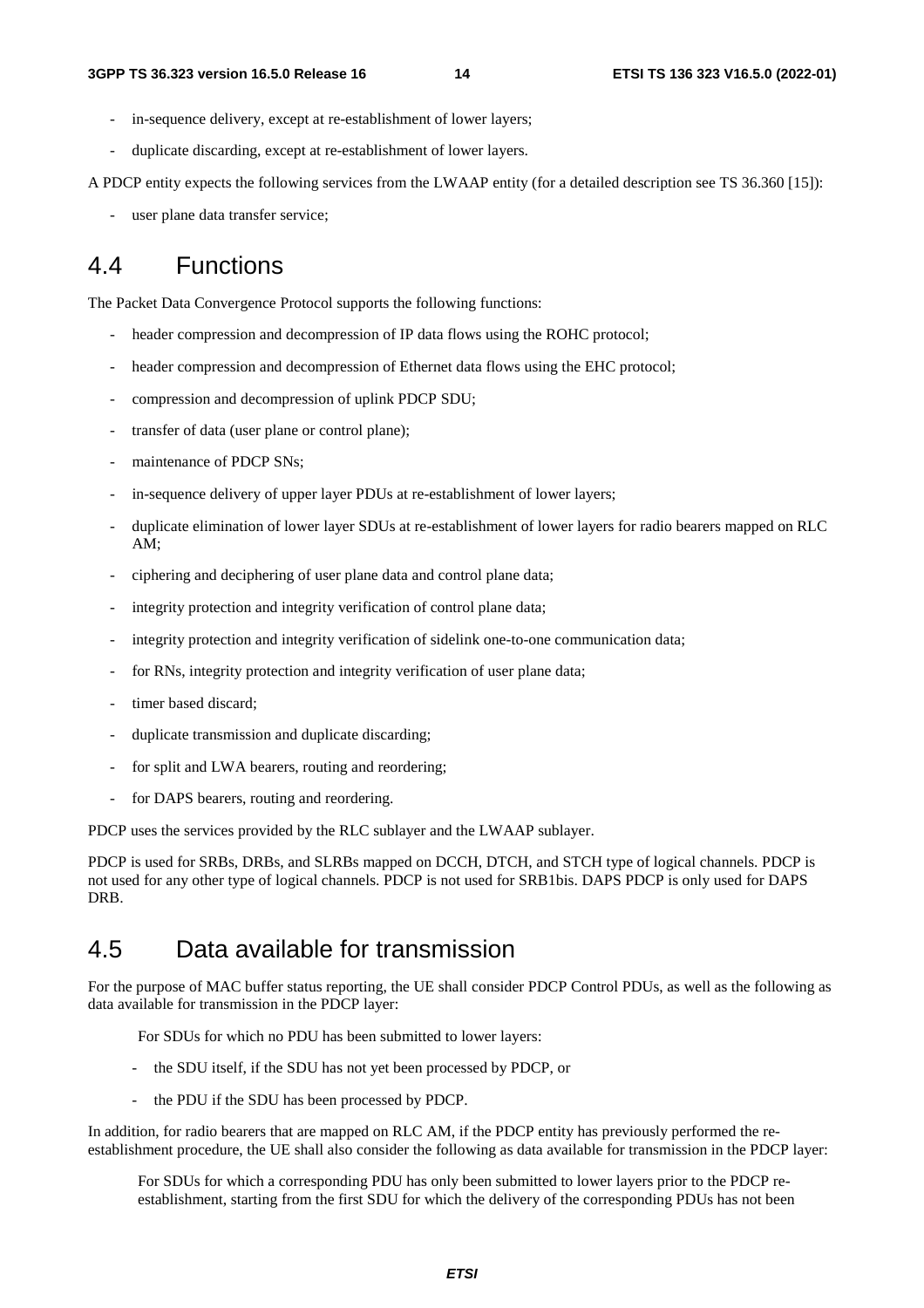confirmed by the lower layer, except the SDUs which are indicated as successfully delivered by the PDCP status report, if received:

- the SDU, if it has not yet been processed by PDCP, or
- the PDU once it has been processed by PDCP.

For radio bearers that are mapped on RLC AM, if the PDCP entity has previously performed the data recovery procedure, the UE shall also consider as data available for transmission in the PDCP layer, all the PDCP PDUs that have only been submitted to re-established AM RLC entity prior to the PDCP data recovery, starting from the first PDCP PDU whose successful delivery has not been confirmed by lower layers, except the PDUs which are indicated as successfully delivered by the PDCP status report, if received.

In addition, for bearers configured with PDCP duplication, when PDCP duplication is activated, for SDUs for which a PDU has only been submitted to lower layers associated with one logical channel, for the purpose of MAC buffer status reporting associated with the other logical channel the UE shall consider:

the PDU, if the PDU has not yet been confirmed to be successfully delivered by those lower layers.

For split bearers, when indicating the data available for transmission to a MAC entity for BSR triggering and Buffer Size calculation, the UE shall:

- if *ul-DataSplitThreshold* is configured and the data available for transmission is larger than or equal to *ul-DataSplitThreshold*:
	- indicate the data available for transmission to both the MAC entity configured for SCG and the MAC entity configured for MCG;
- else:
	- if *ul-DataSplitDRB-ViaSCG* is set to *TRUE* by upper layer, see TS 36.331 [3]:
		- indicate the data available for transmission to the MAC entity configured for SCG only;
		- if *ul-DataSplitThreshold* is configured, indicate the data available for transmission as 0 to the MAC entity configured for MCG;
	- else:
		- indicate the data available for transmission to the MAC entity configured for MCG only;
		- if *ul-DataSplitThreshold* is configured, indicate the data available for transmission as 0 to the MAC entity configured for SCG.

For uplink LWA bearers, when indicating the data available for transmission to the MAC entity for BSR triggering and Buffer Size calculation, the UE shall:

- if *ul-LWA-DataSplitThreshold* is configured and the data available for transmission is larger than or equal to *ul-LWA-DataSplitThreshold*:
	- indicate the data available for transmission to the MAC entity;
- else:
	- if *ul-LWA-DRB-ViaWLAN* is set to *TRUE* by upper layers, see TS 36.331 [3]:
		- indicate the data available for transmission as 0 to the MAC entity;
	- else:
		- indicate the data available for transmission to the MAC entity.
- NOTE: For LWA bearers, only the data that may be sent over LTE (i.e., excluding UL data already sent or decided to be sent over WLAN) is considered as "data available for transmission".

For bearers configured with PDCP duplication, when indicating the data available for transmission to a MAC entity for BSR triggering and Buffer Size calculation, the UE shall: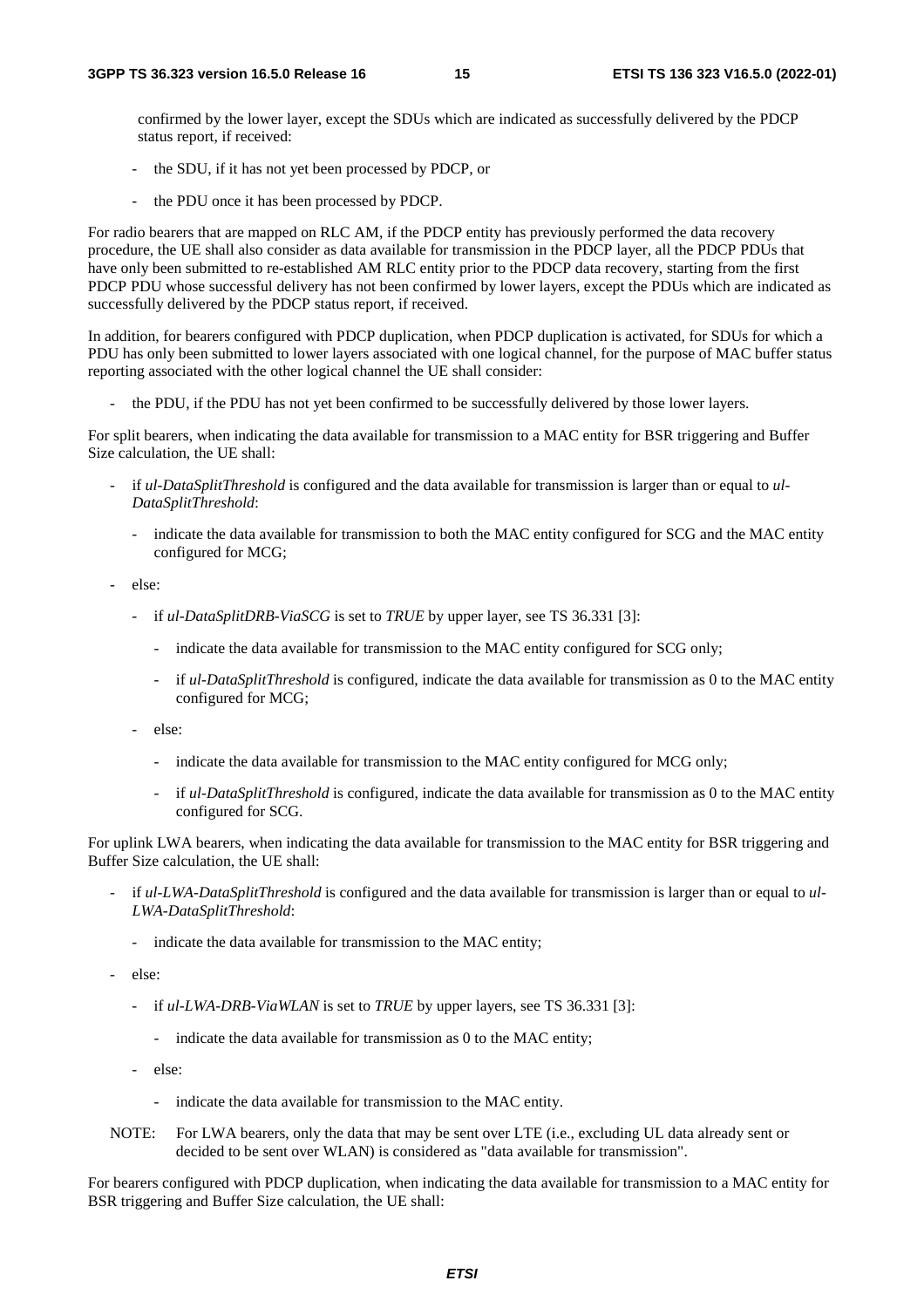- if PDCP duplication is activated:
	- indicate the data available for transmission to the MAC entity associated with the primary RLC entity and (if different) the MAC entity associated with the secondary RLC entity.
- else:
	- if the two associated RLC entities belong to the different cell groups:
		- if *ul-DataSplitThreshold* is configured and the data available for transmission is larger than or equal to *ul-DataSplitThreshold*:
			- indicate the data available for transmission to both the MAC entity configured for SCG and the MAC entity configured for MCG.
		- else:
			- if *ul-DataSplitDRB-ViaSCG* is set to *TRUE* by upper layer, see TS 36.331 [3]:
				- indicate the data available for transmission to the MAC entity configured for SCG only;
				- if *ul-DataSplitThreshold* is configured, indicate the data available for transmission as 0 to the MAC entity configured for MCG.
			- else:
				- indicate the data available for transmission to the MAC entity configured for MCG only;
				- if *ul-DataSplitThreshold* is configured, indicate the data available for transmission as 0 to the MAC entity configured for SCG.
	- else:
		- indicate the data available for transmission to the MAC entity.

For DAPS bearers, when indicating the data available for transmission to the MAC entity for BSR triggering and Buffer Size calculation, the UE shall:

- if the uplink data switching has not been requested by upper layers:
	- indicate the data available for transmission to the MAC entity associated with the source cell;
- else:
	- indicate the data available for transmission excluding the PDCP Control PDU for interspersed ROHC feedback associated with the source cell to the MAC entity associated with the target cell;
	- indicate the data available for transmission of PDCP Control PDU for interspersed ROHC feedback associated with the source cell to the MAC entity assocaited with the source cell.

## 5 PDCP procedures

## 5.1 PDCP Data Transfer Procedures

#### 5.1.1 UL Data Transfer Procedures

At reception of a PDCP SDU from upper layers, the UE shall:

start the *discardTimer* associated with this PDCP SDU (if configured);

For a PDCP SDU received from upper layers, the UE shall:

associate the PDCP SN corresponding to Next\_PDCP\_TX\_SN to this PDCP SDU;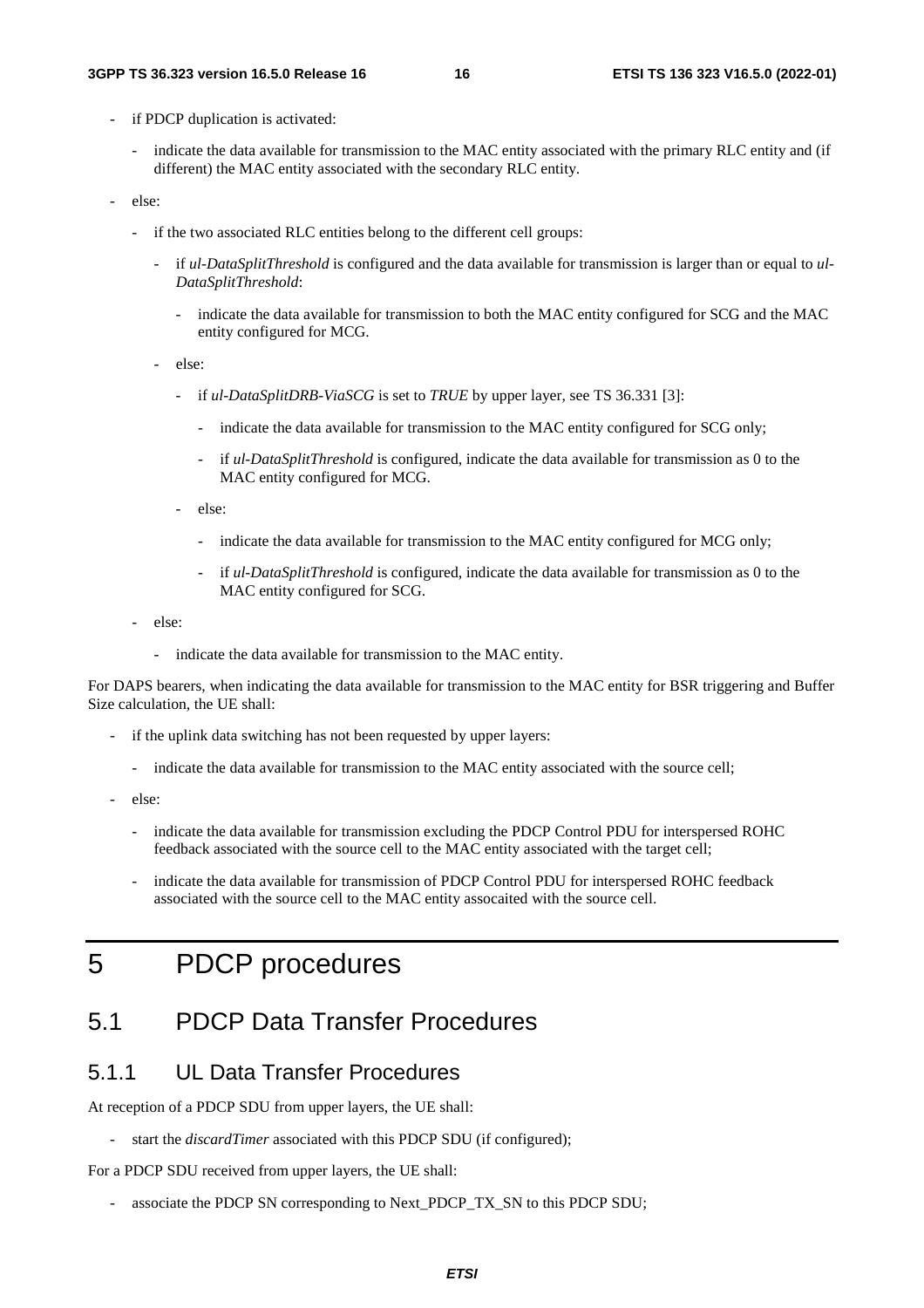- NOTE: Associating more than half of the PDCP SN space of contiguous PDCP SDUs with PDCP SNs, when e.g., the PDCP SDUs are discarded or transmitted without acknowledgement, may cause HFN desynchronization problem. How to prevent HFN desynchronization problem is left up to UE implementation.
- perform header compression of the PDCP SDU (if configured) using ROHC as specified in the clause 5.5.4 and/or using EHC as specified in the clause 5.14.4;
- perform compression of the uplink PDCP SDU (if configured) as specified in the clause 5.11.4;
- perform integrity protection (if applicable), and ciphering (if applicable) using COUNT based on TX\_HFN and the PDCP SN associated with this PDCP SDU as specified in the clause 5.7 and 5.6, respectively;
- increment Next\_PDCP\_TX\_SN by one;
- if Next\_PDCP\_TX\_SN > Maximum\_PDCP\_SN:
	- set Next\_PDCP\_TX\_SN to 0;
	- increment TX\_HFN by one;
- if PDCP duplication is activated for the corresponding bearer:
	- submit a duplicate of the resulting PDCP Data PDU to lower layer.
- submit the resulting PDCP Data PDU to lower layer.

#### 5.1.2 DL Data Transfer Procedures

- 5.1.2.1 Procedures for DRBs
- 5.1.2.1.1 Void
- 5.1.2.1.2 Procedures for DRBs mapped on RLC AM when the reordering function is not used

For DRBs mapped on RLC AM, when the reordering function is not used, at reception of a PDCP Data PDU from lower layers, the UE shall:

- if received PDCP SN Last\_Submitted\_PDCP\_RX\_SN > Reordering\_Window or  $0 \le$ Last Submitted PDCP RX SN – received PDCP SN < Reordering Window:
	- if received PDCP SN > Next\_PDCP\_RX\_SN:
		- decipher the PDCP PDU as specified in the clause 5.6, using COUNT based on RX HFN 1 and the received PDCP SN;
	- else:
		- decipher the PDCP PDU as specified in the clause 5.6, using COUNT based on RX HFN and the received PDCP SN;
	- perform header decompression (if configured) using ROHC as specified in the clause 5.5.5 and/or using EHC as specified in the clause 5.14.5;
	- discard this PDCP SDU;
- else if Next\_PDCP\_RX\_SN received PDCP SN > Reordering\_Window:
	- increment RX HFN by one:
	- use COUNT based on RX HFN and the received PDCP SN for deciphering the PDCP PDU;
	- set Next\_PDCP\_RX\_SN to the received PDCP  $SN + 1$ ;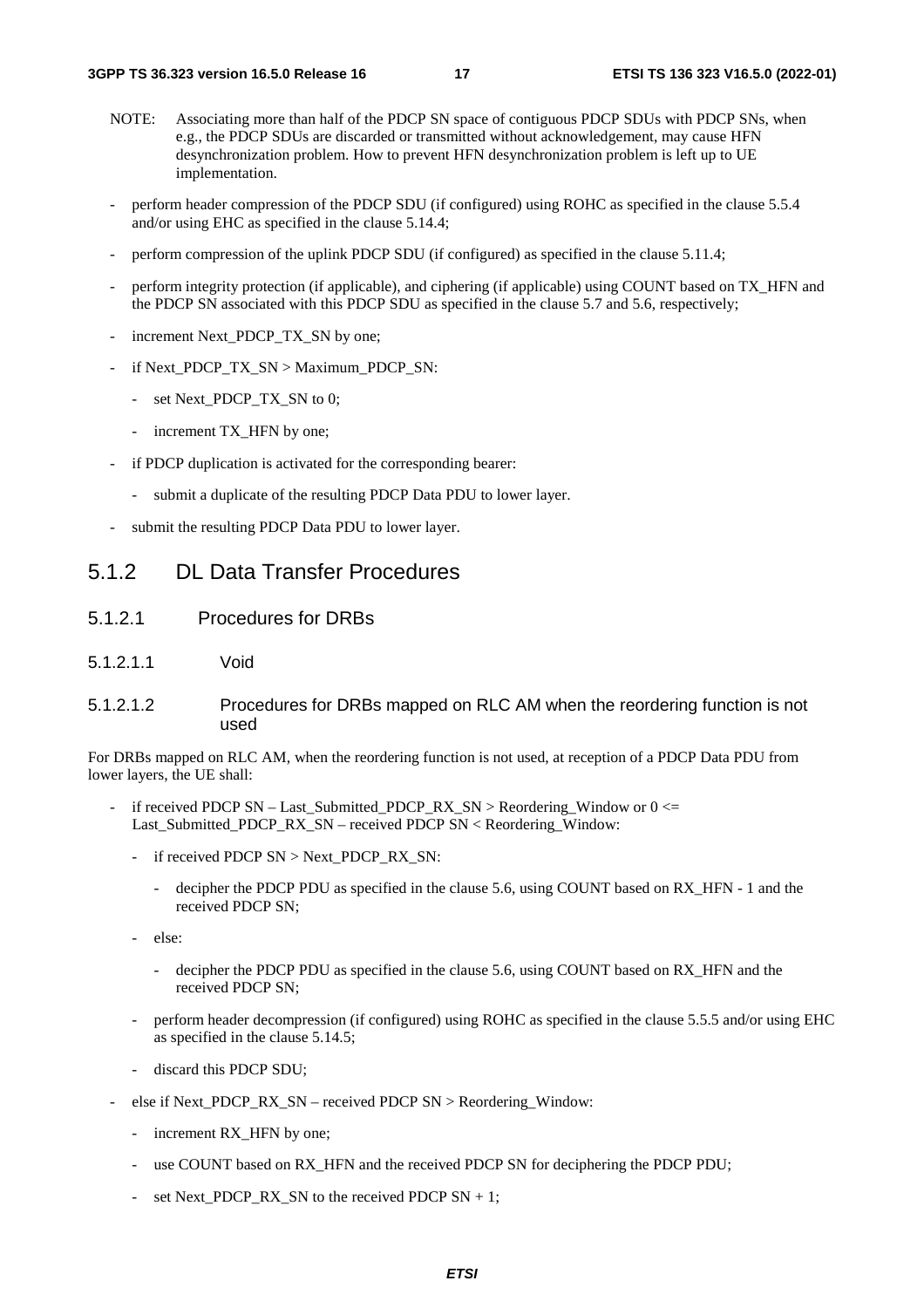- else if received PDCP SN Next\_PDCP\_RX\_SN >= Reordering\_Window:
	- use COUNT based on RX\_HFN 1 and the received PDCP SN for deciphering the PDCP PDU;
- else if received PDCP  $SN \geq$ Next PDCP RX SN:
	- use COUNT based on RX HFN and the received PDCP SN for deciphering the PDCP PDU;
	- set Next\_PDCP\_RX\_SN to the received PDCP  $SN + 1$ ;
	- if Next\_PDCP\_RX\_SN is larger than Maximum\_PDCP\_SN:
		- set Next\_PDCP\_RX\_SN to 0;
		- increment RX\_HFN by one;
- else if received PDCP  $SN <$  Next PDCP RX SN:
	- use COUNT based on RX HFN and the received PDCP SN for deciphering the PDCP PDU;
- if the PDCP PDU has not been discarded in the above:
	- perform deciphering (if configured) for the PDCP PDU as specified in the clauses 5.6;
	- perform header decompression (if configured) for the PDCP PDU using ROHC as specified in the clause 5.5.5 and/or using EHC as specified in the clause 5.14.5;
	- if a PDCP SDU with the same PDCP SN is stored:
		- discard this PDCP SDU;
	- else:
		- store the PDCP SDU;
	- if the PDCP PDU received by PDCP is not due to the re-establishment of lower layers:
		- deliver to upper layers in ascending order of the associated COUNT value:
			- all stored PDCP SDU(s) with an associated COUNT value less than the COUNT value associated with the received PDCP SDU;
			- all stored PDCP SDU(s) with consecutively associated COUNT value(s) starting from the COUNT value associated with the received PDCP SDU;
		- set Last\_Submitted\_PDCP\_RX\_SN to the PDCP SN of the last PDCP SDU delivered to upper layers;.
	- else if received PDCP  $SN = Last\_Submitted\_PDCP_RX\_SN + 1$  or received PDCP  $SN =$ Last\_Submitted\_PDCP\_RX\_SN – Maximum\_PDCP\_SN:
		- deliver to upper layers in ascending order of the associated COUNT value:
			- all stored PDCP SDU(s) with consecutively associated COUNT value(s) starting from the COUNT value associated with the received PDCP SDU;
		- set Last\_Submitted\_PDCP\_RX\_SN to the PDCP SN of the last PDCP SDU delivered to upper layers.

#### 5.1.2.1.2a RN procedures for DRBs mapped on RLC AM

For DRBs mapped on RLC AM, at reception of a PDCP Data PDU from lower layers, the RN should follow the procedures specified for a UE in 5.1.2.1.2 with the addition that for DRBs for which integrity verification is configured, the RN should, immediately after performing deciphering as specified in 5.6, also perform integrity verification as specified in 5.7 with the same COUNT value as used for deciphering.

In case of integrity verification failure, the RN should discard the PDCP Data PDU without performing header decompression and without delivering any stored PDCP SDU(s) to upper layers. The RN should also set the RX\_HFN,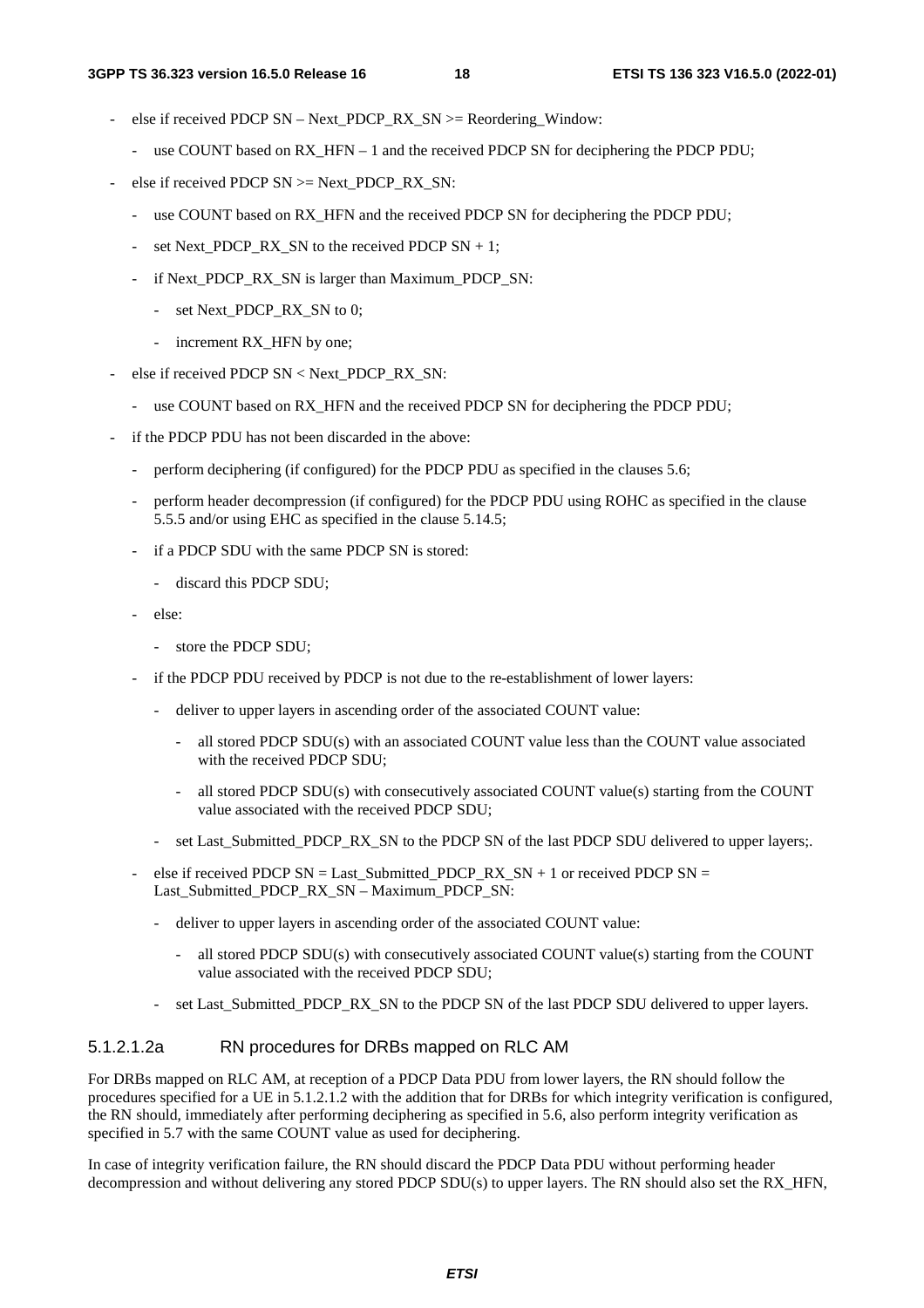Next\_PDCP\_RX\_SN and Last\_Submitted\_PDCP\_RX\_SN to the respective values they had before the reception of the PDCP Data PDU.

#### 5.1.2.1.3 Procedures for DRBs mapped on RLC UM when the reordering function is not used

For DRBs mapped on RLC UM, at reception of a PDCP Data PDU from lower layers, the UE shall:

- if received PDCP SN < Next\_PDCP\_RX\_SN:
	- increment RX\_HFN by one;
- decipher the PDCP Data PDU using COUNT based on RX\_HFN and the received PDCP SN as specified in the clause 5.6;
- set Next\_PDCP\_RX\_SN to the received PDCP  $SN + 1$ ;
- if Next\_PDCP\_RX\_SN > Maximum\_PDCP\_SN:
	- set Next\_PDCP\_RX\_SN to 0;
	- increment RX HFN by one;
- perform header decompression (if configured) of the deciphered PDCP Data PDU using ROHC as specified in the clause 5.5.5 and/or using EHC as specified in the clause 5.14.5;
- deliver the resulting PDCP SDU to upper layer.

#### 5.1.2.1.3a RN procedures for DRBs mapped on RLC UM

For DRBs mapped on RLC UM, at reception of a PDCP Data PDU from lower layers, the RN should follow the procedures specified for a UE in 5.1.2.1.3 with the addition that for DRBs for which integrity verification is configured, the RN should, immediately after performing deciphering as specified in 5.6, also perform integrity verification as specified in 5.7 with the same COUNT value as used for deciphering.

In case of integrity verification failure, the RN should discard the PDCP Data PDU without performing header decompression and set the RX\_HFN and Next\_PDCP\_RX\_SN to the respective values they had before the reception of the PDCP Data PDU.

#### 5.1.2.1.4 Procedures for DRBs mapped on RLC AM or RLC UM, for LWA bearers and SLRB when the reordering function is used

For DRBs mapped on RLC AM and RLC UM, for LWA bearers and when PDCP duplication is used, the PDCP entity shall use the reordering function as specified in this clause when:

- the PDCP entity is associated with two RLC entities; or
- the PDCP entity is configured for a LWA bearer; or
- the PDCP entity is associated with one AM RLC entity after it was, according to the most recent reconfiguration, associated with two AM RLC entities or configured for a LWA bearer without performing PDCP reestablishment; or
- the PDCP entity is configured with PDCP duplication; or
- the PDCP entity is configured for a DAPS bearer; or
- the PDCP entity is not configured for a DAPS bearer after it was, according to the most recent reconfiguration, configured for a DAPS bearer; or
- the PDCP entity is associated with at least one RLC entity configured with *rlc-OutOfOrderDelivery*.

For SLRBs mapped on RLC UM, the PDCP entity shall use the reordering function as specified in this clause when:

the PDCP entity receives a PDCP SN which is not "0".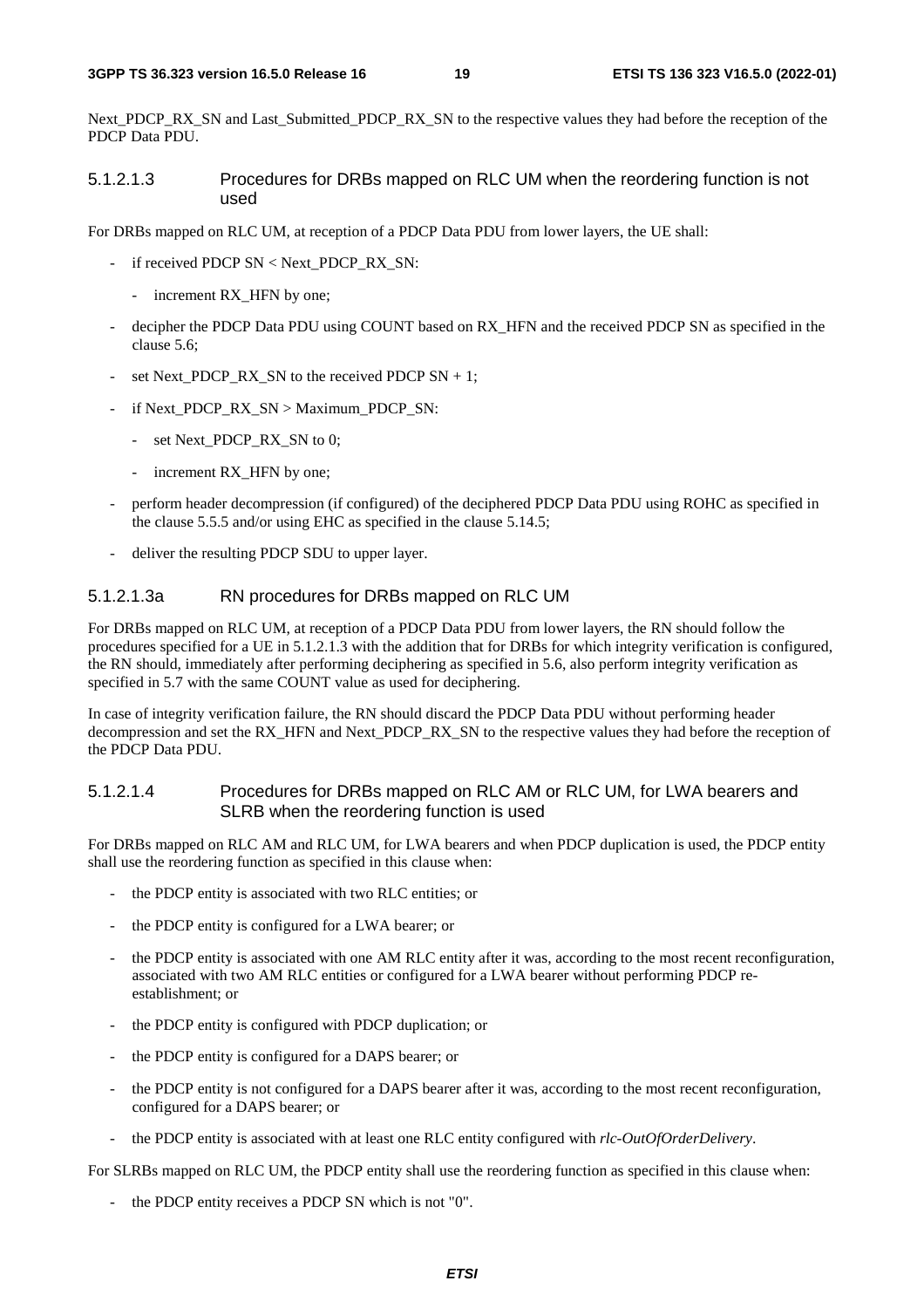The PDCP entity shall not use the reordering function in other cases.

5.1.2.1.4.1 Procedures when a PDCP PDU is received from the lower layers

For DRBs mapped on RLC AM or RLC UM, SLRB and for LWA bearers, or for DRBs and SRBs when PDCP duplication is used, when the reordering function is used, at reception of a PDCP Data PDU from lower layers, the UE shall:

- if received PDCP SN Last Submitted PDCP RX SN > Reordering Window or  $0 \le$ Last\_Submitted\_PDCP\_RX\_SN – received PDCP SN < Reordering\_Window:
	- if the PDCP PDU was received on WLAN:
		- if received PDCP SN > Next\_PDCP\_RX\_SN:
			- for the purpose of setting the HRW field in the LWA status report, use COUNT based on RX\_HFN 1 and the received PDCP SN;
		- else:
			- for the purpose of setting the HRW field in the LWA status report, use COUNT based on RX\_HFN and the received PDCP SN;
	- if received PDCP SN > Next\_PDCP\_RX\_SN:
		- decipher the PDCP PDU as specified in the clause 5.6, and perform integrity verification of the PDCP Data PDU (if applicable) using COUNT based on RX\_HFN - 1 and the received PDCP SN.
	- else:
		- decipher the PDCP PDU as specified in the clause 5.6, and perform integrity verification of the PDCP Data PDU (if applicable) using COUNT based on RX\_HFN and the received PDCP SN.
	- if integrity verification fails:
		- indicate the integrity verification failure to upper layer.
	- discard the PDCP PDU;
- else if Next PDCP\_RX\_SN received PDCP SN > Reordering Window:
	- increment RX\_HFN by one;
	- use COUNT based on RX HFN and the received PDCP SN for deciphering and integrity verification (if applicable) of the PDCP PDU;
	- set Next PDCP\_RX\_SN to the received PDCP  $SN + 1$ ;
- else if received PDCP SN Next\_PDCP\_RX\_SN  $>=$  Reordering\_Window:
	- use COUNT based on  $RX$  HFN 1 and the received PDCP SN for deciphering and integrity verification (if applicable) of the PDCP PDU.
- else if received PDCP  $SN \geq Next\_PDCP\_RX\_SN$ :
	- use COUNT based on RX\_HFN and the received PDCP SN for deciphering and integrity verification (if applicable) of the PDCP PDU;
	- set Next\_PDCP\_RX\_SN to the received PDCP  $SN + 1$ ;
	- if Next\_PDCP\_RX\_SN is larger than Maximum\_PDCP\_SN:
		- set Next\_PDCP\_RX\_SN to 0;
		- increment RX\_HFN by one.
- else if received PDCP SN < Next\_PDCP\_RX\_SN: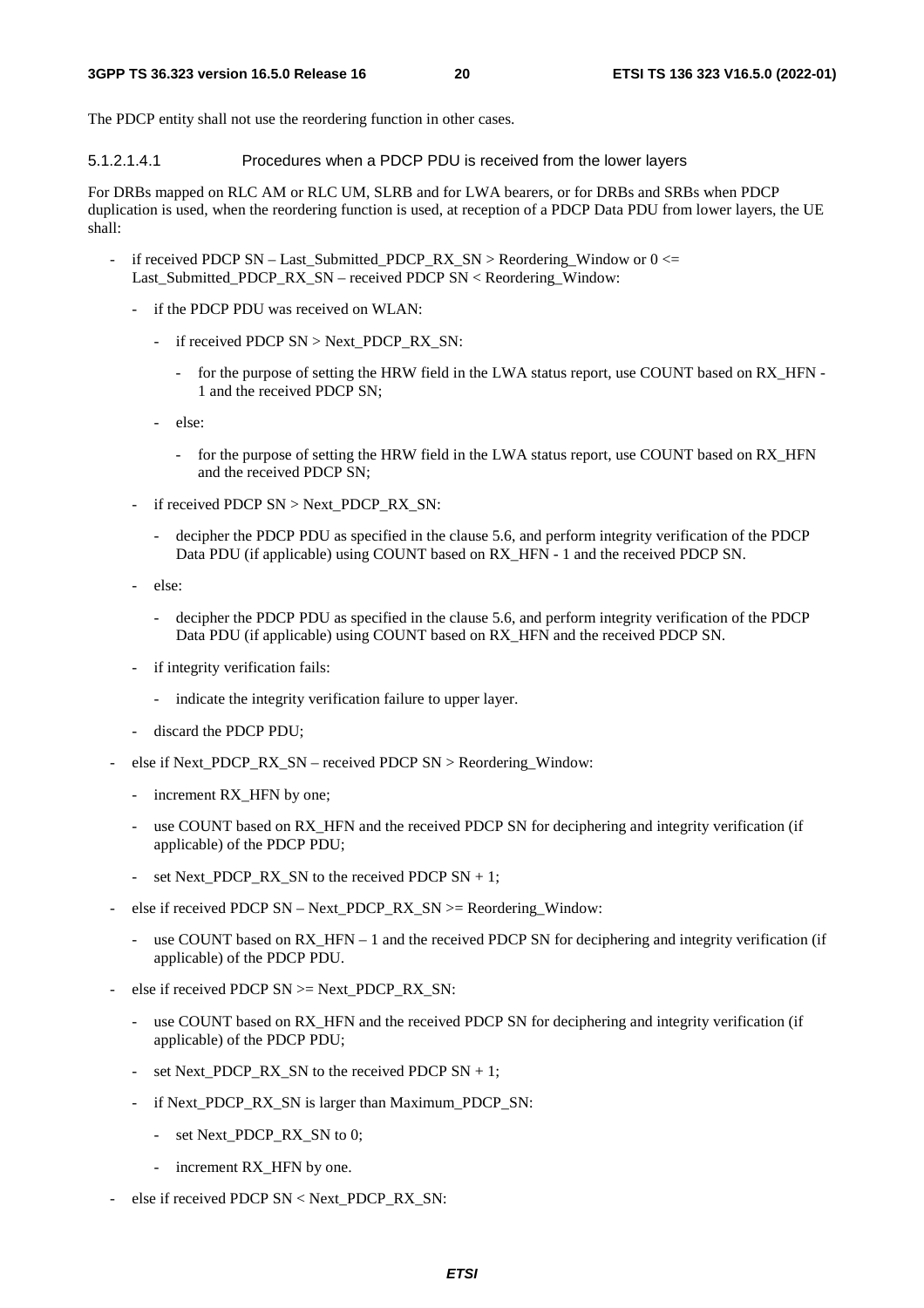- use COUNT based on RX\_HFN and the received PDCP SN for deciphering and integrity verification of the PDCP PDU;
- if the PDCP PDU has not been discarded in the above:
	- if a PDCP SDU with the same PDCP SN is stored:
		- perform deciphering and integrity verification (if applicable) of the PDCP PDU;
		- if integrity verification fails:
			- indicate the integrity verification failure to upper layer.
		- discard the PDCP PDU;
	- else:
		- perform deciphering and integrity verification (if applicable) of the PDCP PDU and store the resulting PDCP SDU;
		- if integrity verification fails:
			- indicate the integrity verification failure to upper layer;
			- discard the PDCP Data PDU.
- if the PDCP PDU has not been discarded in the above:
	- if received PDCP SN = Last\_Submitted\_PDCP\_RX\_SN + 1 or received PDCP SN = Last\_Submitted\_PDCP\_RX\_SN – Maximum\_PDCP\_SN:
		- deliver to upper layers in ascending order of the associated COUNT value after performing header decompression (if configured) using ROHC as specified in the clause 5.5.5 and/or using EHC as specified in the clause 5.14.5:
			- all stored PDCP SDU(s) with consecutively associated COUNT value(s) starting from the COUNT value associated with the received PDCP PDU;
		- set Last\_Submitted\_PDCP\_RX\_SN to the PDCP SN of the last PDCP SDU delivered to upper layers;
	- if *t-Reordering* is running:
		- if the PDCP SDU with Reordering PDCP\_RX\_COUNT  $-1$  has been delivered to upper layers:
			- stop and reset *t-Reordering*;
	- if *t-Reordering* is not running (includes the case when *t-Reordering* is stopped due to actions above):
		- if there is at least one stored PDCP SDU:
			- start *t-Reordering*;
			- set Reordering\_PDCP\_RX\_COUNT to the COUNT value associated to RX\_HFN and Next\_PDCP\_RX\_SN.

#### 5.1.2.1.4.2 Procedures when *t-Reordering* expires

When *t-Reordering* expires, the UE shall:

- deliver to upper layers in ascending order of the associated COUNT value after performing header decompression (if configured) using ROHC as specified in the clause 5.5.5 and/or using EHC as specified in the clause 5.14.5:
	- all stored PDCP SDU(s) with associated COUNT value(s) less than Reordering PDCP\_RX\_COUNT;
	- all stored PDCP SDU(s) with consecutively associated COUNT value(s) starting from Reordering\_PDCP\_RX\_COUNT;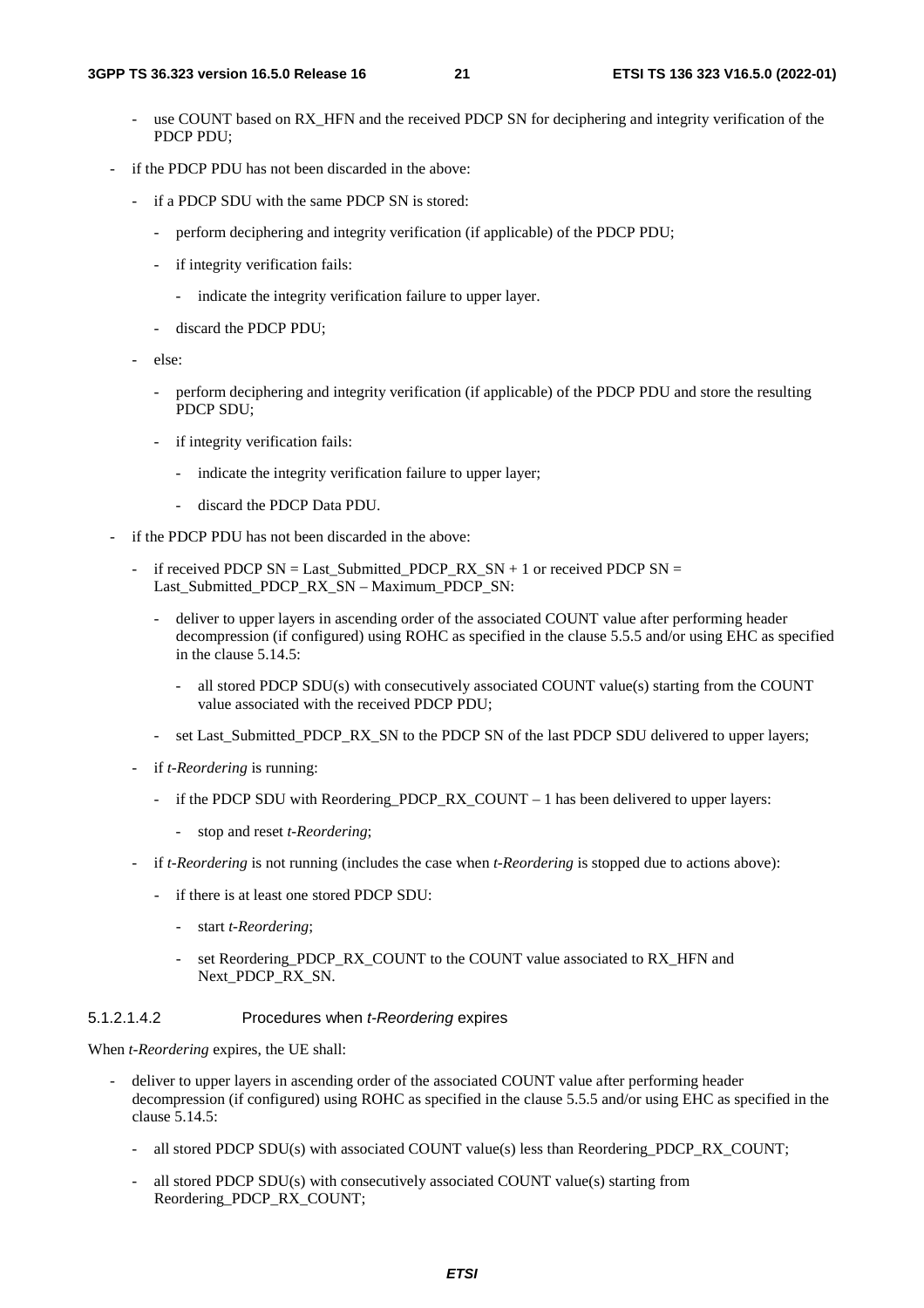- set Last\_Submitted\_PDCP\_RX\_SN to the PDCP SN of the last PDCP SDU delivered to upper layers;
- if there is at least one stored PDCP SDU:
	- start *t-Reordering*;
	- set Reordering\_PDCP\_RX\_COUNT to the COUNT value associated to RX\_HFN and Next\_PDCP\_RX\_SN.

#### 5.1.2.1.4.3 Procedures when the value of *t-Reordering* is reconfigured

When the value of the *t-Reordering* is reconfigured by upper layers while the *t-Reordering* is running, the UE shall:

- stop and restart *t-Reordering*;
- set Reordering\_PDCP\_RX\_COUNT to the COUNT value associated to RX\_HFN and Next\_PDCP\_RX\_SN.

#### 5.1.2.2 Procedures for SRBs

#### 5.1.2.2.1 Procedures for SRBs when the reordering function is not used

For SRBs, at reception of a PDCP Data PDU from lower layers, the UE shall:

- if received PDCP SN < Next\_PDCP\_RX\_SN:
	- decipher and verify the integrity of the PDU (if applicable) using COUNT based on RX\_HFN + 1 and the received PDCP SN as specified in the clauses 5.6 and 5.7, respectively;
- else:
	- decipher and verify the integrity of the PDU (if applicable) using COUNT based on RX\_HFN and the received PDCP SN as specified in the clauses 5.6 and 5.7, respectively;
- if integrity verification is applicable and the integrity verification is passed successfully; or
- if integrity verification is not applicable:
	- if received PDCP SN < Next\_PDCP\_RX\_SN:
		- increment RX\_HFN by one;
	- set Next PDCP, RX, SN to the received PDCP SN  $+ 1$ :
	- if Next\_PDCP\_RX\_SN > Maximum\_PDCP\_SN:
		- set Next\_PDCP\_RX\_SN to 0;
		- increment RX HFN by one;
	- deliver the resulting PDCP SDU to upper layer;
- else, if integrity verification is applicable and the integrity verification fails:
	- discard the received PDCP Data PDU;
	- indicate the integrity verification failure to upper layer.

#### 5.1.2.2.2 Procedures for SRBs when the reordering function is used

For SRBs, the PDCP entity shall use the reordering function when:

the PDCP entity is configured with PDCP duplication.

For SRBs, when the reordering function is used, at reception of a PDCP Data PDU from lower layers, the UE shall follow the procedures in clause 5.1.2.1.4.1.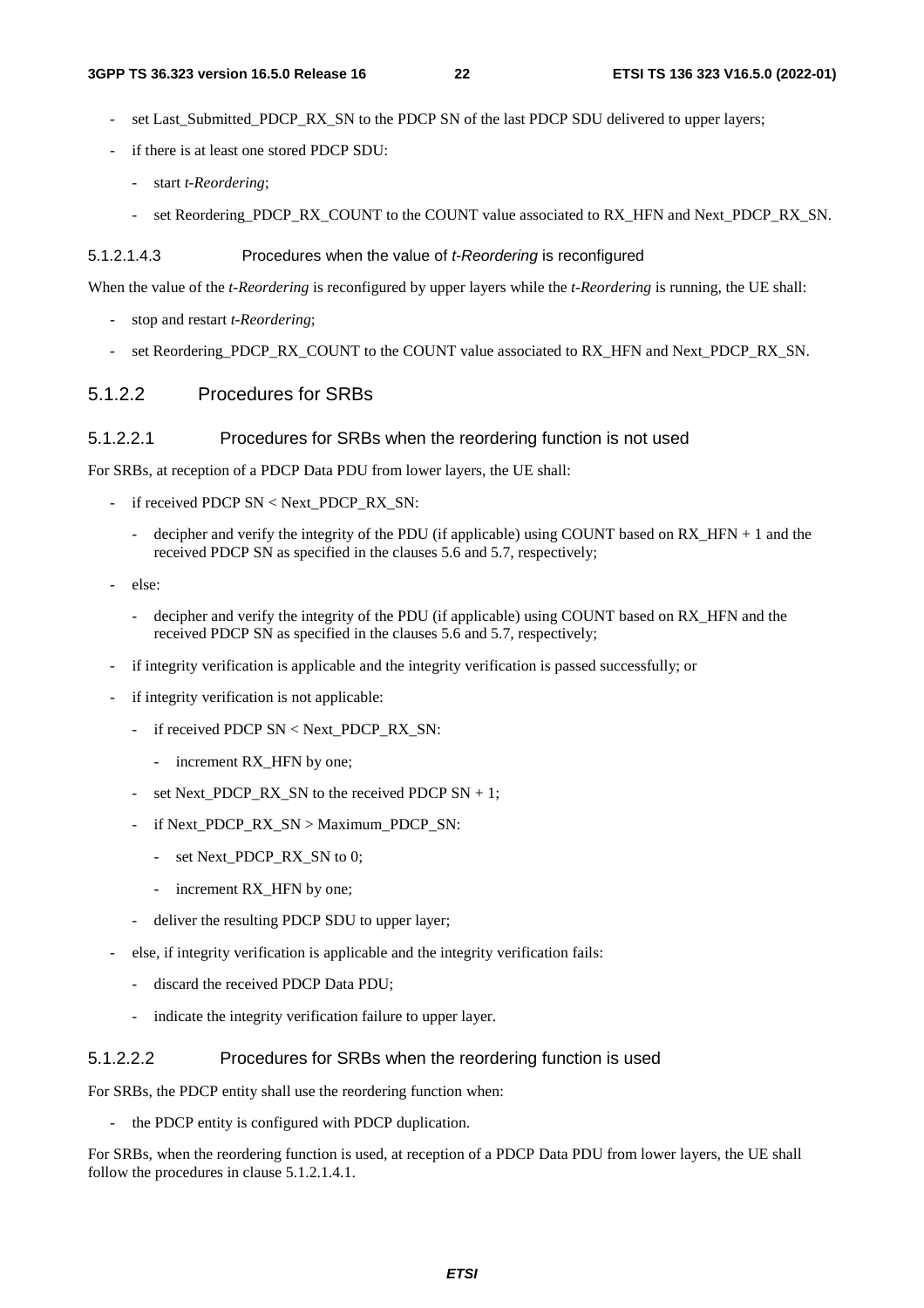## 5.1.3 SL Data Transmission Procedures

For Sidelink transmission of the SLRB for which *SL-V2X-TxProfile* is not configured or configured as *rel14*, see TS 36.331 [3], the UE shall follow the procedures in clause 5.1.1 with following modifications:

- the requirement for maintaining Next\_PDCP\_TX\_SN is not applicable;
- determine a PDCP SN ensuring that a PDCP SN value is not reused with the same key;
- perform ciphering (if configured) as specified in clause 5.6.1 and 5.6.2;
- perform the header compression (if configured) using ROHC if SDU Type is set to 000, i.e. IP SDUs.

For sidelink transmission of the SLRBs for which the indicated *SL-V2X-TxProfile* is *rel15*, see TS 36.331 [3], the UE shall follow the procedures in clause 5.1.1 with following modifications compared to above Sidelink transmission procedure:

- the requirement for maintaining Next\_PDCP\_TX\_SN is applicable;
- for the SLRBs associated to packets which have PPPR value lower than the configured PPPR threshold *threshSL-Reliability*, see TS 36.331 [3], the PDCP entity duplicates the PDCP PDUs, and submits the PDCP PDUs to both associated RLC entities.

For sidelink transmission, the requirement for maintaining TX\_HFN is not applicable.

### 5.1.4 SL Data Reception Procedures

For Sidelink reception, the UE shall follow the procedures in clause 5.1.2.1.3 with following modifications, except if it receives a PDCP SN which is not "0":

- the requirements for maintaining Next\_PDCP\_RX\_SN and RX\_HFN are not applicable;
- perform the deciphering (if configured) as specified in clause 5.6.1 and 5.6.2;
- perform the header decompression (if configured) using ROHC if SDU Type is set to 000, i.e. IP SDUs.

Otherwise, if the UE receives a PDCP SN which is not "0", the Sidelink reception of the UE shall follow the procedures in clause 5.1.2.1.4.1 with following modifications compared to above Sidelink reception procedure:

- the requirements for maintaining Next\_PDCP\_RX\_SN and RX\_HFN are applicable;
- perform the re-ordering procedure as specified in clause 5.1.2.1.4.1.

## 5.2 Re-establishment procedure

When upper layers request a PDCP re-establishment, the UE shall additionally perform once the procedures described in this clause for the corresponding RLC mode. After performing the procedures in this clause, the UE shall follow the procedures in clause 5.1.

### 5.2.1 UL Data Transfer Procedures

For LWA bearers, the UE shall use the procedures corresponding to the associated RLC entity below.

#### 5.2.1.1 Procedures for DRBs mapped on RLC AM

When upper layers request a PDCP re-establishment, the UE shall:

- reset the ROHC protocol for uplink and start with an IR state in U-mode (if configured) [9] [11], except if upper layers indicate stored UE AS context is used and *drb-ContinueROHC* is configured, see TS 36.331 [3];
- reset the EHC protocol for uplink (if configured) if *drb-ContinueEHC-UL* is not configured, see TS 36.331 [3];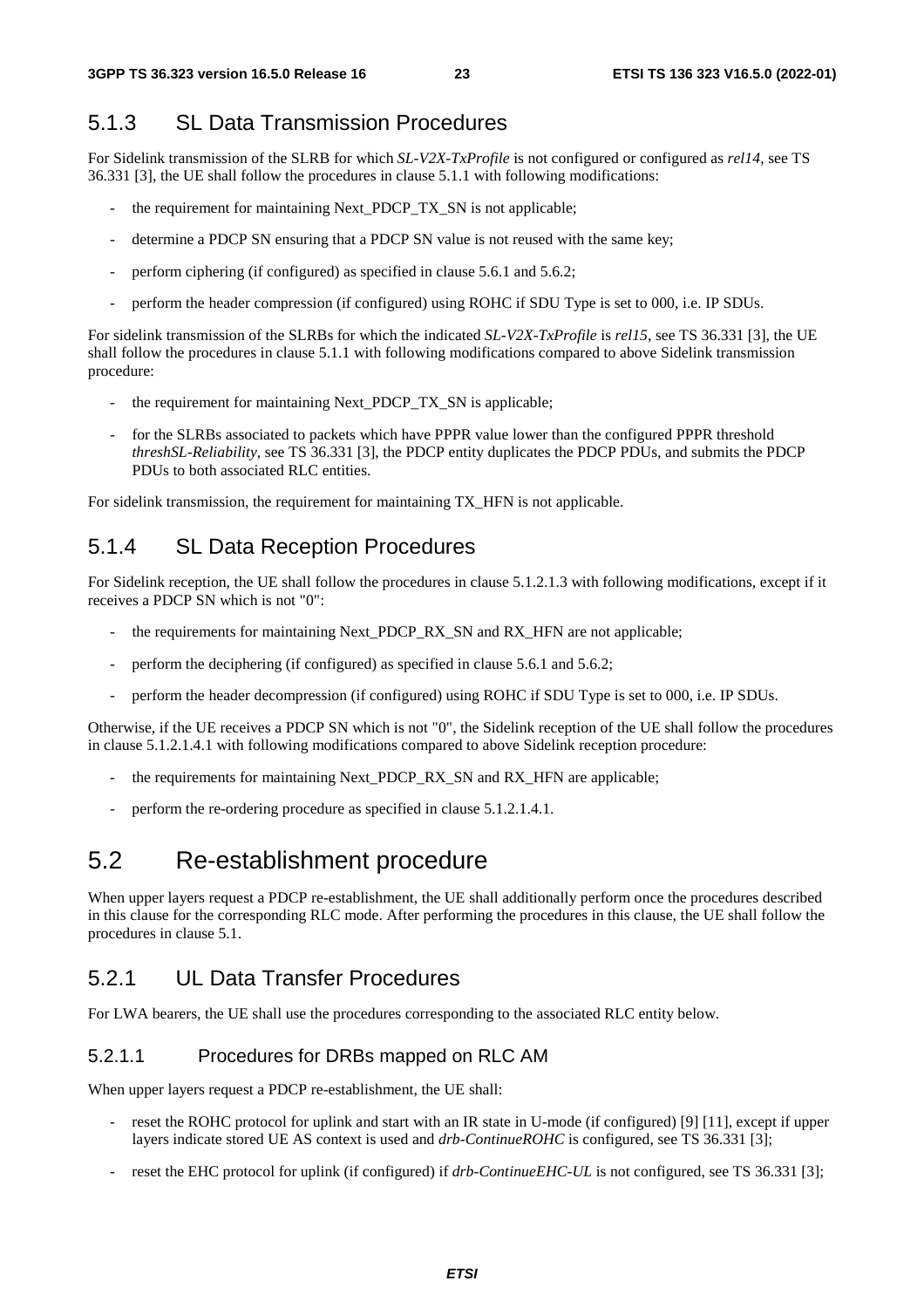- reset the compression buffer to all zeros (if configured) and prefill the dictionary (if configured) as specified in clause 5.11.5;
- if connected as an RN, apply the integrity protection algorithm and key provided by upper layers (if configured) during the re-establishment procedure;
- if upper layers indicate stored UE AS context is used, set Next\_PDCP\_TX\_SN, and TX\_HFN to 0;
- apply the ciphering algorithm and key provided by upper layers during the re-establishment procedure;
- for LWA bearers, consider all PDCP SDUs submitted to the LWAAP entity as successfully delivered;
- from the first PDCP SDU for which the successful delivery of the corresponding PDCP PDU has not been confirmed by lower layers, perform retransmission or transmission of all the PDCP SDUs already associated with PDCP SNs in ascending order of the COUNT values associated to the PDCP SDU prior to the PDCP reestablishment as specified below:
	- perform header compression of the PDCP SDU (if configured) using ROHC as specified in the clause 5.5.4 and/or using EHC as specified in the clause 5.14.4;
	- perform compression of the uplink PDCP SDU (if configured) as specified in the clause 5.11.4;
	- if connected as an RN, perform integrity protection (if configured) of the PDCP SDU using the COUNT value associated with this PDCP SDU as specified in the clause 5.7;
	- perform ciphering of the PDCP SDU using the COUNT value associated with this PDCP SDU as specified in the clause 5.6;
	- submit the resulting PDCP Data PDU to lower layer. If PDCP duplication is activated, duplicate the resulting PDCP Data PDUs and submit the PDCP Data PDUs to both associated RLC entities.

#### 5.2.1.2 Procedures for DRBs mapped on RLC UM

When upper layers request a PDCP re-establishment, the UE shall:

- reset the ROHC protocol for uplink and start with an IR state in U-mode [9] [11] if the DRB is configured with the ROHC protocol and *drb-ContinueROHC* is not configured, see TS 36.331 [3];
- reset the EHC protocol for uplink (if configured) if *drb-ContinueEHC-UL* is not configured, see TS 36.331 [3];
- set Next\_PDCP\_TX\_SN, and TX\_HFN to 0;
- apply the ciphering algorithm and key provided by upper layers during the re-establishment procedure;
- if connected as an RN, apply the integrity protection algorithm and key provided by upper layers (if configured) during the re-establishment procedure;
- for each PDCP SDU already associated with a PDCP SN but for which a corresponding PDU has not previously been submitted to lower layers:
	- consider the PDCP SDUs as received from upper layer;
	- perform transmission of the PDCP SDUs in ascending order of the COUNT value associated to the PDCP SDU prior to the PDCP re-establishment, as specified in the clause 5.1.1 without restarting the *discardTimer*.

#### 5.2.1.3 Procedures for SRBs

When upper layers request a PDCP re-establishment, the UE shall:

- set Next\_PDCP\_TX\_SN, and TX\_HFN to 0;
- discard all stored PDCP SDUs and PDCP PDUs;
- apply the ciphering and integrity protection algorithms and keys provided by upper layers during the reestablishment procedure.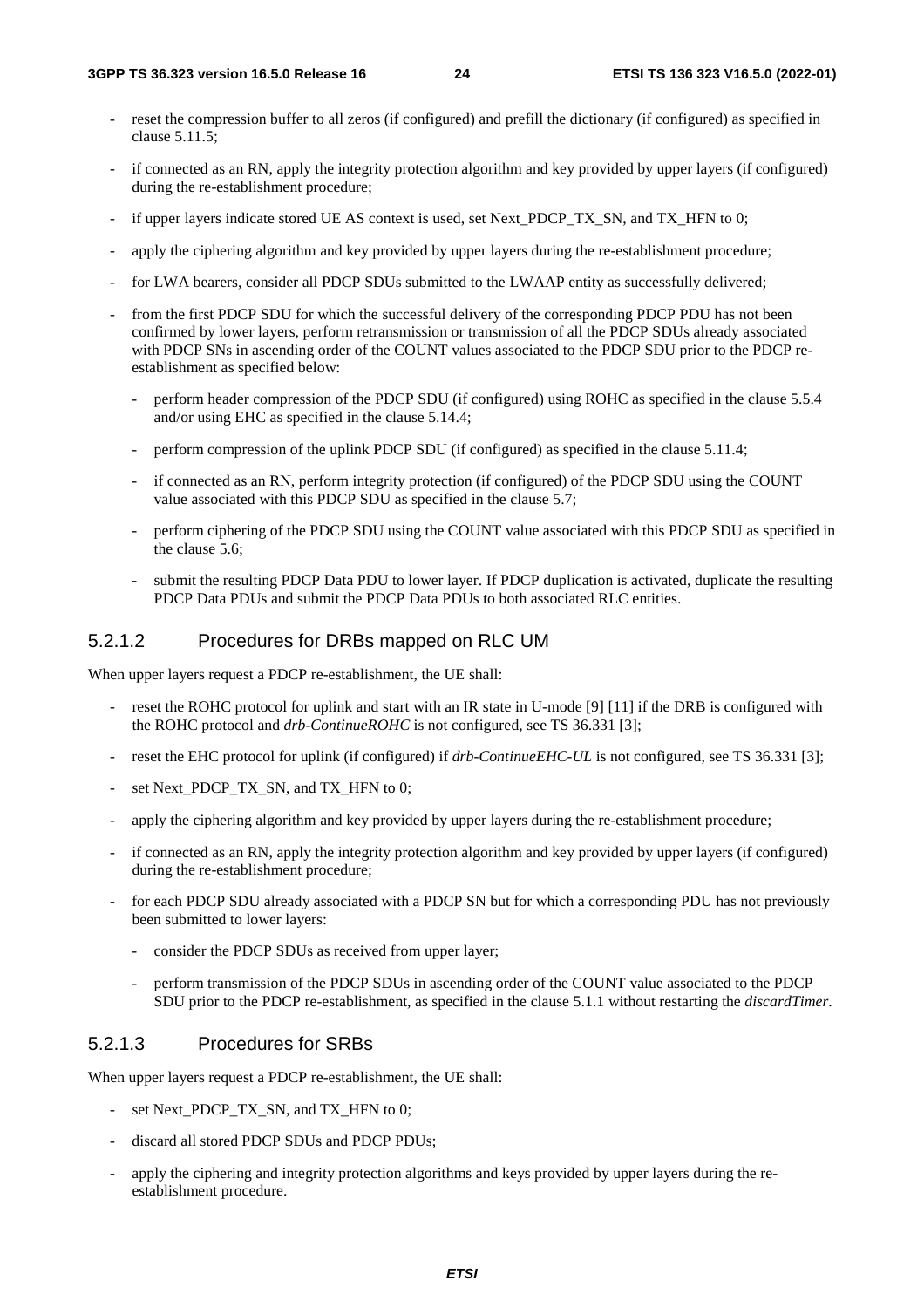#### 5.2.2 DL Data Transfer Procedures

#### 5.2.2.1 Procedures for DRBs mapped on RLC AM while the reordering function is not used

When upper layers request a PDCP re-establishment while the reordering function is not used, the UE shall:

- process the PDCP Data PDUs that are received from lower layers due to the re-establishment of the lower layers, as specified in the clause 5.1.2.1.2;
- reset the ROHC protocol for downlink and start with NC state in U-mode (if configured) [9] [11], except if upper layers indicate stored UE AS context is used and *drb-ContinueROHC* is configured, see TS 36.331 [3];
- reset the EHC protocol for downlink (if configured) if  $drb$ -ContinueEHC-DL is not configured, see TS 36.331 [3];
- if upper layers indicate stored UE AS context is used, set Next\_PDCP\_RX\_SN, RX\_HFN to 0 and Last\_submitted\_PDCP\_RX\_SN to Maximum\_PDCP\_SN;
- apply the ciphering algorithm and key provided by upper layers during the re-establishment procedure.
- if connected as an RN, apply the integrity protection algorithm and key provided by upper layers (if configured) during the re-establishment procedure.

#### 5.2.2.1a Procedures for DRBs mapped on RLC AM while the reordering function is used

When upper layers request a PDCP re-establishment while the reordering function is used, the UE shall:

- process the PDCP Data PDU(s) that are received from lower layers due to the re-establishment of the lower layers, as specified in the clause 5.1.2.1.4;
- if the PDCP entity is to be associated with one AM RLC entity after PDCP re-establishment:
	- stop and reset *t-Reordering*;
- if the PDCP entity is associated with at least one RLC entity configured with *rlc-OutOfOrderDelivery*:
	- perform header decompression (if configured) using EHC for all stored PDCP SDUs if *drb-ContinueEHC-DL* is not configured in TS 36.331 [3];
	- reset the EHC protocol for downlink (if configured) if *drb-ContinueEHC-DL* is not configured, see TS 36.331 [3];
- apply the ciphering algorithm and key provided by upper layers during the re-establishment procedure.

#### 5.2.2.2 Procedures for DRBs mapped on RLC UM when the reordering function is not used

When upper layers request a PDCP re-establishment, the UE shall:

- process the PDCP Data PDUs that are received from lower layers due to the re-establishment of the lower layers, as specified in the clause 5.1.2.1.3;
- reset the ROHC protocol for downlink and start with NC state in U-mode [9] [11] if the DRB is configured with the ROHC protocol and *drb-ContinueROHC* is not configured, see TS 36.331 [3];
- reset the EHC protocol for downlink (if configured) if *drb-ContinueEHC-DL* is not configured, see TS 36.331 [3];
- set Next\_PDCP\_RX\_SN, and RX\_HFN to 0;
- apply the ciphering algorithm and key provided by upper layers during the re-establishment procedure.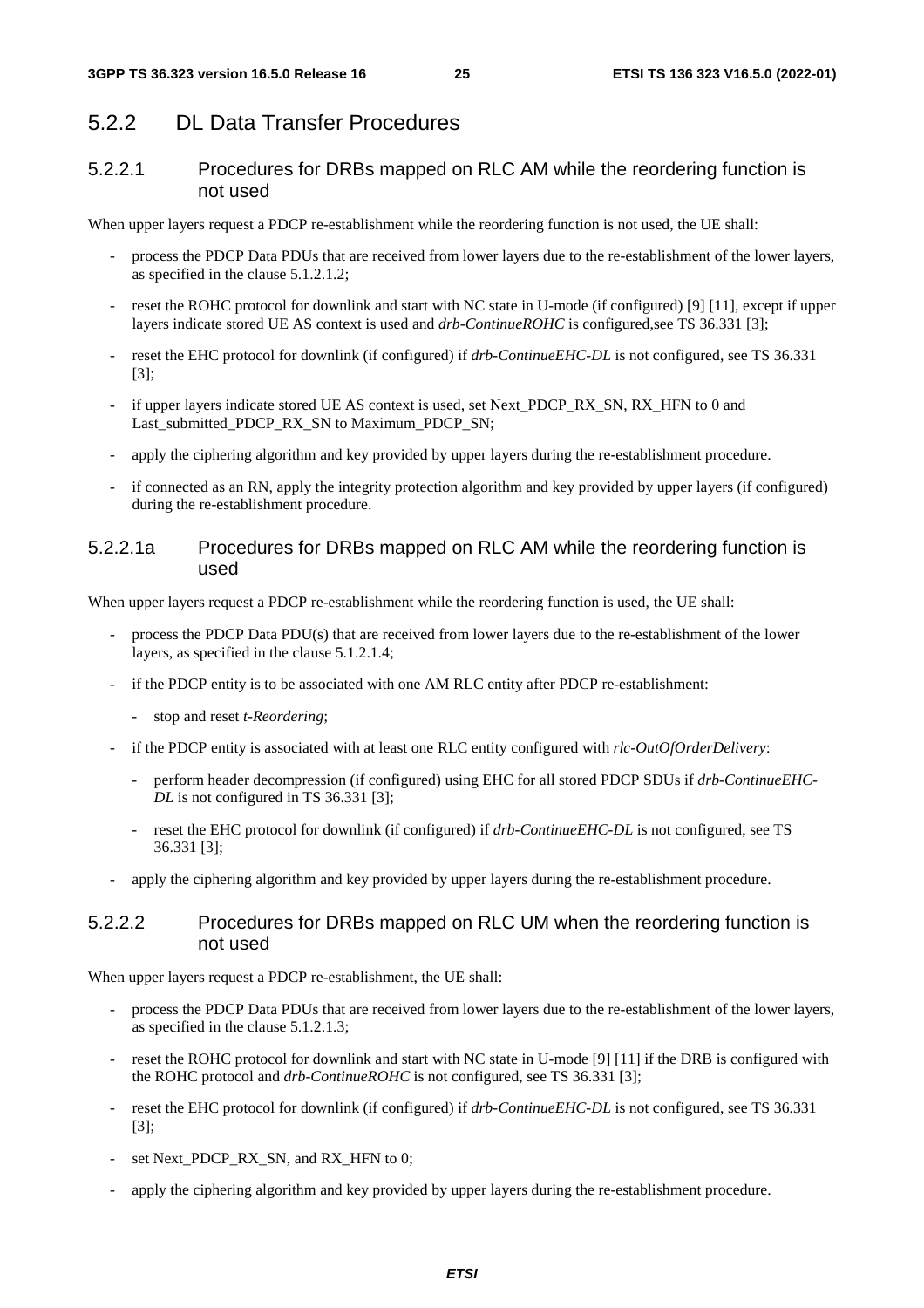#### **3GPP TS 36.323 version 16.5.0 Release 16 26 ETSI TS 136 323 V16.5.0 (2022-01)**

if connected as an RN, apply the integrity protection algorithm and key provided by upper layers (if configured) during the re-establishment procedure.

#### 5.2.2.2a Procedures for DRBs mapped on RLC UM when the reordering function is used

When upper layers request a PDCP re-establishment when the reordering function is used, the UE shall:

- process the PDCP Data PDUs that are received from lower layers due to the re-establishment of the lower layers, as specified in the clause 5.1.2.1.4;
- stop and reset *t-Reordering*, if running;
- deliver all stored PDCP SDUs, if any, to upper layers in ascending order of associated COUNT values;
- if the PDCP entity is associated with at least one RLC entity configured with *rlc-OutOfOrderDelivery*:
	- reset the EHC protocol for downlink (if configured) if *drb-ContinueEHC-DL* is not configured, see TS 36.331 [3];
- set Next\_PDCP\_RX\_SN, and RX\_HFN to 0 and Last\_submitted\_PDCP\_RX\_SN to Maximum\_PDCP\_SN;
- apply the ciphering algorithm and key provided by upper layers during the re-establishment procedure.

### 5.2.2.3 Procedures for SRBs

When upper layers request a PDCP re-establishment, the UE shall:

- discard the PDCP Data PDUs that are received from lower layers due to the re-establishment of the lower layers;
- set Next\_PDCP\_RX\_SN, and RX\_HFN to 0;
- discard all stored PDCP SDUs and PDCP PDUs;
- apply the ciphering and integrity protection algorithms and keys provided by upper layers during the reestablishment procedure.

#### 5.2.2.4 Procedures for LWA bearers

When upper layers request a PDCP re-establishment, the UE shall:

- process the PDCP Data PDUs that are received from lower layers due to the re-establishment of the lower layers, as specified in the clause 5.1.2.1.4;
- stop and reset t-Reordering, if running;
- if the PDCP entity is associated with UM RLC entity:
	- deliver all stored PDCP SDUs, if any, to upper layers in ascending order of associated COUNT values;
	- set Next\_PDCP\_RX\_SN, RX\_HFN to 0 and Last\_submitted\_PDCP\_RX\_SN to Maximum\_PDCP\_SN;
- apply the ciphering algorithm and key provided by upper layers during the re-establishment procedure.

## 5.3 PDCP Status Report

## 5.3.1 Transmit operation

When upper layers request a PDCP re-establishment or PDCP Data Recovery; or when PDCP status report is triggered by polling or periodic reporting; or when PDCP status report is triggered by WLAN Connection Status Reporting of temporary unavailability (*suspended*, see TS 36.331 [3]); or when upper layers request uplink data switching during DAPS handover, or when upper layers reconfigure the PDCP entity to release DAPS and *daps-SourceRelease* is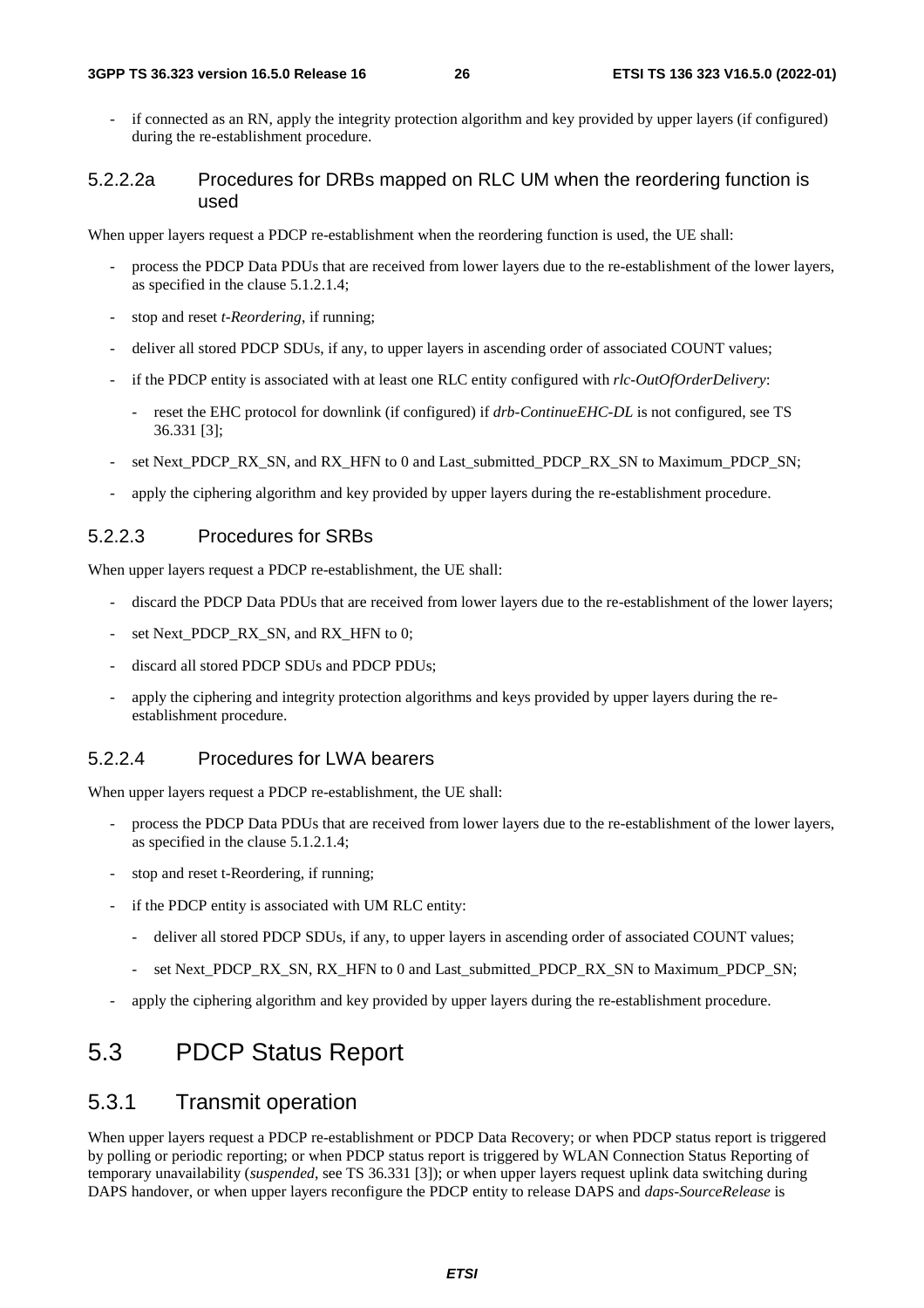configured in TS 36.331 [3], for radio bearers that are mapped on RLC AM, or when upper layers request uplink data switching during DAPS handover for radio bearers that are mapped on RLC UM, the UE shall:

- if the radio bearer is configured by upper layers to send a PDCP status report in the uplink (*statusReportRequired*, see TS 36.331 [3]) or the status report is triggered by PDCP status report polling or PDCP periodic status reporting or the status report is triggered by WLAN Connection Status Reporting of temporary unavailability (*suspended*, see TS 36.331 [3]) when *wlan-SuspendTriggersStatusReport* is configured, see TS 36.331 [3], compile a status report as indicated below after processing the PDCP Data PDUs that are received from lower layers due to the re-establishment of the lower layers as specified in the clause 5.2.2.1, and submit it to lower layers as the first PDCP PDU for the transmission, by:
	- setting the FMS field to the PDCP SN of the first missing PDCP SDU;
	- if there is at least one out-of-sequence PDCP SDU stored, allocating a Bitmap field of length in bits equal to the number of PDCP SNs from and not including the first missing PDCP SDU up to and including the last out-of-sequence PDCP SDUs, rounded up to the next multiple of 8, or up to and including a PDCP SDU for which the resulting PDCP Control PDU size is equal to 8188 bytes, whichever comes first;
	- setting as '0' in the corresponding position in the bitmap field for all PDCP SDUs that have not been received as indicated by lower layers, and optionally PDCP SDUs for which decompression have failed;
	- indicating in the bitmap field as '1' for all other PDCP SDUs.

#### 5.3.2 Receive operation

When a PDCP status report is received in the downlink, for radio bearers that are mapped on RLC AM:

for each PDCP SDU, if any, with the bit in the bitmap set to '1', or with the associated COUNT value less than the COUNT value of the PDCP SDU identified by the FMS field, the successful delivery of the corresponding PDCP SDU is confirmed, and the UE shall process the PDCP SDU as specified in the clause 5.4.

PDCP status report receive operation is not applicable in NB-IoT.

## 5.4 PDCP discard

When the *discardTimer* expires for a PDCP SDU, or the successful delivery of a PDCP SDU is confirmed by PDCP status report or LWA status report, the UE shall discard the PDCP SDU along with the corresponding PDCP PDU. If the corresponding PDCP PDU has already been submitted to lower layers, the discard is indicated to lower layers.

NOTE: For split and LWA bearers, discarding a PDCP SDU already associated with a PDCP SN causes a SN gap in the transmitted PDCP PDUs, which increases PDCP reordering delay in the receiving PDCP entity. It is up to UE implementation how to minimize SN gap after SDU discard.

## 5.4a Duplicate PDCP discard

For the transmitting PDCP entity associated with two RLC entities, the transmitting PDCP entity shall:

- if the successful delivery of a PDCP Data PDU is confirmed by one of the two associated RLC entities:
	- discard the PDCP Data PDU and indicate to the other RLC entity to discard the duplicated PDCP Data PDU.
- if the deactivation of PDCP duplication is indicated:
	- if the two associated RLC entities belong to the different cell groups:
		- if *ul-DataSplitDRB-ViaSCG* is set to TRUE by upper layer, see TS 36.331 [3]:
			- indicate to the MCG RLC entity to discard all duplicated PDCP Data PDUs.
		- else:
			- indicate to the SCG RLC entity to discard all duplicated PDCP Data PDUs.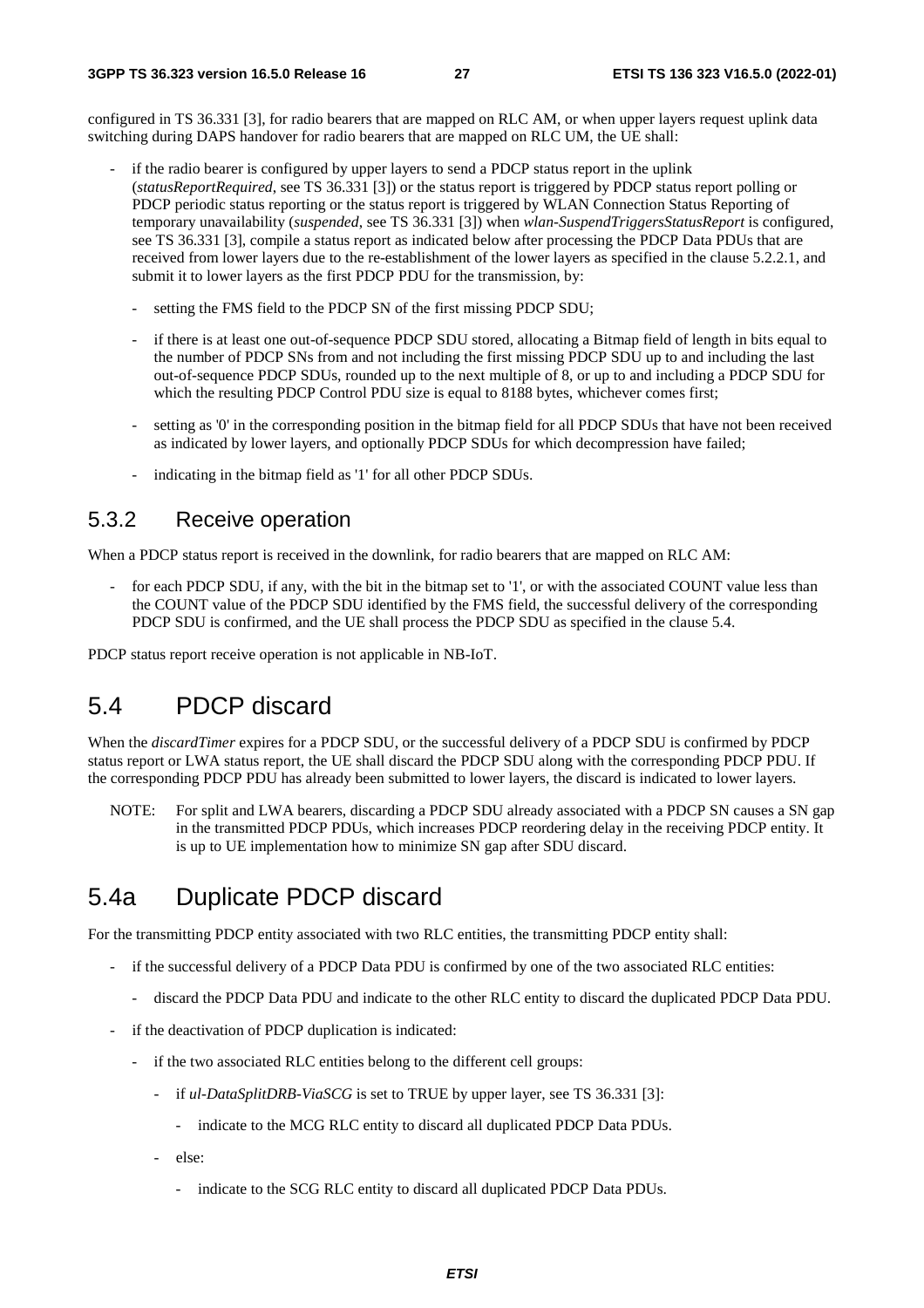- else:
	- indicate to the secondary RLC entity to discard all duplicated PDCP Data PDUs.

## 5.5 Robust Header Compression and Decompression

#### 5.5.1 Supported header compression protocols and profiles

The ROHC protocol is based on the Robust Header Compression (ROHC) framework [7]. There are multiple ROHC algorithms, called profiles, defined for the ROHC framework. Each profile is specific to the particular network layer, transport layer or upper layer protocol combination e.g. TCP/IP and RTP/UDP/IP.

The detailed definition of the ROHC channel is specified as part of the ROHC framework in RFC 5795 [7]. This includes how to multiplex different flows (header compressed or not) over the ROHC channel, as well as how to associate a specific IP flow with a specific context state during initialization of the compression algorithm for that flow.

The implementation of the functionality of the ROHC framework and of the functionality of the supported ROHC profiles is not covered in this specification.

In this version of the specification the support of the following profiles is described:

| <b>Profile</b><br><b>Identifier</b> | Usage:         | <b>Reference</b>   |
|-------------------------------------|----------------|--------------------|
| 0x0000                              | No compression | <b>RFC 5795</b>    |
| 0x0001                              | RTP/UDP/IP     | RFC 3095, RFC 4815 |
| 0x0002                              | UDP/IP         | RFC 3095, RFC 4815 |
| 0x0003                              | ESP/IP         | RFC 3095, RFC 4815 |
| 0x0004                              | IP             | RFC 3843, RFC 4815 |
| 0x0006                              | <b>TCP/IP</b>  | <b>RFC 6846</b>    |
| 0x0101                              | RTP/UDP/IP     | <b>RFC 5225</b>    |
| 0x0102                              | UDP/IP         | <b>RFC 5225</b>    |
| 0x0103                              | ESP/IP         | <b>RFC 5225</b>    |
| 0x0104                              | IP             | <b>RFC 5225</b>    |

#### **Table 5.5.1.1: Supported ROHC protocols and profiles**

### 5.5.2 Configuration of ROHC

PDCP entities associated with DRBs can be configured by upper layers, see TS 36.331 [3] to use ROHC either bidirectional (if *headerCompression* is configured) or uplink-only (if *uplinkOnlyHeaderCompression* is configured). If *uplinkOnlyHeaderCompression* is configured, the UE shall process the received PDCP Control PDU for interspersed ROHC feedback packet corresponding to the uplink ROHC as specified in clause 5.5.6.2, but shall not perform ROHC for the received PDCP Data PDU. PDCP entities associated with SLRBs can be configured to use ROHC for IP SDUs.

### 5.5.3 Protocol parameters

RFC 5795 has configuration parameters that are mandatory and that must be configured by upper layers between compressor and decompressor peers [7]; these parameters define the ROHC channel. The ROHC channel is a unidirectional channel, i.e. there is one channel for the downlink, and one for the uplink if *headerCompression* is configured, and there is only one channel for the uplink if *uplinkOnlyHeaderCompression* is configured. There is thus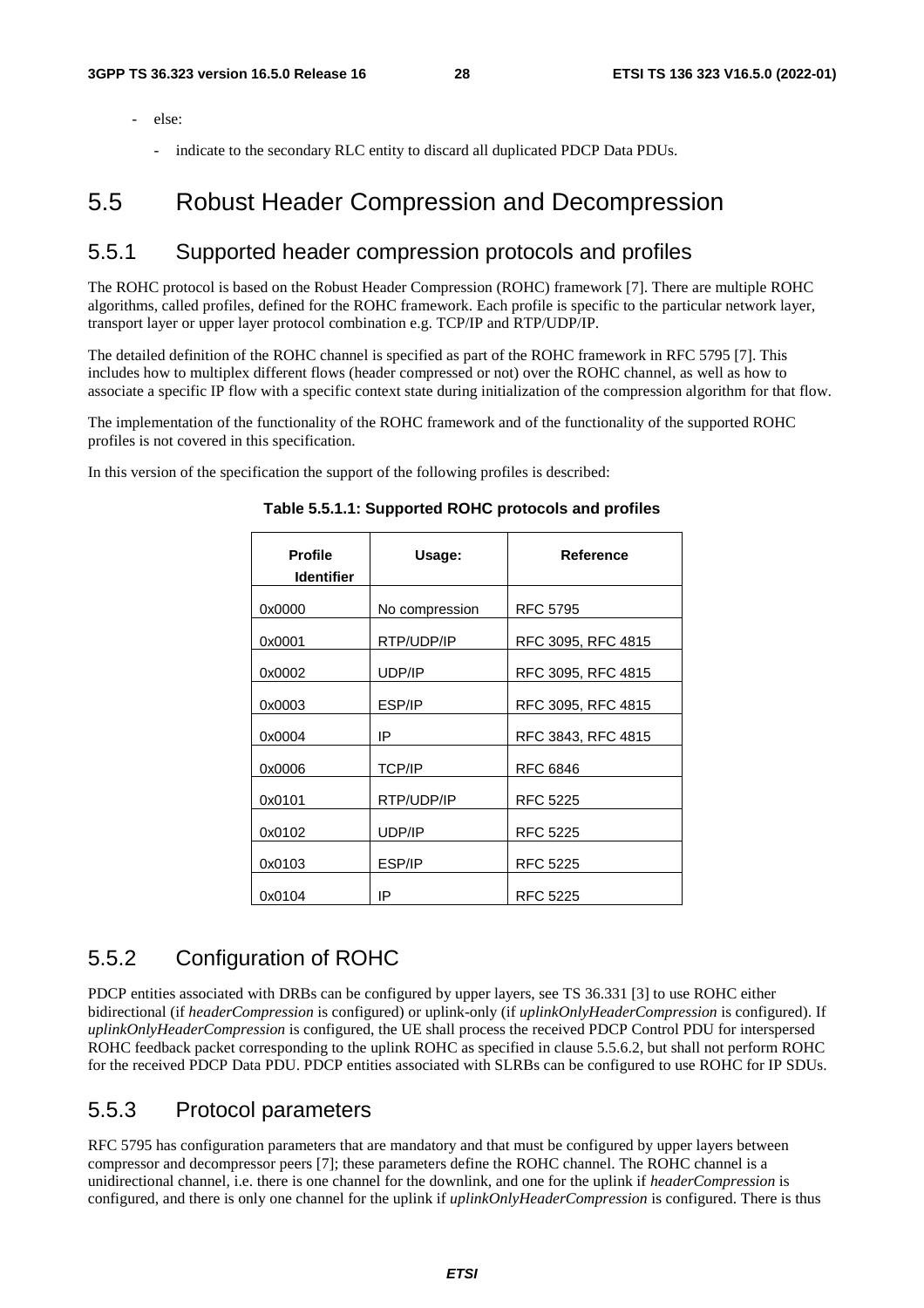one set of parameters for each channel, and the same values shall be used for both channels belonging to the same PDCP entity if *headerCompression* is configured.

These parameters are categorized in two different groups, as defined below:

- M: Mandatory and configured by upper layers.
- N/A: Not used in this specification.

The usage and definition of the parameters shall be as specified below.

- MAX\_CID (M): This is the maximum CID value that can be used. One CID value shall always be reserved for uncompressed flows. The parameter MAX\_CID is configured by upper layers (*maxCID*, see TS 36.331 [3]).
- LARGE CIDS: This value is not configured by upper layers, but rather it is inferred from the configured value of MAX\_CID according to the following rule:

If MAX\_CID > 15 then LARGE\_CIDS = TRUE else LARGE\_CIDS = FALSE.

- PROFILES (M): Profiles are used to define which profiles are allowed to be used by the UE. The list of supported profiles is described in clause 5.5.1. The parameter PROFILES is configured by upper layers (*profiles* for uplink and downlink, *rohc-Profiles* in *SL-Preconfiguration* or *SL-V2X-Preconfiguration* for sidelink, see TS 36.331 [3]).
- FEEDBACK\_FOR (N/A): This is a reference to the channel in the opposite direction between two compression endpoints and indicates to what channel any feedback sent refers to. Feedback received on one ROHC channel for this PDCP entity shall always refer to the ROHC channel in the opposite direction for this same PDCP entity.
- $MRRU$  (N/A): ROHC segmentation is not used.

#### 5.5.4 Header compression using ROHC

The ROHC protocol generates two types of output packets:

- ROHC compressed packets, each associated with one PDCP SDU
- standalone packets not associated with a PDCP SDU, i.e. interspersed ROHC feedback packets

A ROHC compressed packet is associated with the same PDCP SN and COUNT value as the related PDCP SDU.

For DAPS bearers, the PDCP entity shall perform the header compression for the PDCP SDU using the ROHC protocol either configured for the source cell or configured for the target cell, based on to which cell the PDCP SDU is transmitted.

Interspersed ROHC feedback packets are not associated with a PDCP SDU. They are not associated with a PDCP SN and are not ciphered.

- NOTE 1: If the MAX\_CID number of ROHC contexts are already established for the compressed flows and a new IP flow does not match any established ROHC context, the compressor should associate the new IP flow with one of the ROHC CIDs allocated for the existing compressed flows or send PDCP SDUs belonging to the IP flow as uncompressed packet.
- NOTE 2: For downlink, the ROHC protocol of the target cell should maintain the IR state if operating in U-mode and O-mode during DAPS handover before release of source cell.

### 5.5.5 Header decompression using ROHC

If ROHC is configured by upper layers for PDCP entities associated with u-plane data the PDCP PDUs are decompressed by the ROHC protocol after performing deciphering as explained in the clause 5.6.

For DAPS bearers, the PDCP entity shall perform the header decompression for the PDCP SDU using the ROHC protocol either configured for the source cell or configured for the target cell, based on from which cell the PDCP SDU is received.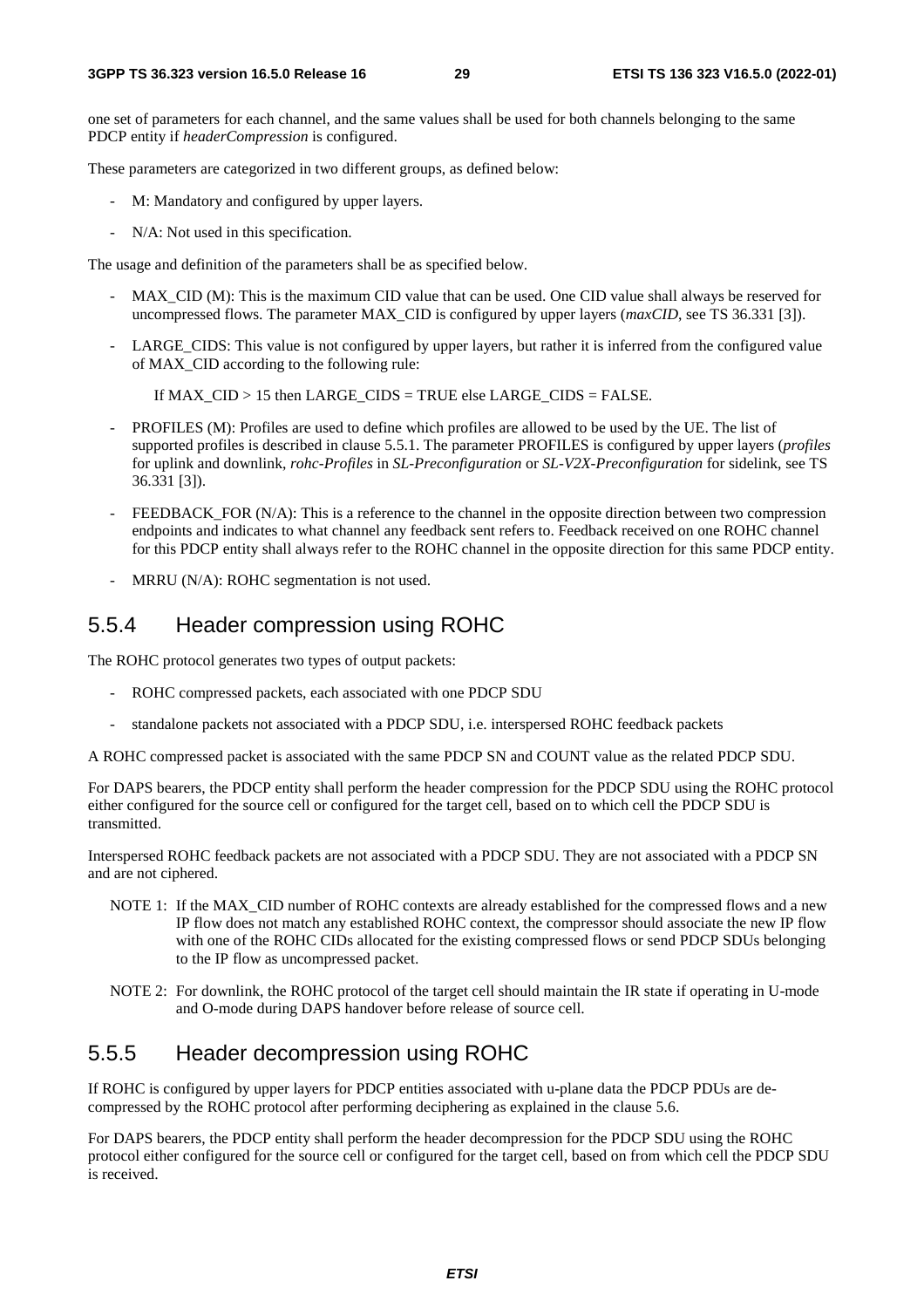### 5.5.6 PDCP Control PDU for interspersed ROHC feedback packet

#### 5.5.6.1 Transmit Operation

When an interspersed ROHC feedback packet is generated by the ROHC protocol, the UE shall:

submit to lower layers the corresponding PDCP Control PDU as specified in clause 6.2.5 i.e. without associating a PDCP SN, nor performing ciphering.

#### 5.5.6.2 Receive Operation

At reception of a PDCP Control PDU for interspersed ROHC feedback packet from lower layers, the UE shall:

- deliver the corresponding interspersed ROHC feedback packet to the associated header compression protocol without performing deciphering.

## 5.6 Ciphering and Deciphering

#### 5.6.0 General

The ciphering function includes both ciphering and deciphering and is performed in PDCP. For the control plane, the data unit that is ciphered is the data part of the PDCP PDU (see clause 6.3.3) and the MAC-I (see clause 6.3.4). For the user plane, the data unit that is ciphered is the data part of the PDCP PDU (see clause 6.3.3); ciphering is not applicable to PDCP Control PDUs.

For RNs, for the user plane, in addition to the data part of the PDCP PDU, the MAC-I (see 6.3.4) is also ciphered if integrity protection is configured.

The ciphering algorithm and key to be used by the PDCP entity are configured by upper layers, see TS 36.331 [3] and the ciphering method shall be applied as specified in TS 33.401 [6].

The ciphering function is activated/suspended/resumed by upper layers (TS 36.331 [3]). When security is activated and not suspended, the ciphering function shall be applied to all PDCP PDUs indicated by upper layers, see TS 36.331 [3], for the downlink and the uplink, respectively.

NOTE: Security is suspended upon connection suspension (and resumed upon connection resumption).

For DAPS bearers, the PDCP entity shall perform the ciphering or deciphering for the PDCP SDU using the ciphering algorithm and key either configured for the source cell or configured for the target cell, based on to/from which cell the PDCP SDU is transmitted/received.

For downlink and uplink ciphering and deciphering, the parameters that are required by PDCP for ciphering are defined in TS 33.401 [6] and are input to the ciphering algorithm. The required inputs to the ciphering function include the COUNT value, and DIRECTION (direction of the transmission: set as specified in TS 33.401 [6]).The parameters required by PDCP which are provided by upper layers, see TS 36.331 [3], are listed below:

- BEARER (defined as the radio bearer identifier in TS 33.401 [6]. It will use the value RB identity –1 as in TS 36.331 [3]);
- KEY (the ciphering keys for the control plane and for the user plane are  $K_{RRCenc}$  and  $K_{UPenc}$ , respectively).

### 5.6.1 SL Ciphering and Deciphering for one-to-many communication

For SLRB used for one-to-many communication, the ciphering function includes both ciphering and deciphering and is performed in PDCP as defined in TS 33.303 [13]. The data unit that is ciphered is the data part of the PDCP PDU (see clause 6.3.3). The ciphering function as specified in TS 33.401 [6] is applied with KEY (PEK), COUNT (derived from PTK Identity and PDCP SN as specified in TS 33.303 [13]), BEARER and DIRECTION (set to 0) as input. The ciphering function is configured by ProSe Function.

If ciphering is configured, the ciphering algorithm and related parameters including PGK, PGK Identity, and Group Member Identity are configured to the UE by ProSe Key Management Function. The UE shall set PTK Identity based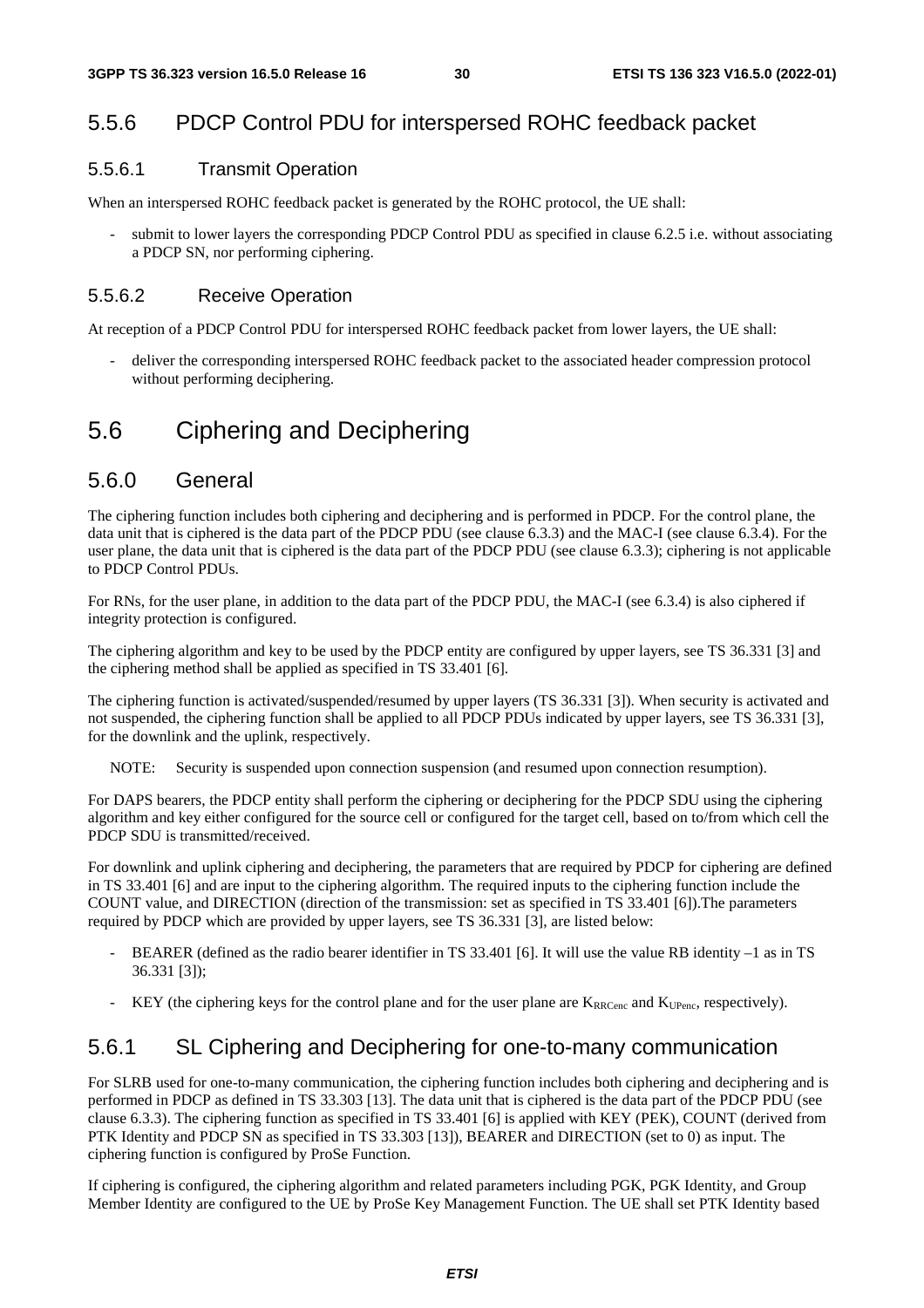on PGK, PGK Identity, and PDCP SN as specified in TS 33.303 [13]. The UE shall derive PTK from PGK using PTK Identity and Group Member Identity, and derive PEK from PTK using the ciphering algorithm. The PGK Index, PTK Identity, and PDCP SN are included in the PDCP PDU header.

If ciphering is not configured, PGK Index and PTK Identity shall be set to "0" in the PDCP PDU header.

If ciphering is not configured, for the SLRB for which *SL-V2X-TxProfile* is not configured or configured as *rel14* (see TS 36.331 [3]), PDCP SN shall be set to "0" in the PDCP PDU header.

If ciphering is not configured, for the SLRB of which the indicated *SL-V2X-TxProfile* is *rel15* (see TS 36.331 [3]), PDCP SN shall not be set to "0" in the PDCP PDU header.

#### 5.6.2 SL Ciphering and Deciphering for one-to-one communication

For SLRB used for one-to-one communication, the ciphering function includes both ciphering and deciphering and is performed in PDCP of SLRB that needs ciphering and deciphering as defined in TS 33.303 [13]. The data unit that is ciphered is the data part of the PDCP PDU (see clause 6.3.3). The ciphering function as specified in TS 33.401 [6] is applied with KEY (PEK), COUNT (derived from K<sub>D-sess</sub> Identity and PDCP SN as specified in TS 33.303 [13]), BEARER and DIRECTION (which value shall be set is specified in TS 33.303 [13]) as input.

For the SLRB that needs ciphering and deciphering, the UE shall derive the KEY (PEK) based on  $K_{D-<sub>sess</sub>}$  and the algorithms determined by the initiating UE and the receiving UE as specified in TS 33.303 [13]. The  $K_{D\text{-}\mathrm{sess}}$  Identity and PDCP SN are included in the PDCP PDU header.

For the SLRB that does not need ciphering and deciphering, the UE shall set  $K_{D\text{-}\mathrm{sess}}$  Identity to "0" in the PDCP PDU header.

### 5.6.3 Handling of LWA end-marker PDCP Control PDU

#### 5.6.3.1 Transmit operation

When upper layers request a PDCP re-establishment for a LWA bearer mapped on RLC AM where LWA configuration is retained with the same WT (*handoverWithoutWT-Change*, see TS 36.331 [3]), the UE shall:

- compile a LWA end-marker PDCP Control PDU by setting the LSN field to the PDCP SN of the last PDCP Data PDU for which the PDCP SN has been associated, and submit it to lower layers as the next PDCP PDU for the transmission after the PDCP Data PDU corresponding to LSN has been submitted to lower layers;
- NOTE 1: Whether to submit the LWA end-marker PDCP Control PDU to RLC entity or LWAAP entity is left up to the UE implementation.
- NOTE 2: The UE is expected to ensure the successful transmission of the LWA end-marker PDCP Control PDU e.g., using repeated transmission of the same LWA end-marker PDCP Control PDU.
- start using the key provided by upper layers during the re-establishment procedure for the ciphering of the data part of the uplink PDCP PDUs with associated COUNT values above the COUNT value corresponding to LSN.

#### 5.6.3.2 Receive Operation

When upper layers request a PDCP re-establishment for a LWA bearer mapped on RLC AM where LWA configuration is retained with the same WT (*handoverWithoutWT-Change*, see TS 36.331 [3]), after the LWA end-marker PDCP Control PDU is received, the UE shall start using the key provided by upper layers during the re-establishment procedure for the deciphering of the data part of downlink PDCP PDUs with associated COUNT values above the COUNT value corresponding to LSN.

- NOTE 1: If PDCP re-establishment is completed before the LWA end-marker PDCP Control PDU is received, the behaviour is left up to UE implementation.
- NOTE 2: After the LWA end-marker PDCP Control PDU is received, the handling of PDCP PDUs with associated COUNT values up to and including the COUNT value corresponding to LSN is left up to the UE implementation.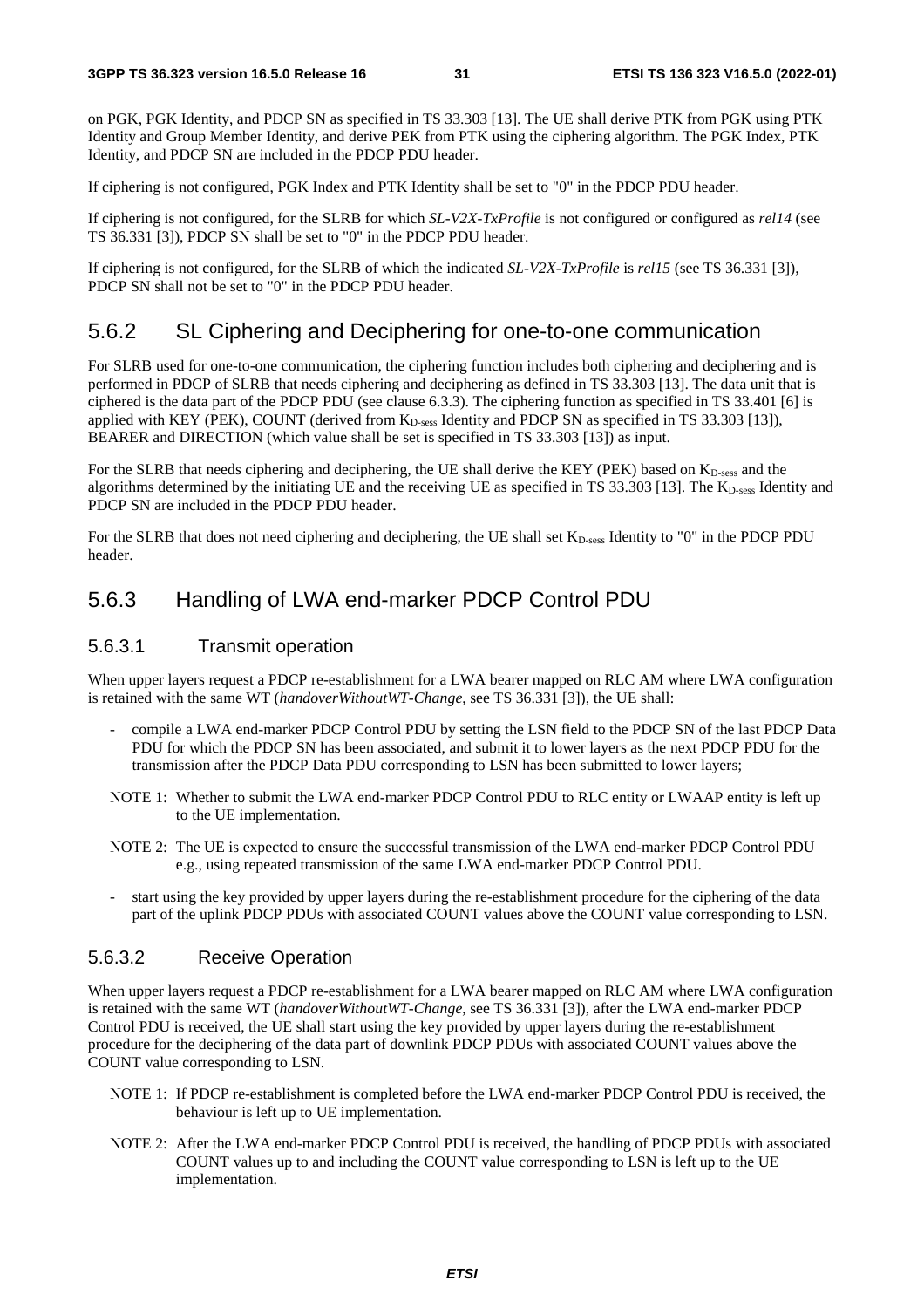## 5.7 Integrity Protection and Verification

The integrity protection function includes both integrity protection and integrity verification and is performed in PDCP for PDCP entities associated with SRBs and the SLRB that needs integrity protection. The data unit that is integrity protected is the PDU header and the data part of the PDU before ciphering.

For RNs, the integrity protection function is performed also for PDCP entities associated with DRBs if integrity protection is configured.

The integrity protection algorithm and key to be used by the PDCP entity are configured by upper layers, see TS 36.331 [3] and the integrity protection method shall be applied as specified in TS 33.401 [6].

The integrity protection function is activated/suspended/resumed by upper layers, see TS 36.331 [3]. When security is activated and not suspended, the integrity protection function shall be applied to all PDUs including and subsequent to the PDU indicated by upper layers, see TS 36.331 [3], for the downlink and the uplink, respectively.

NOTE: As the RRC message which activates the integrity protection function is itself integrity protected with the configuration included in this RRC message, this message needs first be decoded by RRC before the integrity protection verification could be performed for the PDU in which the message was received.

For downlink and uplink integrity protection and verification, the parameters that are required by PDCP for integrity protection are defined in TS 33.401 [6] and are input to the integrity protection algorithm. The required inputs to the integrity protection function include the COUNT value, and DIRECTION (direction of the transmission: set as specified in TS 33.401 [6]). The parameters required by PDCP which are provided by upper layers, see TS 36.331 [3], are listed below:

- BEARER (defined as the radio bearer identifier in TS 33.401 [6]. It will use the value RB identity –1 as in TS 36.331 [3]);
- $KEY (K_{RRCint})$ .
- for RNs, KEY (K<sub>UPint</sub>)

For the SLRB that needs integrity protection and verification, the parameters that are required by PDCP for integrity protection are defined in TS 33.401 [6] and are input to the integrity protection algorithm. The required inputs to the integrity protection function include the COUNT value and DIRECTION (which value shall be set is specified in TS 33.303 [13]). The parameters required by PDCP which are provided by upper layers, see TS 36.331 [3] are listed below:

- BEARER (defined as the radio bearer identifier in TS 33.401 [6]);
- KEY (PIK).

At transmission, the UE computes the value of the MAC-I field and at reception it verifies the integrity of the PDCP PDU by calculating the X-MAC based on the input parameters as specified above. If the calculated X-MAC corresponds to the received MAC-I, integrity protection is verified successfully.

## 5.8 Handling of unknown, unforeseen and erroneous protocol data

When a PDCP entity receives a PDCP PDU that contains reserved or invalid values, the PDCP entity shall:

discard the received PDU.

## 5.9 PDCP Data Recovery procedure

When upper layers request a PDCP Data Recovery for a radio bearer, the UE shall:

if the radio bearer is configured by upper layers to send a PDCP status report in the uplink (*statusReportRequired*, see TS 36.331 [3]), compile a status report as described in clause 5.3.1, and submit it to lower layers as the first PDCP PDU for the transmission;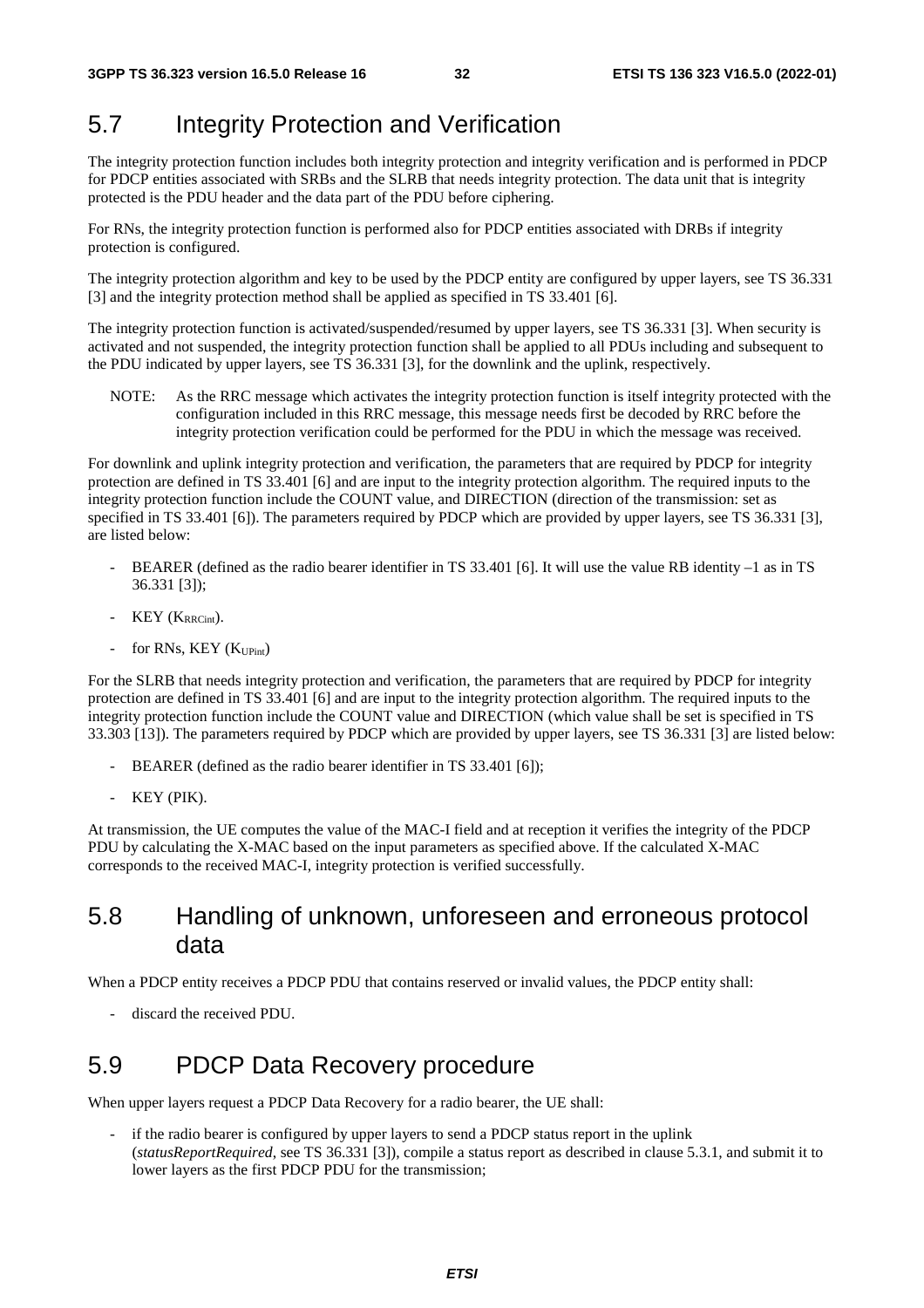perform retransmission of all the PDCP PDUs previously submitted to re-established AM RLC entity in ascending order of the associated COUNT values from the first PDCP PDU for which the successful delivery has not been confirmed by lower layers.

After performing the above procedures, the UE shall follow the procedures in clause 5.1.1.

## 5.10 Status report for LWA

#### 5.10.1 Transmit operation

When PDCP Data PDU with polling bit P set to 1 is received, the UE shall:

- if configured to send the PDCP status report in response to polling (*statusPDU-TypeForPolling* is configured and set to *type1*, see TS 36.331 [3])
	- compile and transmit the PDCP status report as specified in clause 5.3.1;
- else if configured to send the LWA status report in response to polling (*statusPDU-TypeForPolling* is configured and set to *type2*, see TS 36.331 [3])
	- compile and transmit the LWA status report as specified in clause 5.10.2.

When *t-StatusReportType1* expires, the UE shall:

- compile and transmit the PDCP status report as specified in clause 5.3.1,
- start *t-StatusReportType1* with value *statusPDU-Periodicity-Type1*;

When *t-StatusReportType2* expires, the UE shall:

- compile and transmit the LWA status report as specified in clause 5.10.2,
- start *t-StatusReportType2* with value *statusPDU-Periodicity-Type2*;

When *t-StatusReportType1* is configured or reconfigured by upper layers, the UE shall:

- stop *t-StatusReportType1,* if running;
- start *t-StatusReportType1* with value *statusPDU-Periodicity-Type1*;

When *t*-StatusReportType2 is configured or reconfigured by upper layers, the UE shall:

- stop *t-StatusReportType2,* if running;
- if *statusPDU-Periodicity-Offset* is configured by upper layers:
	- start *t-StatusReportType2* with value *statusPDU-Periodicity-Type2* plus *statusPDU-Periodicity-Offset*;
- else:
	- start *t-StatusReportType2* with value *statusPDU-Periodicity-Type2*;

When periodic PDCP status report becomes disabled by upper layers, the UE shall:

- stop *t-StatusReportType1*, if running;
- stop *t-StatusReportType2*, if running;

#### 5.10.2 LWA status report

When LWA status report is triggered, the UE shall:

compile a status report as indicated below, and submit it to lower layers as the first PDCP PDU for the transmission, by: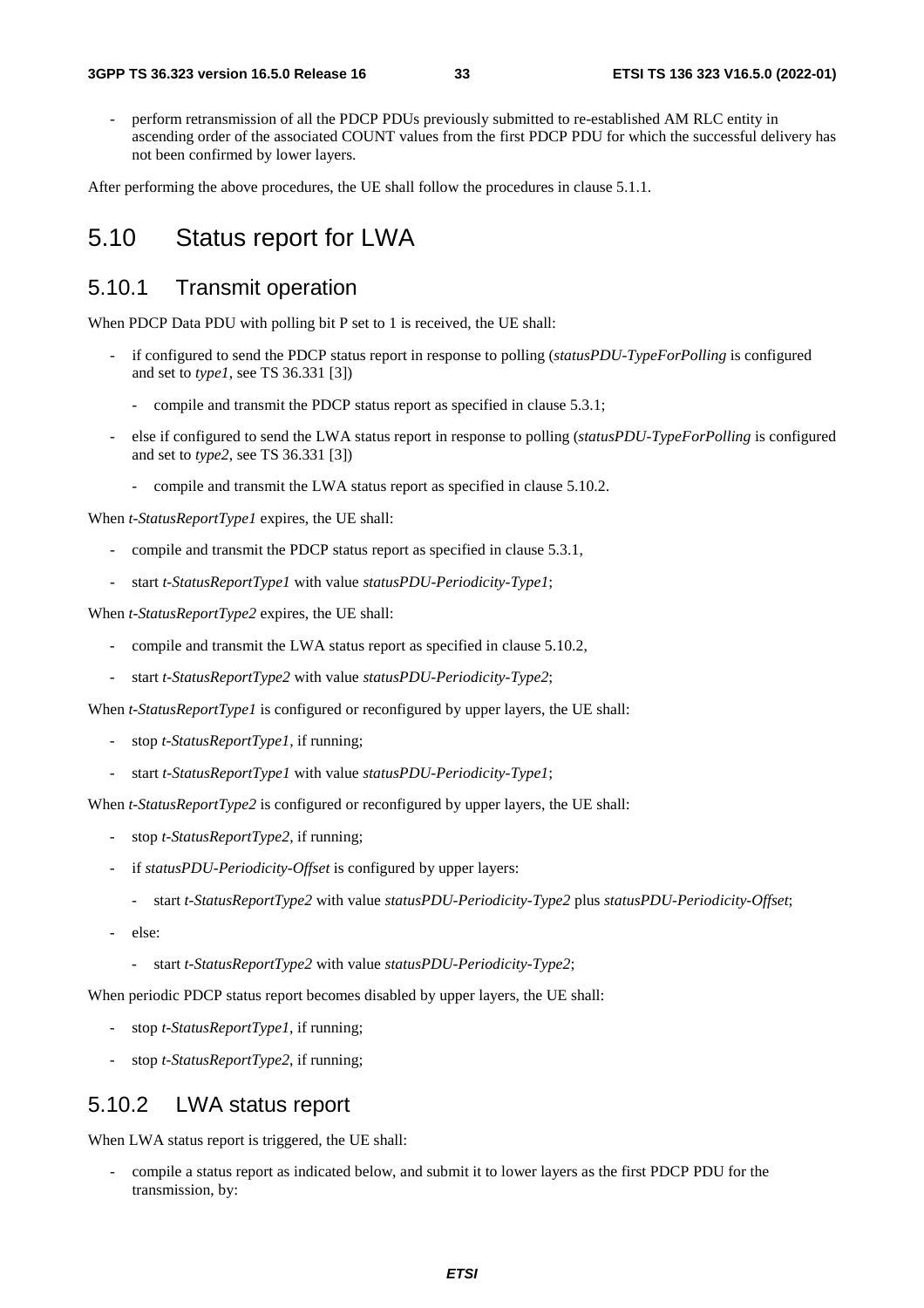- setting the FMS field to the PDCP SN of the first missing PDCP SDU;
- setting the HRW field to the PDCP SN of the PDCP SDU received on WLAN with highest PDCP COUNT value or to FMS if no PDCP SDUs have been received on WLAN;
- setting the NMP field to the number of missing PDCP SDU(s) as described in 6.3.16.

#### 5.10.3 Receive operation

When a LWA status report is received in the downlink:

for each PDCP SDU, if any, with the associated COUNT value less than the COUNT value of the PDCP SDU identified by the FMS field, the successful delivery of the corresponding PDCP SDU is confirmed, and the UE shall process the PDCP SDU as specified in 5.4.

## 5.11 Uplink Data compression and decompression

#### 5.11.1 UDC protocol

The UDC protocol is based on IETF RFC 1951 (DEFLATE Compressed Data Format Specification) [16].

Static Huffman coding tree defined in [16] is used as the DEFLATE compression strategy.

UDC Data Block should be byte-alignment. Z\_SYNC\_FLUSH is used as the DEFLATE byte-alignment with corresponding reference [18], wherein the fixed last four bytes,  $0x00\ 0x00\ 0xFF\ 0xFF$ , are removed before transmission.

## 5.11.2 Configuration of UDC

The PDCP entities associated with DRBs can be configured by upper layers, see TS 36.331 [3], to use UDC. If UDC is configured, the UE shall apply UDC compression function (details see clause 5.11.4) to process the received PDCP SDU from upper layers corresponding to the configured DRB. The size of compression buffer is configured by upper layer via *bufferSize*. If pre-defined dictionary is configured by upper layers, the UE shall prefill the configured predefined dictionary in the compression buffer upon configuration of UDC. If pre-defined dictionary is not configured by upper layers, UE shall set the compression buffer to all zeros.

## 5.11.3 UDC header

UDC header (1 byte) is added in UDC compression function followed by UDC data block (details see clause 5.11.4, 6.2.14, 6.2.15 and 6.2.16). The UDC header contains the information about whether the current PDCP SDU is compressed by UDC protocol or not. Only the compressed packets are stored in the buffer. The UDC header also contains a reset bit to inform the decompressor that the compression buffer has been reset. The validation bits (checksum) of the compression buffer are also contained in UDC header. Checksum mechanism could be used to resolve miss-match (if any) between the compression and de-compression buffers.

### 5.11.4 Uplink data compression

The UDC protocol generates UDC packets, each associated with one PDCP SDU.

A UDC packet consists of a UDC header and a UDC data block. A UDC data block contains either DEFLATE compressed blocks generated from the original PDCP SDU by UDC protocol or original PDCP SDU for SDU not compressed by UDC protocol; the type is specified in FU field (details see clause 6.3.21) in UDC header. The FR field (details see clause 6.3.22) and the Checksum field (details see clause 6.3.23) in UDC header are used only if FU field is set to 1.

A UDC packet is associated with the same PDCP SN and COUNT values as the related PDCP SDU.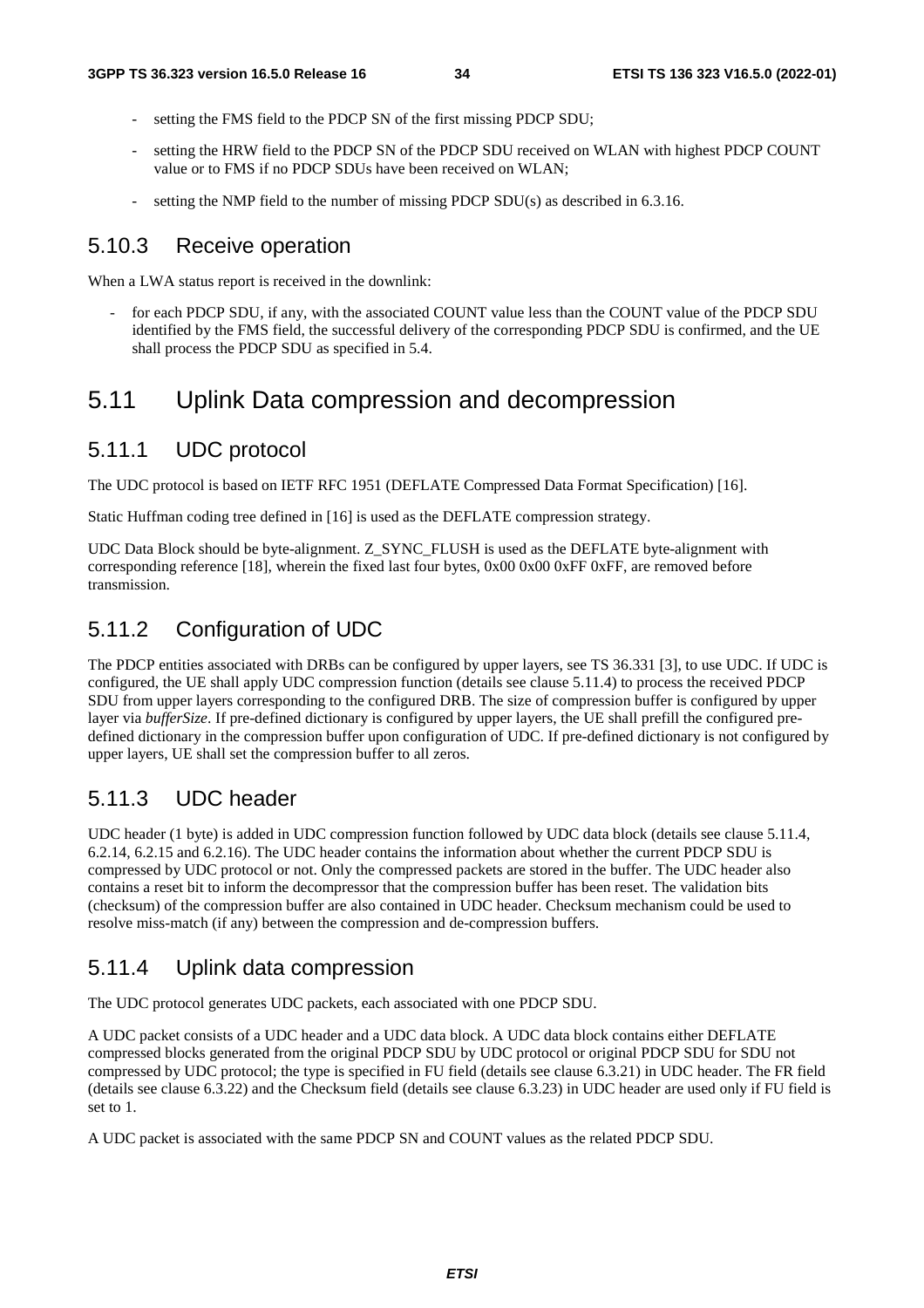## 5.11.5 Pre-defined dictionary

One standard dictionary for SIP and SDP and one operator defined dictionary can be used as pre-defined dictionaries in UDC. The standard dictionary for SIP and SDP consists of the first 3468 bytes of the dictionary for SigComp defined in RFC 3485 [17]. When UDC is configured, at most one dictionary, configured by upper layers, is put into the tail of the compression buffer. Also, the compression buffer acts as a FIFO and hence the content of the dictionary is to be totally pushed out of the compression buffer after the size of transmitted uncompressed packets compressed by UDC exceeds the compression buffer size. If the size of dictionary is larger than the compression buffer size, only the tail of the dictionary is inserted in the compression buffer.

## 5.11.6 UDC buffer reset procedure

UDC works on the condition that compression buffer and de-compression buffer are synchronized. UDC buffer reset mechanism is to resynchronize buffer when error is detected. For resynchronization, UE shall reset the compression buffer to all zeros. After performing the reset, the FR field (details see clause 6.3.22) in UDC header of the first compressed PDU shall be set to 1.

## 5.11.7 UDC checksum error handling

UDC checksum error notification PDCP control PDU indicates the compression buffer and de-compression buffer are out of synchronization. When receiving the notification, the UE shall trigger UDC buffer reset procedure to resynchonize the compression buffer.

## 5.12 Uplink data switching

For DAPS bearers, when upper layers request uplink data switching, the transmitting PDCP entity shall:

- for DRBs mapped on RLC AM, from the first PDCP SDU for which the successful delivery of the corresponding PDCP Data PDU has not been confirmed by the RLC entity associated with the source cell, perform retransmission or transmission of all the PDCP SDUs already associated with PDCP SNs in ascending order of the COUNT values associated to the PDCP SDU prior to uplink data switching to the RLC entity associated with the target cell as specified below:
	- perform header compression of the PDCP SDU using ROHC as specified in the clause 5.5.4;
	- perform ciphering of the PDCP SDU using the COUNT value associated with this PDCP SDU as specified in the clause 5.6;
	- submit the resulting PDCP Data PDU to lower layer.
- for DRBs mapped on RLC UM, for each PDCP SDU already associated with a PDCP SN but for which a corresponding PDU has not previously been submitted to lower layers, perform transmission of PDCP SDU in ascending order of the COUNT values to the RLC entity associated with the target cell as specified below:
	- perform header compression of the PDCP SDU using ROHC as specified in the clause 5.5.4;
	- perform ciphering of the PDCP SDU using the COUNT value associated with this PDCP SDU as specified in the clause 5.6;
	- submit the resulting PDCP Data PDU to lower layer.

## 5.13 PDCP Reconfiguration

When upper layers reconfigure the PDCP entity to configure DAPS, the UE shall:

- establish a ciphering function for the radio bearer and apply the ciphering algorithm and key provided by upper layers for the ciphering function;
- establish a header compression protocol for the radio bearer and apply the header compression configuration provided by upper layers for the header compression protocol.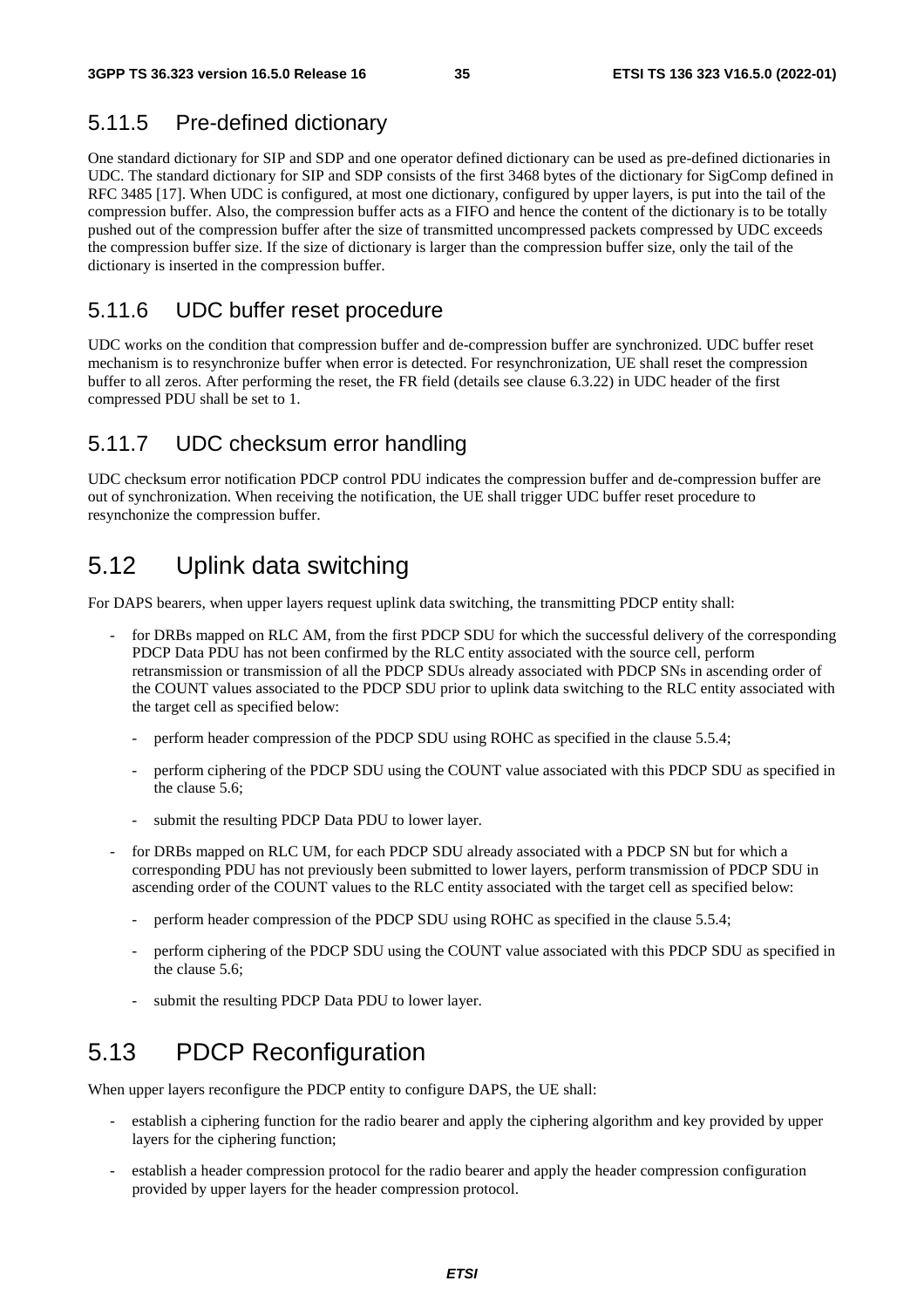When upper layers reconfigure the PDCP entity to release DAPS, the UE shall:

- release the ciphering function associated to the released RLC entity for the radio bearer;
- release the header compression protocol associated to the released RLC entity for the radio bearer.
- NOTE 1: The state variables which control the transmission and reception operation should not be reset, and the timers including *t-Reordering* and *discardTimer* keep running during PDCP entity reconfiguration procedure.
- NOTE 2: Before releasing the header compression protocol and the ciphering function associated to the released RLC entity, how to handle all stored PDCP SDUs received from the released RLC entity is left up to UE implementation.
- NOTE 3: Upon upper layers reconfigure the PDCP entity to release DAPS, the reordering function is still maintained.

## 5.14 Ethernet header compression and decompression

#### 5.14.1 Supported header compression protocols

The EHC protocol is based on the Ethernet Header Compression (EHC) framework defined in [19].

#### 5.14.2 Configuration of EHC

PDCP entities associated with DRBs can be configured by upper layers TS 36.331 [3] to use EHC. Each PDCP entity carrying user plane data may be configured to use EHC. Every PDCP entity uses at most one EHC compressor instance and at most one EHC decompressor instance.

#### 5.14.3 Protocol parameters

The usage and definition of the parameters shall be as specified below.

MAX\_CID\_EHC\_UL: This is the maximum CID value that can be used for UL. One CID value shall always be reserved for uncompressed flows. The parameter MAX\_CID\_EHC\_UL is configured by upper layers (*maxCID-EHC-UL* in TS 36.331 [3]);

#### 5.14.4 Header compression using EHC

If EHC is configured, the EHC protocol generates two types of output packets:

- EHC compressed packets (i.e. EHC full header packets and EHC compressed header packets), each associated with one PDCP SDU:
- standalone packets not associated with a PDCP SDU, i.e. EHC feedback packets.

An EHC compressed packet is associated with the same PDCP SN and COUNT value as the related PDCP SDU.

EHC feedback packets are not associated with a PDCP SDU. They are not associated with a PDCP SN and are not ciphered.

### 5.14.5 Header decompression using EHC

If EHC is configured by upper layers for PDCP entities associated with user plane data, the PDCP Data PDUs are decompressed by the EHC protocol after performing deciphering as explained in clause 5.6.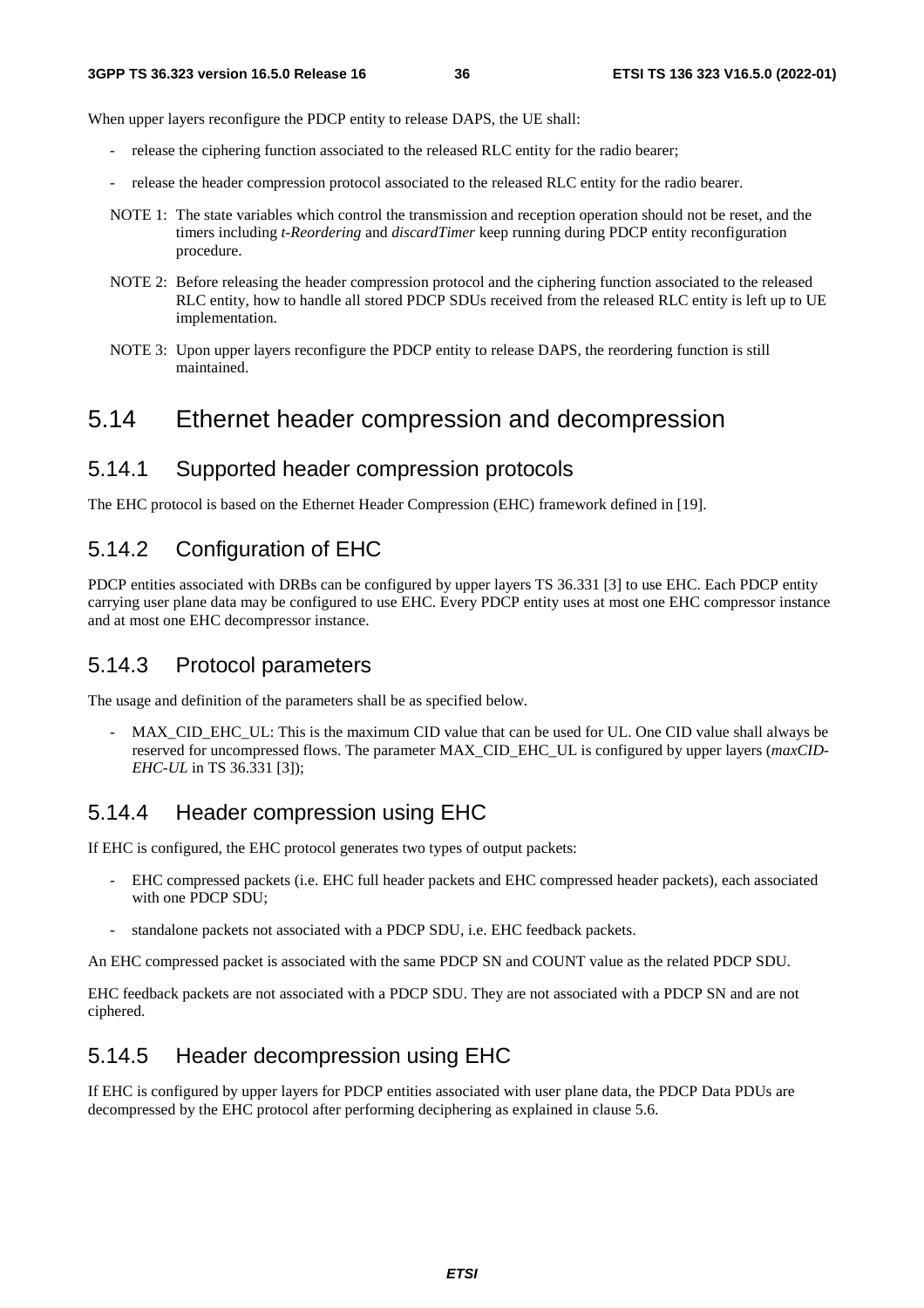## 5.14.6 PDCP Control PDU for EHC feedback packet

#### 5.14.6.1 Transmit Operation

When an EHC feedback packet is generated by the EHC protocol, the transmitting PDCP entity shall:

submit to lower layers the corresponding PDCP Control PDU as specified in clause 6.2.18, i.e., without associating a PDCP SN, nor performing ciphering.

#### 5.14.6.2 Receive Operation

At reception of a PDCP Control PDU for EHC feedback packet from lower layers, the receiving PDCP entity shall:

- deliver the corresponding EHC feedback packet to the EHC protocol without performing deciphering.

#### 5.14.7 Simultaneous configuration of ROHC and EHC

If both ROHC and EHC are configured for a DRB, the ROHC header shall be located after the EHC header. Figure 5.14.7.1 shows the location of the ROHC header and the EHC header in a PDCP Data PDU.



**Figure 5.14.7.1: Location of ROHC header and EHC header in a PDCP Data PDU** 

If a PDCP SDU including non-IP Ethernet packet is received from upper layers, the EHC compressor shall bypass the ROHC compressor and submit the EHC compressed non-IP Ethernet packet to lower layers according to clause 5.1.1.

If a PDCP Data PDU including non-IP Ethernet packet is received from lower layers, the EHC decompressor shall bypass the ROHC decompressor and deliver the EHC decompressed non-IP Ethernet packet to upper layers according to clause 5.1.2.

## 6 Protocol data units, formats and parameters

## 6.1 Protocol data units

#### 6.1.1 PDCP Data PDU

The PDCP Data PDU is used to convey:

- a PDCP SDU SN: and
- for SLRBs used for one-to-many communication, PGK Index, PTK Identity, and SDU type; or
- for SLRBs used for one-to-one communication, K<sub>D-sess</sub> Identity, and SDU type; and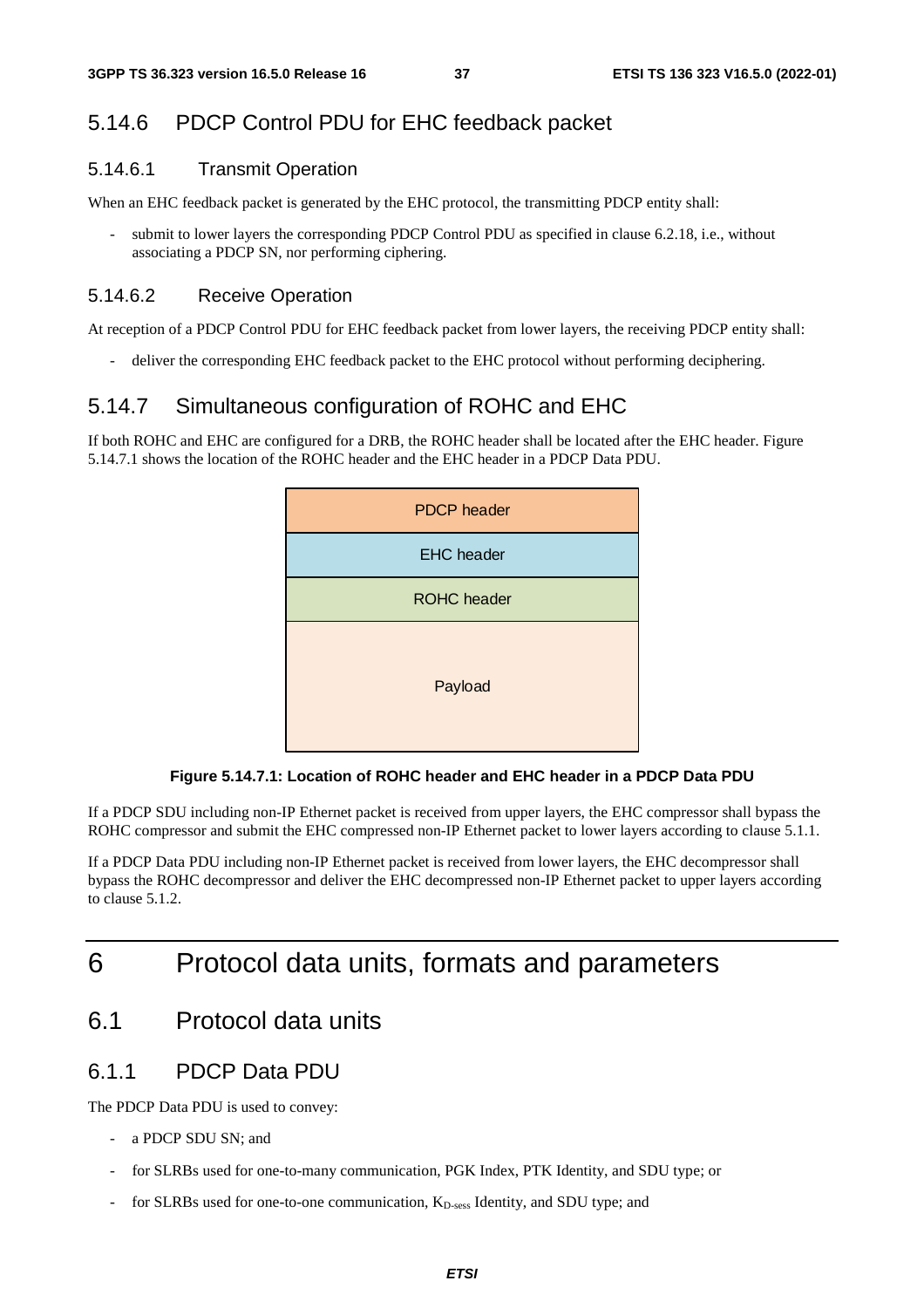- user plane data containing an uncompressed PDCP SDU; or
- user plane data containing a compressed PDCP SDU; or
- control plane data; and
- a MAC-I field for SRBs; or
- for the SLRB that needs integrity protection for one-to-one communication, a MAC-I field; or
- for RNs, a MAC-I field for DRB (if integrity protection is configured);

### 6.1.2 PDCP Control PDU

The PDCP Control PDU is used to convey:

- a PDCP status report indicating which PDCP SDUs are missing and which are not following a PDCP reestablishment.
- header compression control information, e.g. interspersed ROHC feedback or EHC feedback.
- a LWA status report.
- a LWA end-marker packet.

## 6.2 Formats

## 6.2.1 General

A PDCP PDU is a bit string that is byte aligned (i.e. multiple of 8 bits) in length. In the figures in clause 6.2, bit strings are represented by tables in which the most significant bit is the leftmost bit of the first line of the table, the least significant bit is the rightmost bit on the last line of the table, and more generally the bit string is to be read from left to right and then in the reading order of the lines. The bit order of each parameter field within a PDCP PDU is represented with the first and most significant bit in the leftmost bit and the last and least significant bit in the rightmost bit.

PDCP SDUs are bit strings that are byte aligned (i.e. multiple of 8 bits) in length. A compressed or uncompressed SDU is included into a PDCP PDU from the first bit onward.

### 6.2.2 Control plane PDCP Data PDU

Figure 6.2.2.1 shows the format of the PDCP Data PDU carrying data for control plane SRBs.



#### **Figure 6.2.2.1: PDCP Data PDU format for SRBs**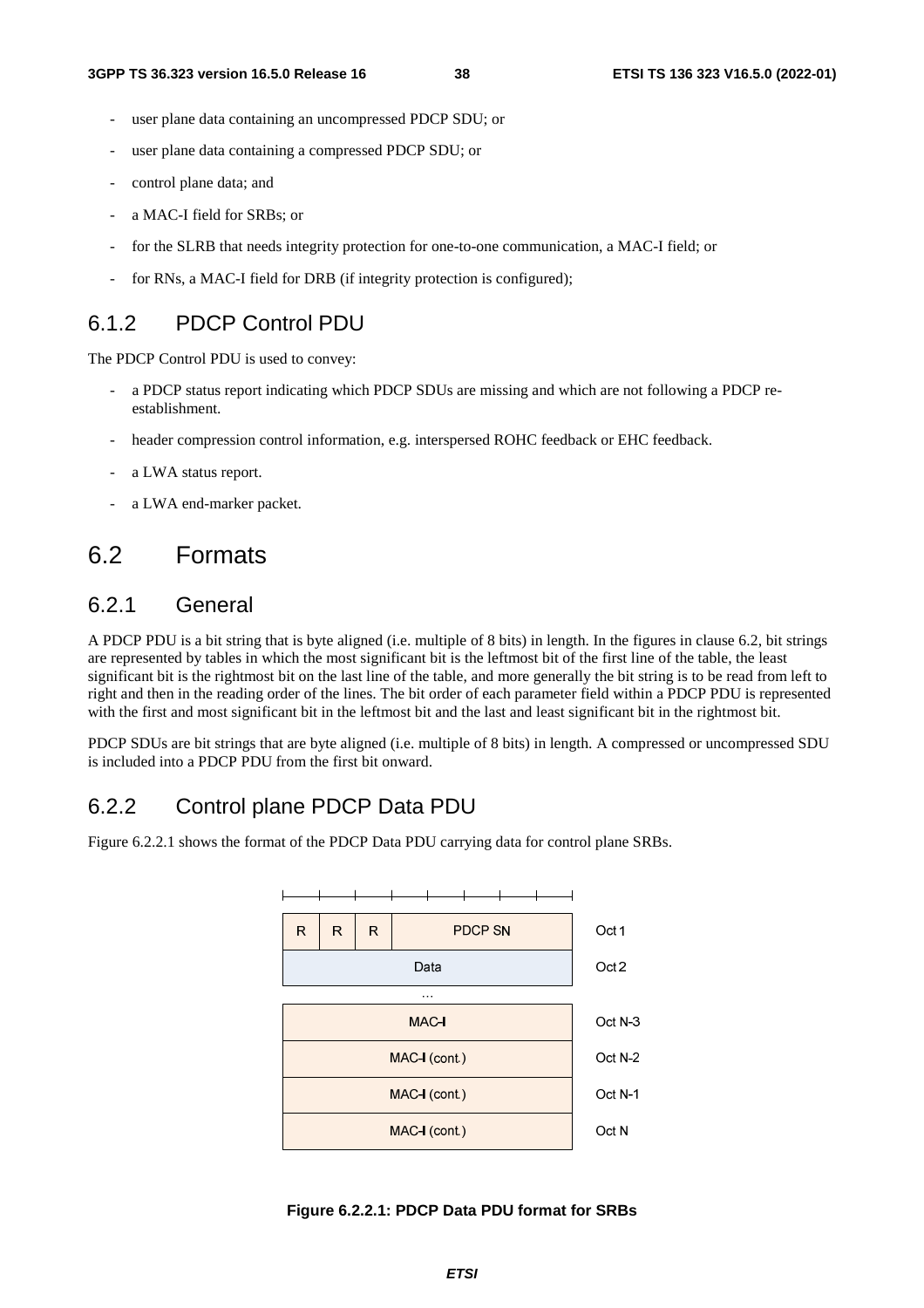## 6.2.3 User plane PDCP Data PDU with long PDCP SN (12 bits)

Figures 6.2.3.1 and 6.2.3.2 show the format of the downlink and uplink PDCP Data PDUs respectively, when a 12 bit SN length is used. These formats are applicable for PDCP Data PDUs carrying data from DRBs mapped on RLC AM or RLC UM.







#### **Figure 6.2.3.2: PDCP Data PDU format for DRBs using a 12 bit SN (for uplink)**

## 6.2.4 User plane PDCP Data PDU with short PDCP SN (7 bits)

Figure 6.2.4.1 shows the format of the PDCP Data PDU when a 7 bit SN length is used. This format is applicable for PDCP Data PDUs carrying data from DRBs mapped on RLC UM or in NB-IoT DRBs mapped on RLC AM and on RLC UM.



**Figure 6.2.4.1: PDCP Data PDU format for DRBs using 7 bit SN** 

### 6.2.5 PDCP Control PDU for interspersed ROHC feedback packet

Figure 6.2.5.1 shows the format of the PDCP Control PDU carrying one interspersed ROHC feedback packet. This format is applicable for DRBs mapped on RLC AM or RLC UM.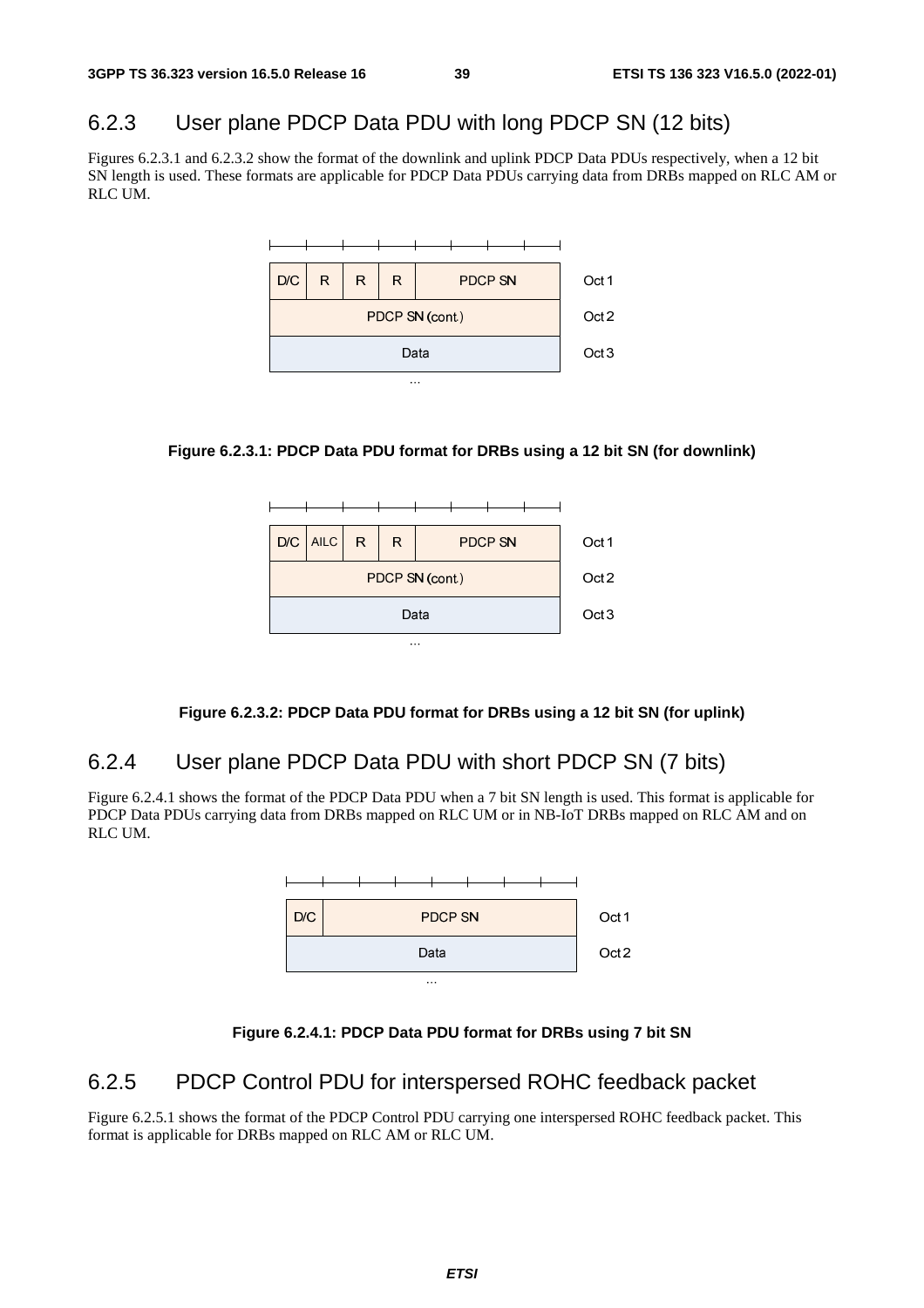

#### **Figure 6.2.5.1: PDCP Control PDU format for interspersed ROHC feedback packet**

#### 6.2.6 PDCP Control PDU for PDCP status report

Figure 6.2.6.1 shows the format of the PDCP Control PDU carrying one PDCP status report when a 12 bit SN length is used. This format is applicable for DRBs mapped on RLC UM and RLC AM.

Figure 6.2.6.2 shows the format of the PDCP Control PDU carrying one PDCP status report when a 15 bit SN length is used, and Figure 6.2.6.3 shows the format of the PDCP Control PDU carrying one PDCP status report when an 18 bit SN length is used. These formats are applicable for DRBs mapped on RLC AM.







#### **Figure 6.2.6.2: PDCP Control PDU format for PDCP status report using a 15 bit SN**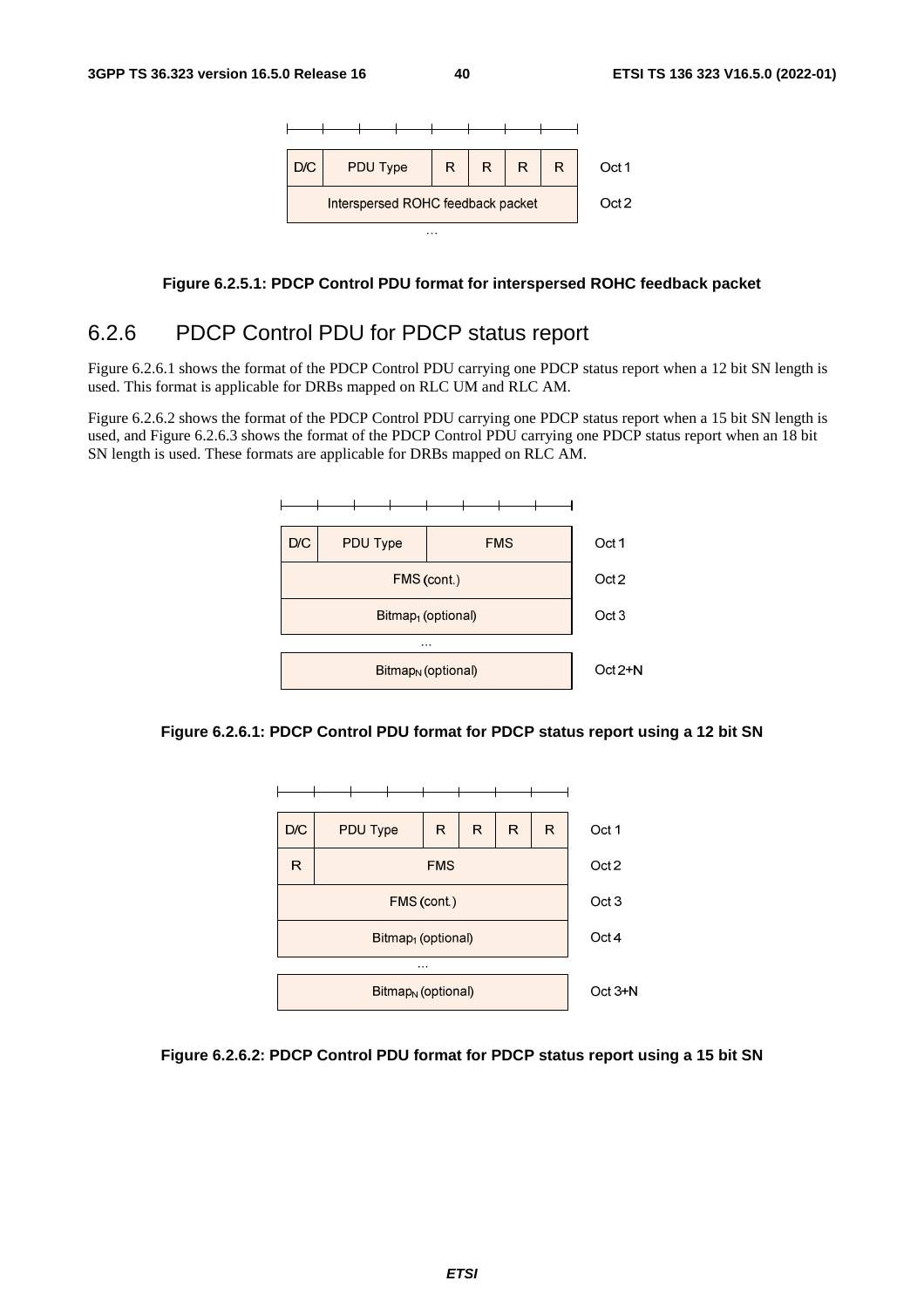

#### **Figure 6.2.6.3: PDCP Control PDU format for PDCP status report using an 18 bit SN**

#### 6.2.7 Void

## 6.2.8 RN user plane PDCP Data PDU with integrity protection

Figure 6.2.8.1 shows the format of the PDCP Data PDU for RNs when integrity protection is used. This format is applicable for PDCP Data PDUs carrying data from DRBs mapped on RLC AM or RLC UM.



#### **Figure 6.2.8.1: PDCP Data PDU format for RN DRBs using integrity protection**

## 6.2.9 User plane PDCP Data PDU with extended PDCP SN (15 bits)

Figure 6.2.9.1 shows the format of the PDCP Data PDU when a 15 bit SN length is used. This format is applicable for PDCP Data PDUs carrying data from DRBs mapped on RLC AM.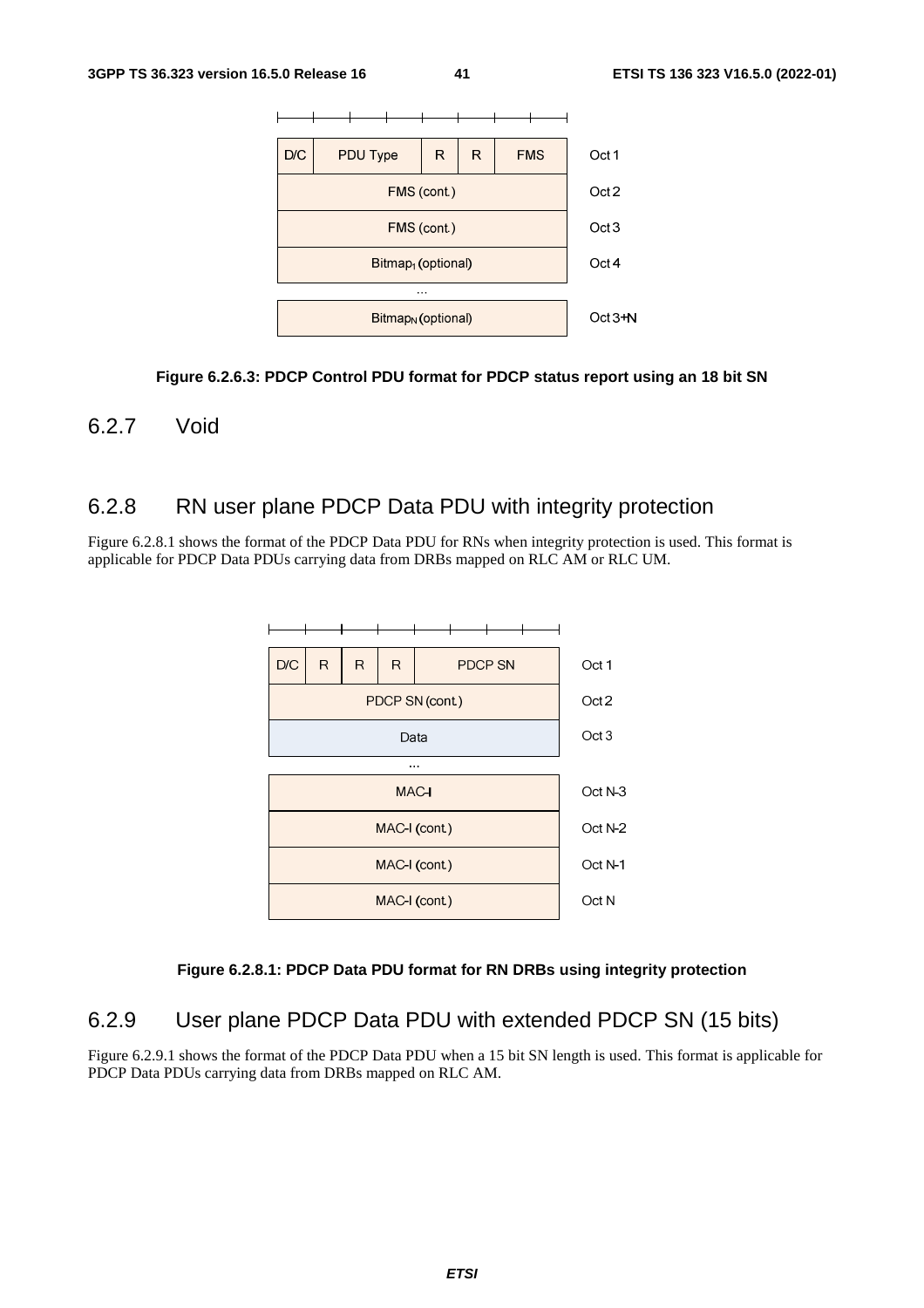

**Figure 6.2.9.1: PDCP Data PDU format for DRBs using a 15 bit SN** 

#### 6.2.10 User plane PDCP Data PDU for SLRB

Figure 6.2.10.1 shows the format of the PDCP Data PDU for SLRB used for one-to-many communication where a 16 bit SN length is used.



#### **Figure 6.2.10.1: PDCP Data PDU format for SLRB used for one-to-many communication**

Figure 6.2.10.2 shows the format of the PDCP Data PDU for SLRB used for one-to-one communication where a 16 bit SN length is used. MAC-I field is used only for the SLRB that needs integrity protection.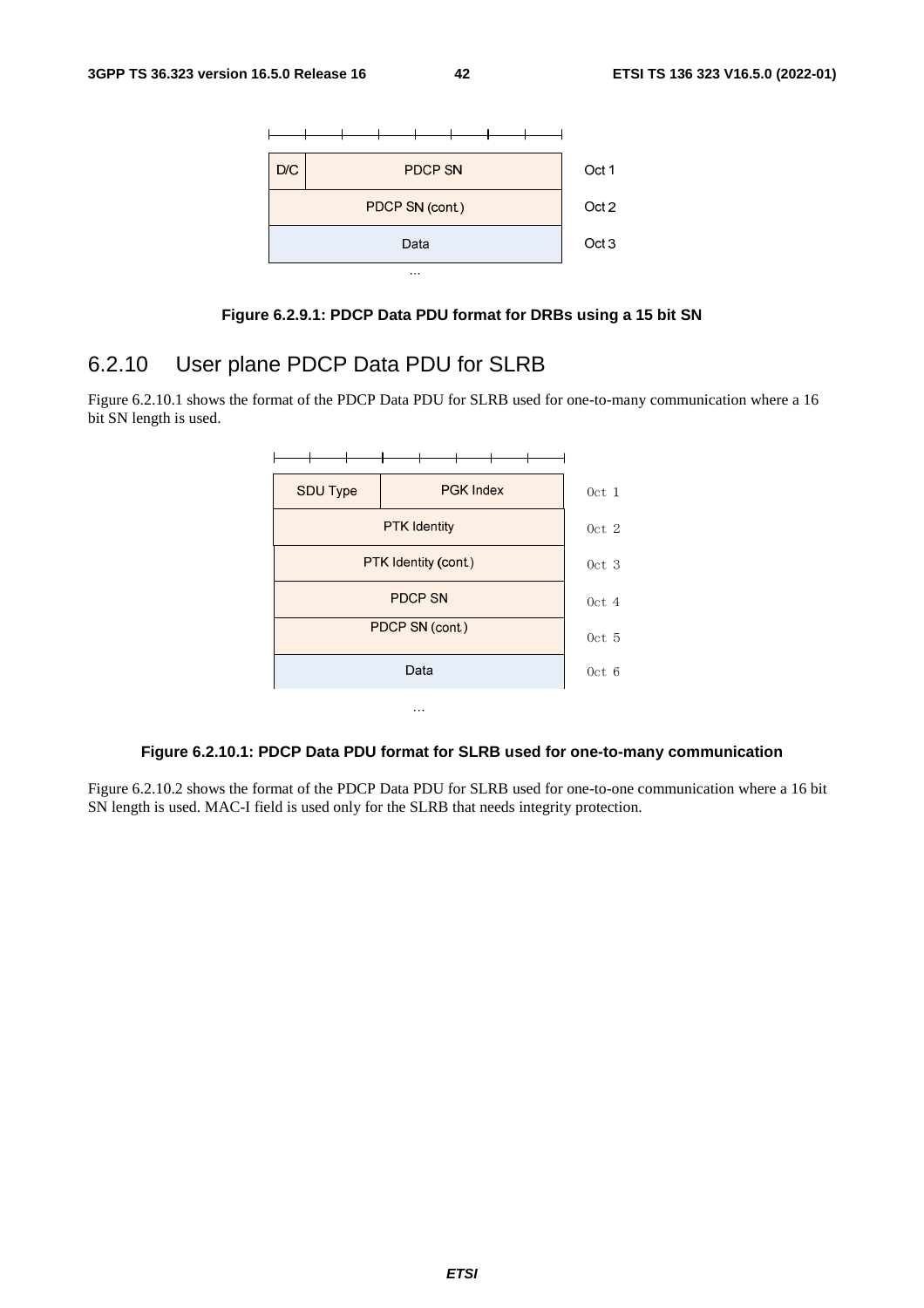

#### **Figure 6.2.10.2: PDCP Data PDU format for SLRB used for one-to-one communication**

## 6.2.11 User plane PDCP Data PDU with further extended PDCP SN (18 bits)

Figure 6.2.11.1 shows the format of the PDCP Data PDU when an 18 bit SN length is used. This format is applicable for PDCP Data PDUs carrying data from DRBs mapped on RLC AM. The UE not supporting LWA shall consider the PDCP Data PDU invalid if the P bit is set to 1.





### 6.2.12 PDCP Control PDU for LWA status report

Figure 6.2.12.1 shows the format of the PDCP Control PDU carrying one LWA status report when a 12 bit SN length is used, Figure 6.2.12.2 shows the format of the PDCP Control PDU carrying one LWA status report when a 15 bit SN length is used, and Figure 6.2.12.3 shows the format of the PDCP Control PDU carrying one LWA status report when an 18 bit SN length is used. This format is applicable for LWA DRBs.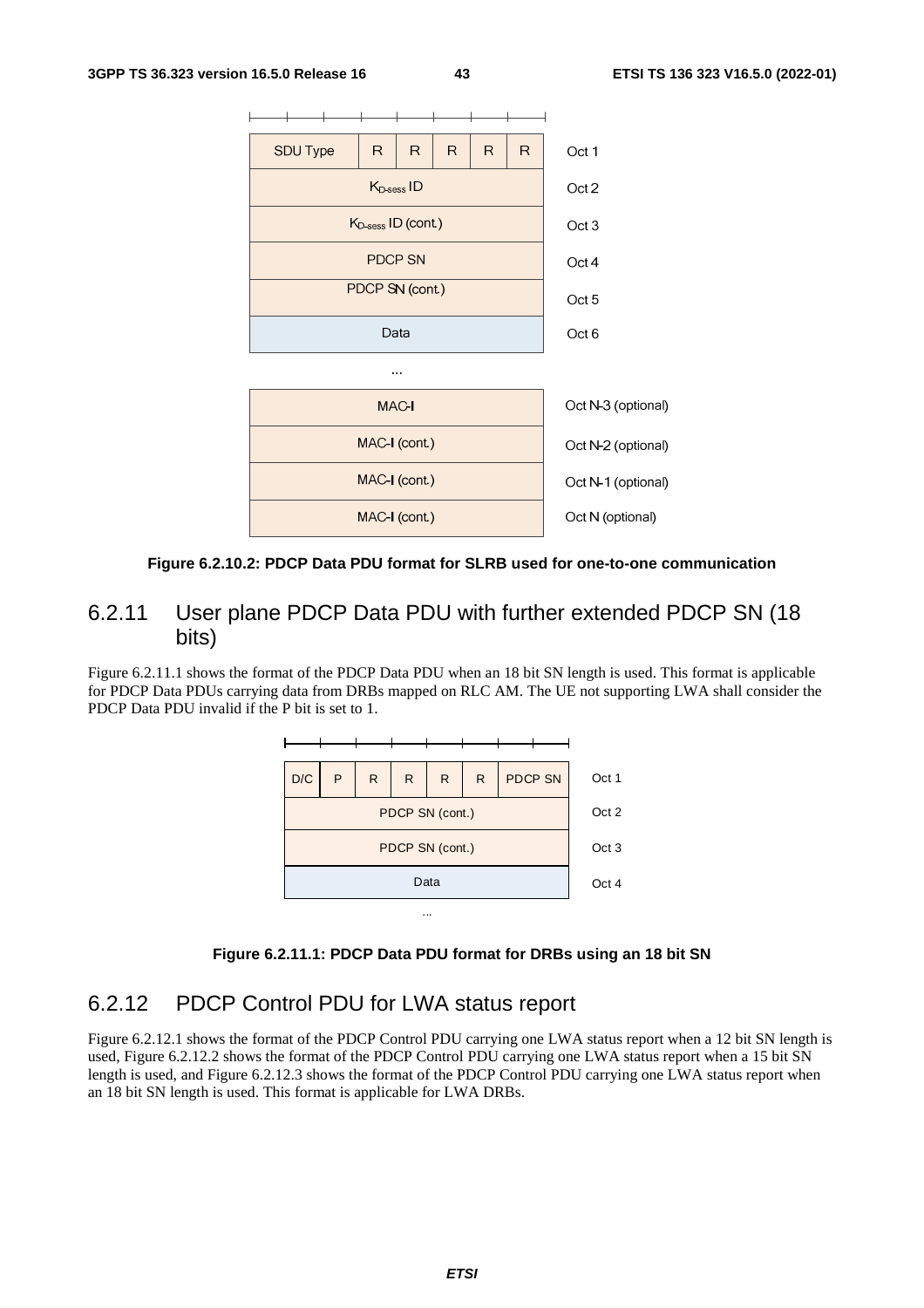

#### **Figure 6.2.12.1: PDCP Control PDU format for LWA status report using a 12 bit SN**



#### **Figure 6.2.12.2: PDCP Control PDU format for LWA status report using a 15 bit SN**



#### **Figure 6.2.12.3: PDCP Control PDU format for LWA status report using an 18 bit SN**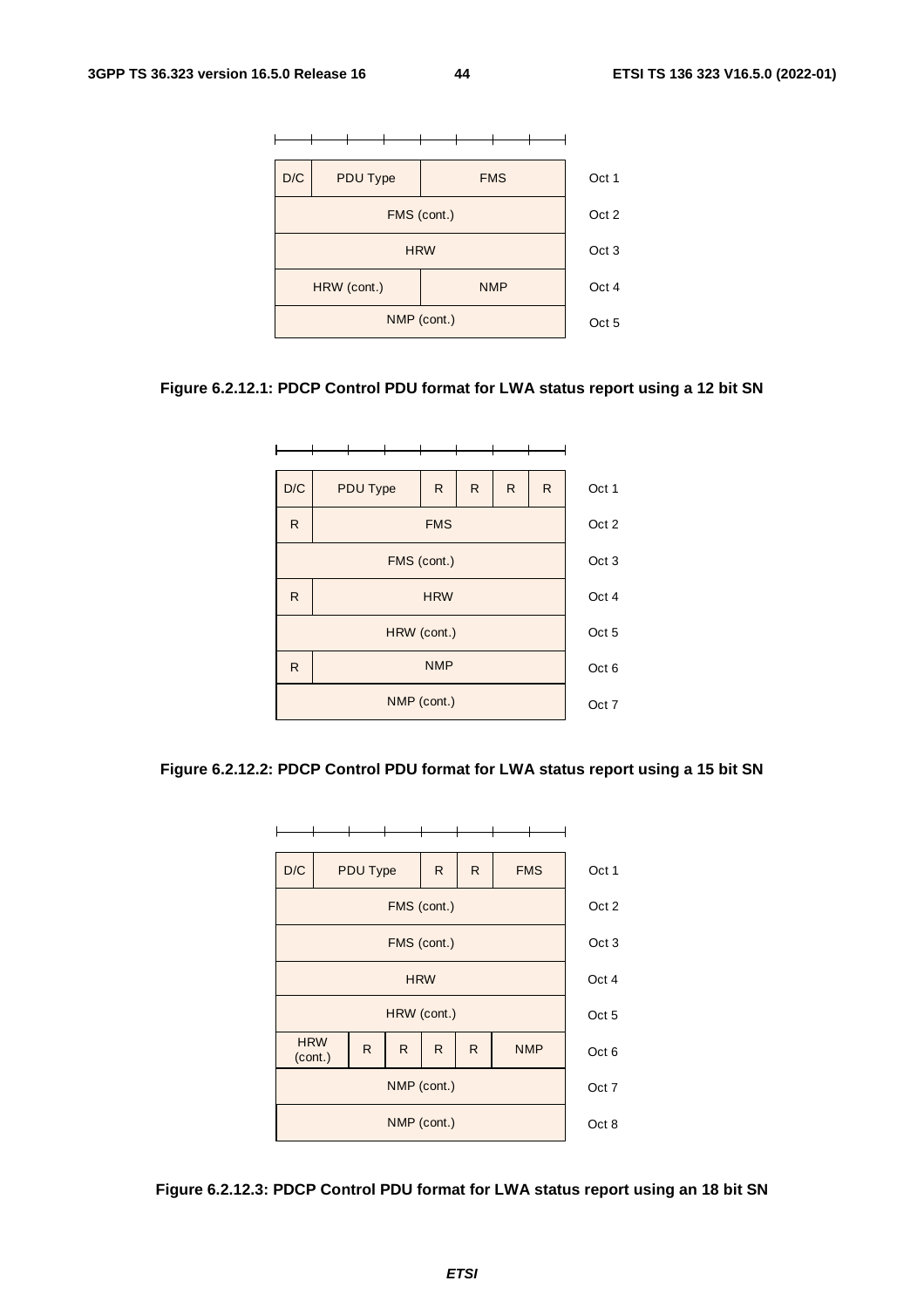## 6.2.13 PDCP Control PDU for LWA end-marker packet

Figure 6.2.13.1 shows the format of the PDCP Control PDU for LWA end-marker packet when a 12 bit SN length is used, Figure 6.2.13.2 shows the format of the PDCP Control PDU for LWA end-marker packet when a 15 bit SN length is used, and Figure 6.2.13.3 shows the format of the PDCP Control PDU for LWA end-marker packet when an 18 bit SN length is used.



**Figure 6.2.13.1: PDCP Control PDU format for LWA end-marker packet using a 12 bit SN** 



**Figure 6.2.13.2: PDCP Control PDU format for LWA end-marker packet using a 15 bit SN** 



#### **Figure 6.2.13.3: PDCP Control PDU format for LWA end-marker packet using an 18 bit SN**

## 6.2.14 User plane PDCP Data PDU with long PDCP SN (12 bits) for UDC

Figure 6.2.14.1 shows the format of the PDCP Data PDU when a 12 bit SN length is used and UDC is configured. This format is applicable for uplink PDCP Data PDUs carrying data from DRBs configured with UDC.



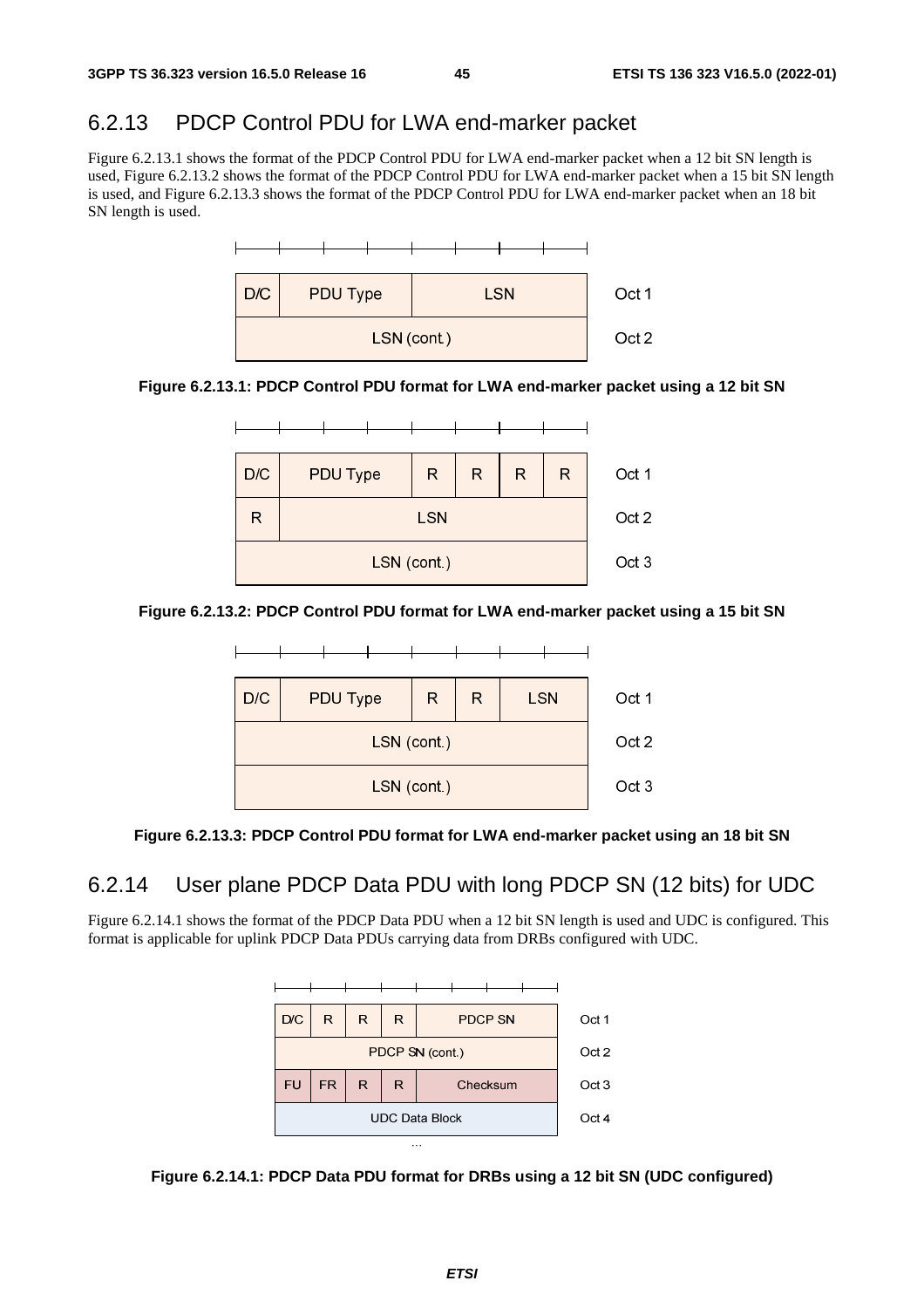#### 6.2.15 User plane PDCP Data PDU with extended PDCP SN (15 bits) for UDC

Figure 6.2.15.1 shows the format of the PDCP Data PDU when a 15 bit SN length is used and UDC is configured. This format is applicable for PDCP Data PDUs carrying data from DRBs configured with UDC.





## 6.2.16 User plane PDCP Data PDU with further extended PDCP SN (18 bits) for UDC

Figure 6.2.16.1 shows the format of the PDCP Data PDU when an 18 bit SN length is used and UDC is configured. This format is applicable for uplink PDCP Data PDUs carrying data from DRBs configured with UDC.





### 6.2.17 PDCP Control PDU for UDC feedback packet

Figure 6.2.17.1 shows the format of the PDCP Control PDU for UDC feedback packet. This format is applicable for DRBs configured with UDC.



**Figure 6.2.17.1: PDCP Control PDU format for UDC feedback packet**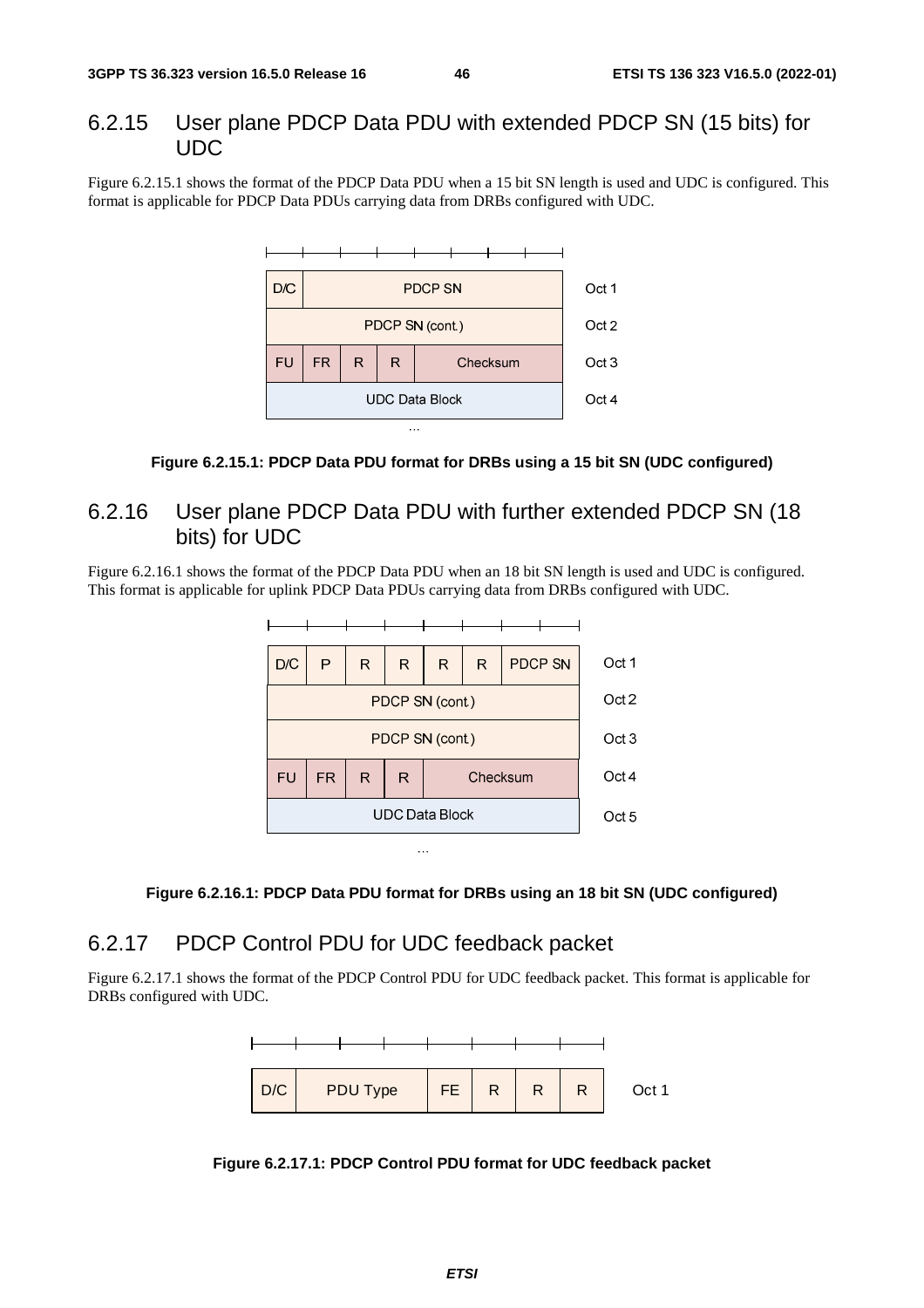## 6.2.18 PDCP Control PDU for EHC feedback packet

Figure 6.2.18.1 shows the format of the PDCP Control PDU for EHC feedback packet. This format is applicable for DRBs mapped on RLC AM or RLC UM.



#### **Figure 6.2.18.1: PDCP Control PDU format for EHC feedback packet**

## 6.3 Parameters

#### 6.3.1 General

If not otherwise mentioned in the definition of each field then the bits in the parameters shall be interpreted as follows: the left most bit string is the first and most significant and the right most bit is the last and least significant bit.

Unless otherwise mentioned, integers are encoded in standard binary encoding for unsigned integers. In all cases the bits appear ordered from MSB to LSB when read in the PDU.

## 6.3.2 PDCP SN

Length: 5, 7, 12, 15, 16, or 18 bits as indicated in table 6.3.2.1 except for NB-IoT which uses 7 bit PDCP SN for DRB.

| Length | <b>Description</b>                                                       |
|--------|--------------------------------------------------------------------------|
| 5      | <b>SRBs</b>                                                              |
|        | DRBs, if configured by upper layers (pdcp-SN-Size, see TS<br>36.331 [3]) |
| 12     | DRBs, if configured by upper layers (pdcp-SN-Size, see TS<br>36.331 [3]) |
| 15     | DRBs, if configured by upper layers (pdcp-SN-Size, see TS<br>36.331 [3]) |
| 16     | <b>SLRBs</b>                                                             |
| 18     | DRBs, if configured by upper layers (pdcp-SN-Size, see TS<br>36.331 [3]  |

#### **Table 6.3.2.1: PDCP SN length**

### 6.3.3 Data

Length: Variable

The Data field may include either one of the following:

- Uncompressed PDCP SDU (user plane data, or control plane data); or
- Compressed PDCP SDU (user plane data only); or
- UDC header and UDC Data Block if UDC is configured.

NOTE: All fields other than PDCP PDU header and MAC-I belong to Data field.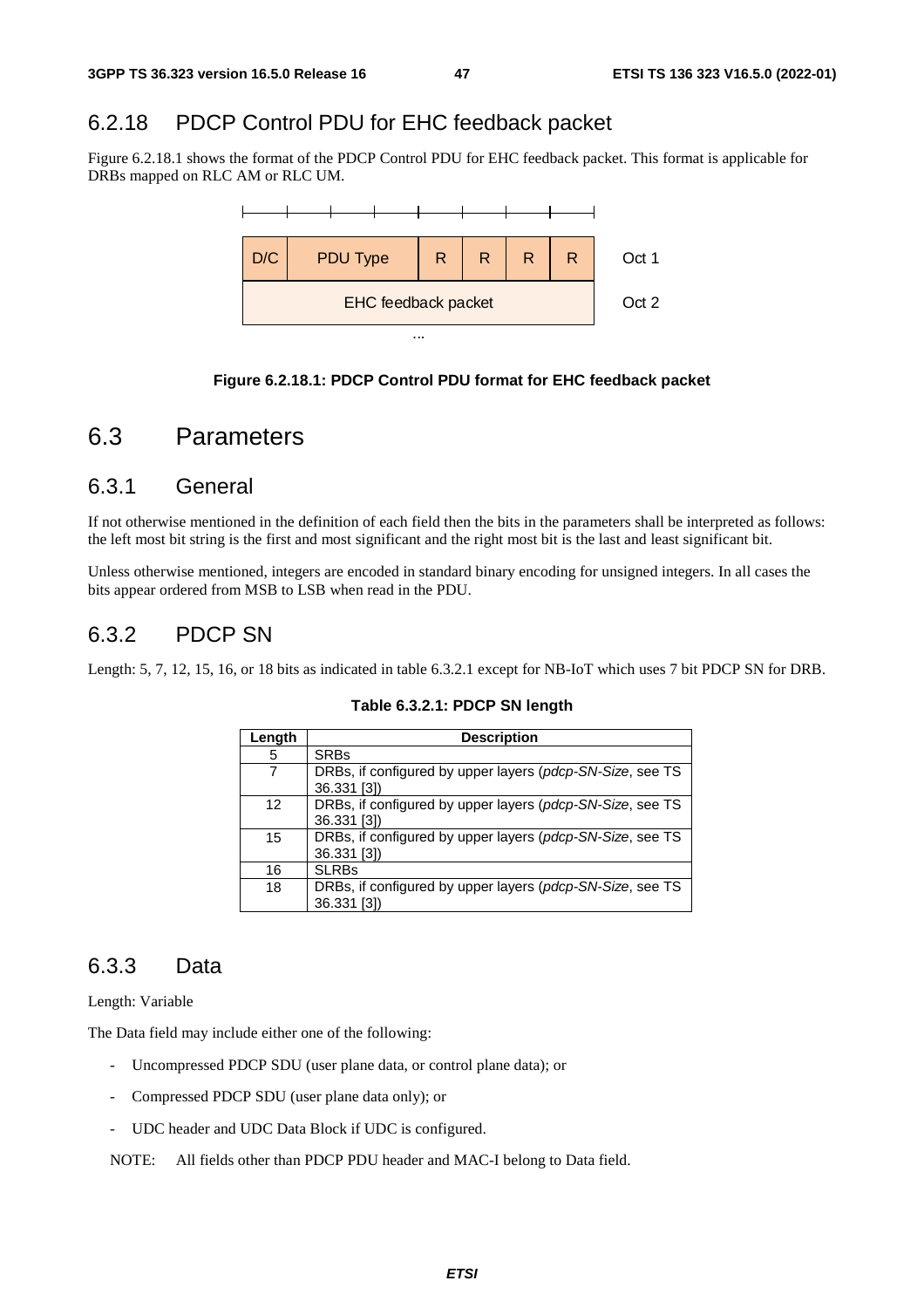#### 6.3.4 MAC-I

Length: 32 bits

The MAC-I field carries a message authentication code calculated as specified in clause 5.7.

For control plane data that are not integrity protected, the MAC-I field is still present and should be padded with padding bits set to 0.

## 6.3.5 COUNT

Length: 32 bits

For ciphering and integrity a COUNT value is maintained. The COUNT value is composed of a HFN and the PDCP SN. The length of the PDCP SN is configured by upper layers.

| <b>PDCP SN</b> |
|----------------|
|----------------|

**Figure 6.3.5.1: Format of COUNT** 

The size of the HFN part in bits is equal to 32 minus the length of the PDCP SN.

NOTE: When performing comparison of values related to COUNT, the UE takes into account that COUNT is a 32-bit value, which may wrap around (e.g., COUNT value of  $2^{32}$  - 1 is less than COUNT value of 0).

#### 6.3.6 R

Length: 1 bit

Reserved. In this version of the specification reserved bits shall be set to 0. Reserved bits shall be ignored by the receiver.

### 6.3.7 D/C

Length: 1 bit

**Table 6.3.7.1: D/C field** 

| Bit | <b>Description</b> |
|-----|--------------------|
|     | <b>Control PDU</b> |
|     | Data PDU           |

### 6.3.8 PDU type

Length: 3 bits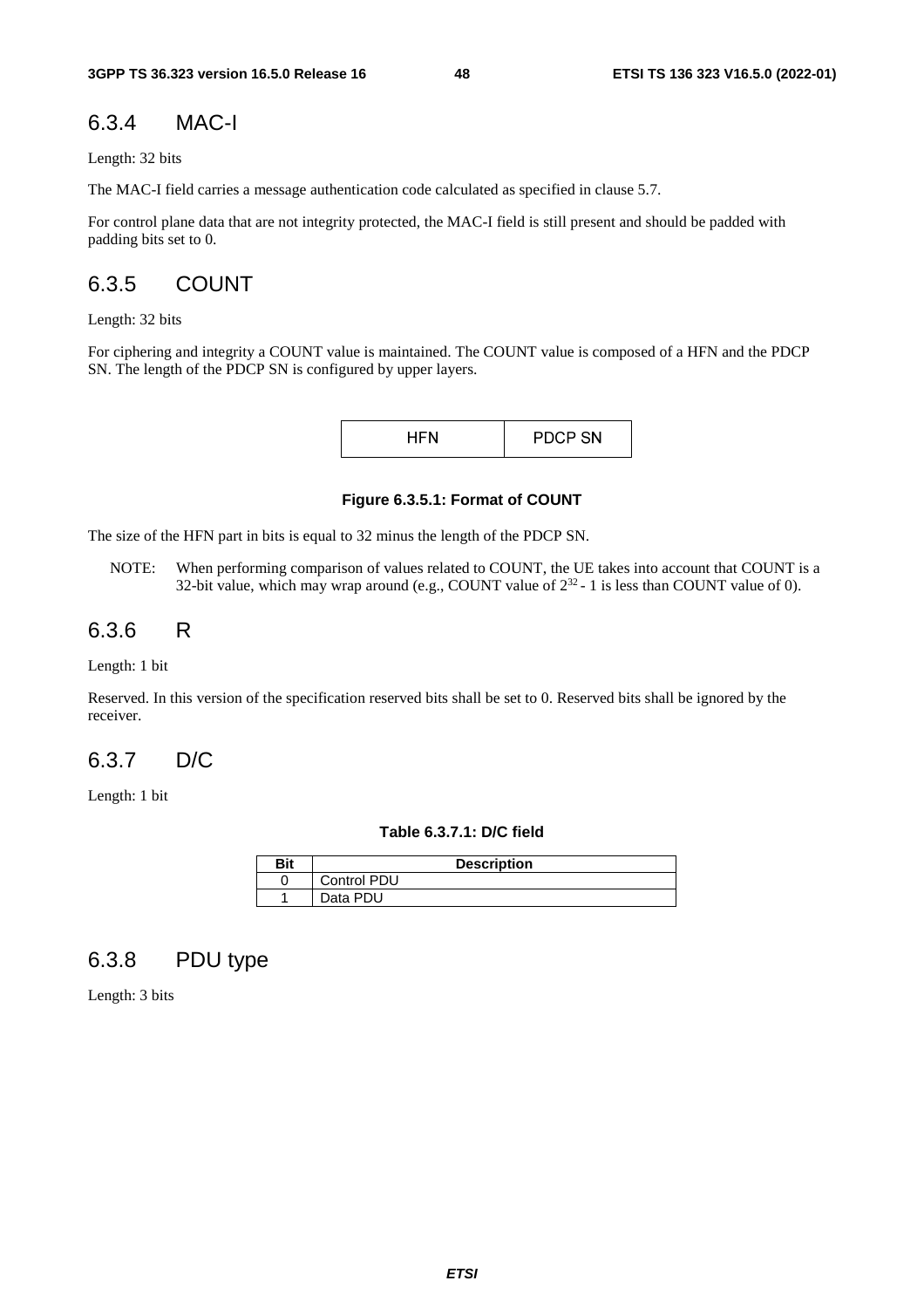| Bit     | <b>Description</b>                |
|---------|-----------------------------------|
| 000     | PDCP status report                |
| 001     | Interspersed ROHC feedback packet |
| 010     | LWA status report                 |
| 011     | LWA end-marker packet             |
| 100     | UDC feedback packet               |
| 101     | EHC feedback packet               |
| $110 -$ | reserved                          |
| 111     |                                   |

**Table 6.3.8.1: PDU type** 

#### 6.3.9 FMS

Length: 12 bits when a 12 bit SN length is used, 15 bits when a 15 bit SN length is used, and 18 bits when an 18 bit SN length is used

PDCP SN of the first missing PDCP SDU.

#### 6.3.10 Bitmap

Length: Variable

The length of the bitmap field can be 0.

The MSB of the first octet of the type "Bitmap" indicates whether or not the PDCP SDU with the SN (FMS + 1) modulo (Maximum\_PDCP\_SN + 1) has been received and, optionally decompressed correctly. The LSB of the first octet of the type "Bitmap" indicates whether or not the PDCP SDU with the SN ( $FMS + 8$ ) modulo (Maximum\_PDCP\_SN + 1) has been received and, optionally decompressed correctly.

| Table 6.3.10.1 Bitmap |  |
|-----------------------|--|
|-----------------------|--|

| <b>Bit</b> | <b>Description</b>                                                      |
|------------|-------------------------------------------------------------------------|
| $\Omega$   | PDCP SDU with PDCP SN = $(FMS + bit position)$                          |
|            | modulo (Maximum_PDCP_SN + 1) is missing in the                          |
|            | receiver. The bit position of N <sup>th</sup> bit in the Bitmap is N,   |
|            | i.e., the bit position of the first bit in the Bitmap is 1.             |
|            | PDCP SDU with PDCP $SN = (FMS + bit position)$                          |
|            | modulo (Maximum_PDCP_SN + 1) does not need to be                        |
|            | retransmitted. The bit position of N <sup>th</sup> bit in the Bitmap is |
|            | N, i.e., the bit position of the first bit in the Bitmap is 1.          |

The UE fills the bitmap indicating which SDUs are missing (unset bit - '0'), i.e. whether an SDU has not been received or optionally has been received but has not been decompressed correctly, and which SDUs do not need retransmission (set bit - '1'), i.e. whether an SDU has been received correctly and may or may not have been decompressed correctly.

### 6.3.11 Interspersed ROHC feedback packet

#### Length: Variable

Contains one ROHC packet with only feedback, i.e. a ROHC packet that is not associated with a PDCP SDU as defined in clause 5.5.4.

#### 6.3.12 PGK Index

Length: 5 bits

5 LSBs of PGK Identity as specified in TS 33.303 [13].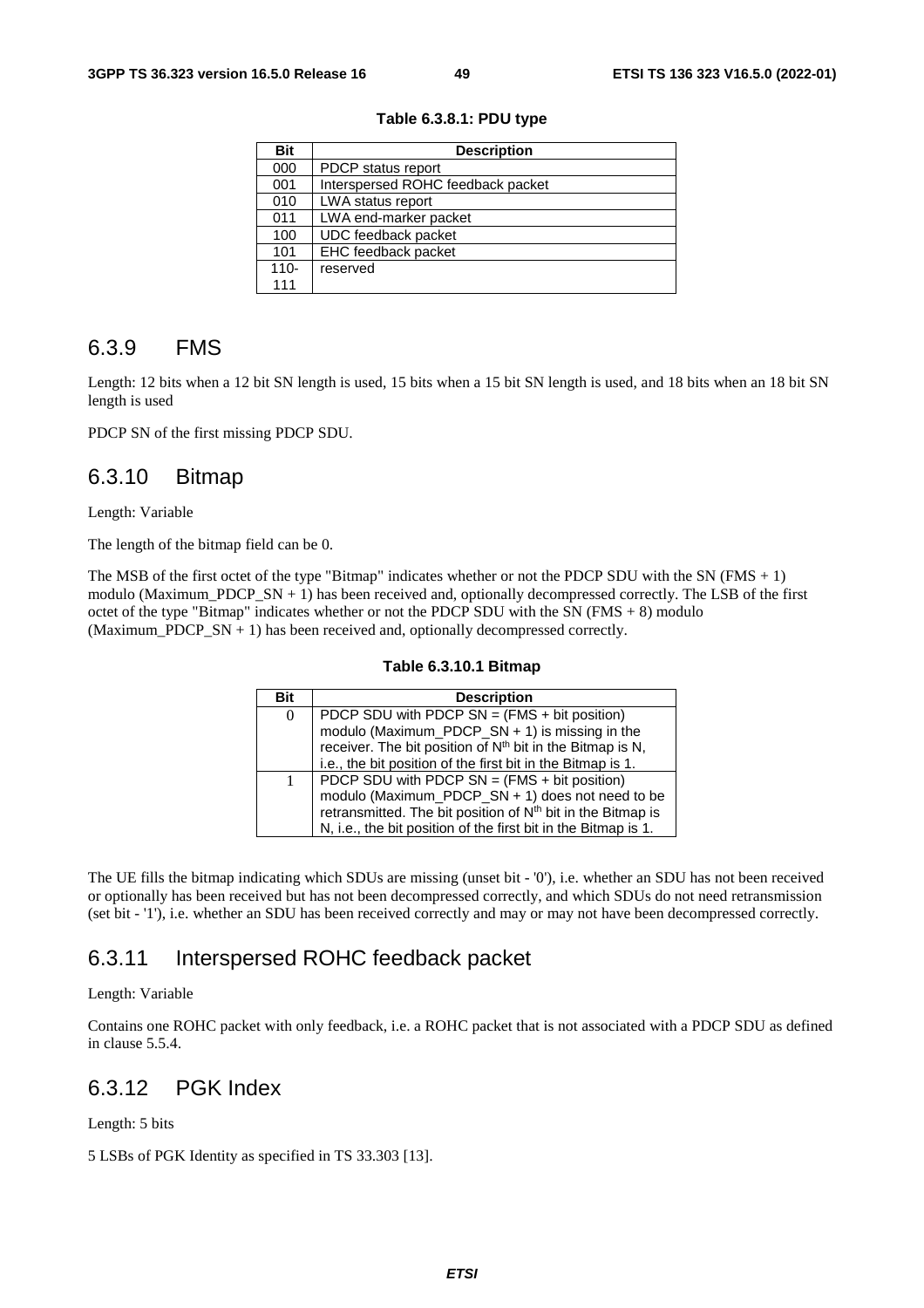#### 6.3.13 PTK Identity

Length: 16 bits

PTK Identity as specified in TS 33.303 [13].

## 6.3.14 SDU Type

Length: 3 bits

PDCP SDU type, i.e. Layer-3 Protocol Data Unit type as specified in [14]. PDCP entity may handle the SDU differently per SDU Type, e.g. ROHC is applicable to IP SDU but not ARP SDU and Non-IP SDU.

**Table 6.3.14.1: SDU Type** 

| Bit     | <b>Description</b> |  |  |  |  |  |  |
|---------|--------------------|--|--|--|--|--|--|
| 000     | ID                 |  |  |  |  |  |  |
| 001     | ARP                |  |  |  |  |  |  |
| 010     | PC5 Signaling      |  |  |  |  |  |  |
| 011     | Non-IP             |  |  |  |  |  |  |
| 100-111 | reserved           |  |  |  |  |  |  |

### 6.3.15 K<sub>D-sess</sub> ID

Length: 16 bits

KD-sess Identity as specified in TS 33.303 [13].

#### 6.3.16 NMP

Length: 12 bits when a 12 bit SN length is used, 15 bits when a 15 bit SN length is used, and 18 bits when an 18 bit SN length is used.

Number of missing PDCP SDU(s) with associated COUNT value below the associated COUNT value corresponding to HRW, starting from and including the associated COUNT value corresponding to FMS.

#### 6.3.17 HRW

Length: 12 bits when a 12 bit SN length is used, 15 bits when a 15 bit SN length is used and 18 bits when an 18 bit SN length is used.

PDCP SN of the PDCP SDU received on WLAN with highest associated PDCP COUNT value.

#### 6.3.18 P

Length: 1 bit

Polling indication. The P field indicates whether the UE is requested to send a PDCP status report or a LWA status report for LWA. The field is not applicable to uplink PDCP PDUs and the UE shall set the P field to 0.

#### **Table 6.3.18.1: P field**

| Bit | <b>Description</b>             |  |  |  |  |  |  |
|-----|--------------------------------|--|--|--|--|--|--|
|     | Status report is not requested |  |  |  |  |  |  |
|     | Status report is requested     |  |  |  |  |  |  |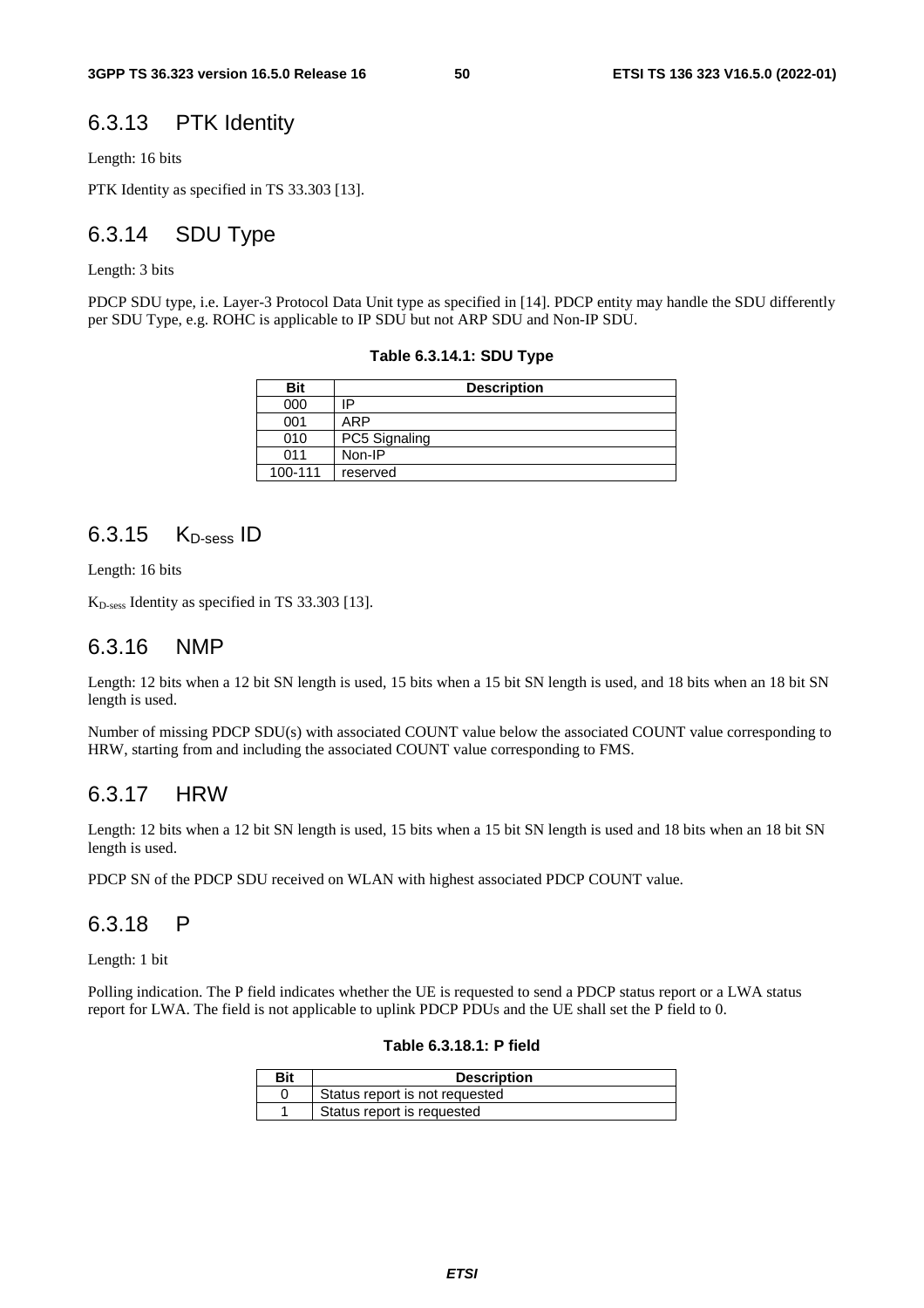#### 6.3.19 LSN

Length: 12 bits when a 12 bit SN length is used, 15 bits when a 15 bit SN length is used, and 18 bits when an 18 bit SN length is used

PDCP SN of the last PDCP PDU for which the data part is ciphered with the key used before PDCP re-establishment. Only applicable for the case when upper layers request a PDCP re-establishment for a LWA bearer where LWA configuration is retained with the same WT.

## 6.3.20 AILC

Length: 1 bit

The AILC field indicates that corresponding PDCP SDU in the uplink PDCP PDU may be transferred to the local cache entity when PDCP entity is configured by upper layers, i.e. ailc-BitConfig, as specified in TS 36.331 [3]. If the PDCP SDU may be transferred to the local cache entity, the AILC field shall be set to 1, otherwise to 0.

| Table 6.3.20.1: AILC field |
|----------------------------|
|----------------------------|

| Bit | <b>Description</b>                                                          |
|-----|-----------------------------------------------------------------------------|
|     | Indicates that the SDU need not to be transferred to the local cache entity |
|     | Indicates that the SDU may be transferred to the local cache entity.        |

#### 6.3.21 FU

Length: 1 bit

Indication of whether this packet is compressed by UDC protocol or not. Value '1' means the packet is compressed by UDC protocol.

#### **Table 6.3.21.1: FU field**

| <b>Bit</b> | <b>Description</b>                          |  |  |  |  |  |  |
|------------|---------------------------------------------|--|--|--|--|--|--|
|            | Packet is not compressed using UDC protocol |  |  |  |  |  |  |
|            | Packet is compressed using UDC protocol     |  |  |  |  |  |  |

#### 6.3.22 FR

Length: 1 bit

Indication of whether UDC compression buffer is reset or not. Value '1' means this is the first compressed packet after UDC buffer reset.

#### **Table 6.3.22.1: FR field**

| Bit | <b>Description</b>                 |  |  |  |  |  |  |
|-----|------------------------------------|--|--|--|--|--|--|
|     | Compression buffer is not reset.   |  |  |  |  |  |  |
|     | Compression buffer has been reset. |  |  |  |  |  |  |

## 6.3.23 Checksum

Length: 4 bits

This field contains the validation bits for the compression buffer content: The checksum is calculated by the content of current compression buffer before the current packet is put into buffer.

The checksum is derived from the values of the first 4 bytes and the last 4 bytes in the whole compression buffer. The calculation is described as follows: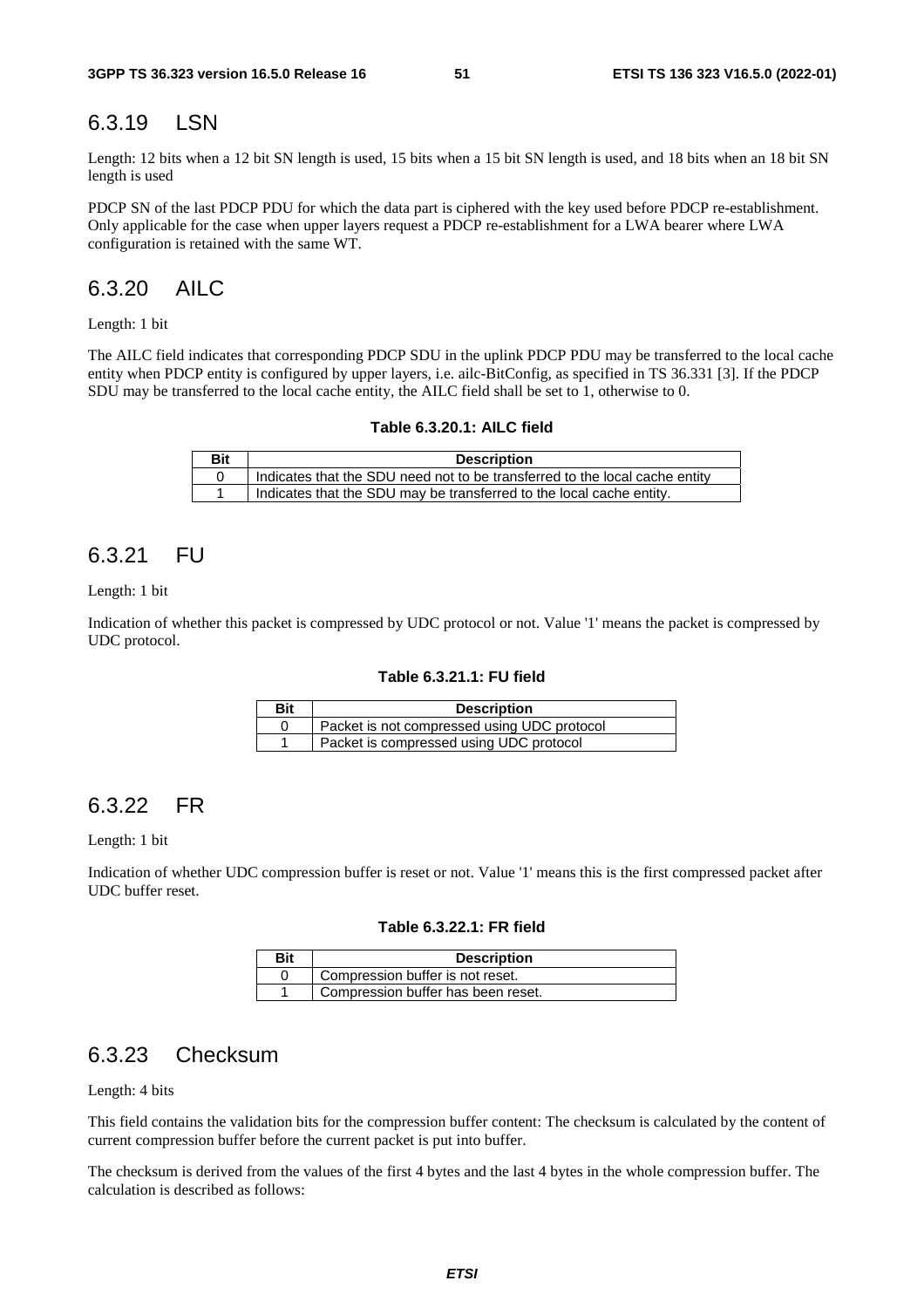- Each byte is divided into two 4-bit numbers.
- The 164-bit numbers are added together to obtain a sum;
- The checksum is one's complement of the right-most 4 bits (i.e. 4 LSB) of the sum.

An example of checksum calculation is shown in Annex A.

## 6.3.24 FE

Length: 1 bit

Indication of whether checksum error is detected or not. Value '1' means checksum error is detected and the UE shall reset the compression buffer.

#### **Table 6.3.24.1: FE field**

| Bit | <b>Description</b>                 |  |  |  |  |  |
|-----|------------------------------------|--|--|--|--|--|
|     | No Error                           |  |  |  |  |  |
|     | <b>Checksum Error Notification</b> |  |  |  |  |  |

## 7 Variables, constants and timers

## 7.1 State variables

This clause describes the state variables used in PDCP entities in order to specify the PDCP protocol.

All state variables are non-negative integers.

The transmitting side of each PDCP entity shall maintain the following state variables:

#### a) Next\_PDCP\_TX\_SN

The variable Next\_PDCP\_TX\_SN indicates the PDCP SN of the next PDCP SDU for a given PDCP entity. At establishment of the PDCP entity, the UE shall set Next\_PDCP\_TX\_SN to 0. For the PDCP entity mapped with SLRB of which the indicated *SL-V2X-TxProfile* is *rel15* (see TS 36.331 [3]), the UE shall set Next\_PDCP\_TX\_SN to 1 at establishment of the PDCP entity.

#### b) TX\_HFN

The variable TX\_HFN indicates the HFN value for the generation of the COUNT value used for PDCP PDUs for a given PDCP entity. At establishment of the PDCP entity, the UE shall set TX\_HFN to 0.

The receiving side of each PDCP entity shall maintain the following state variables:

c) Next\_PDCP\_RX\_SN

The variable Next\_PDCP\_RX\_SN indicates the next expected PDCP SN by the receiver for a given PDCP entity. At establishment of the PDCP entity, the UE shall set Next\_PDCP\_RX\_SN to 0. For the PDCP entity mapped with SLRB of which the indicated *SL-V2X-TxProfile* is *rel15* (see TS 36.331 [3]), the UE shall set Next\_PDCP\_RX\_SN to (x +1) modulo (Maximum\_PDCP\_SN + 1), where x is the SN of the first received PDCP Data PDU with SN not set to "0".

#### d) RX\_HFN

The variable RX\_HFN indicates the HFN value for the generation of the COUNT value used for the received PDCP PDUs for a given PDCP entity. At establishment of the PDCP entity, the UE shall set RX\_HFN to 0.

#### e) Last\_Submitted\_PDCP\_RX\_SN

The variable Last Submitted PDCP\_RX\_SN indicates the SN of the last PDCP SDU delivered to the upper layers. At establishment of the PDCP entity, the UE shall set Last\_Submitted\_PDCP\_RX\_SN to Maximum\_PDCP\_SN. For the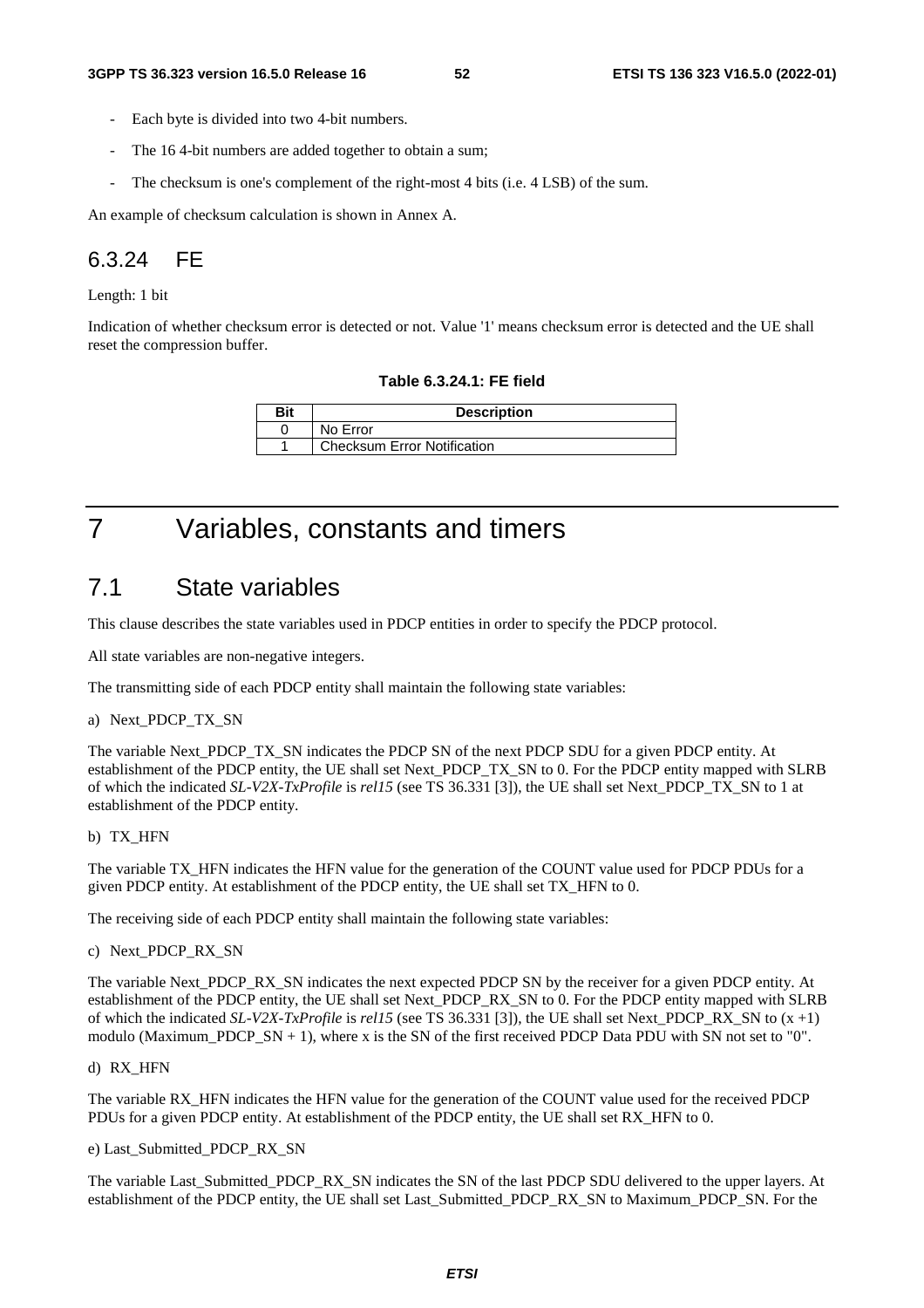PDCP entity mapped with SLRB of which the indicated *SL-V2X-TxProfile* is *rel15* (see TS 36.331 [3]), the UE shall set Last\_Submitted\_PDCP\_RX\_SN to  $(x - 0.5 *$  Reordering\_Window) modulo (Maximum\_PDCP\_SN + 1), where x is the SN of the first received PDCP Data PDU with SN not set to "0". When upper layers reconfigure the PDCP entity to configure DAPS for a DRB mapped on RLC UM, the UE shall set Last\_Submitted\_PDCP\_RX\_SN to  $(Next\_PDCP_RX_SN - 1)$  modulo  $(Maximum\_PDCP_SN + 1)$ .

#### f) Reordering\_PDCP\_RX\_COUNT

This variable is used only when the reordering function is used. This variable holds the value of the COUNT following the COUNT value associated with the PDCP PDU which triggered *t-Reordering*. When upper layers reconfigure the PDCP entity to configure DAPS, the UE shall set Reordering\_PDCP\_RX\_COUNT to the COUNT value associated to RX HFN and Next PDCP\_RX\_SN.

## 7.2 Timers

The transmitting side of each PDCP entity for DRBs shall maintain the following timers:

#### a) *discardTimer*

The duration of the timer is configured by upper layers, see TS 36.331 [3]. In the transmitter, a new timer is started upon reception of an SDU from upper layer.

The receiving side of each PDCP entity shall maintain the following timers only when the reordering function is used:

#### b) *t-Reordering*

The duration of the timer is configured by upper layers, see(TS 36.331 [3], except for the case of Sidelink reception when the reordering function is used. For when the reordering function is used reception when the reordering function is used, the *t-Reordering* timer is determined by the UE implementation. This timer is used to detect loss of PDCP PDUs as specified in the clause 5.1.2.1.4. If *t-Reordering* is running, *t-Reordering* shall not be started additionally, i.e. only one *t-Reordering* per PDCP entity is running at a given time.

The receiving side of each PDCP entity associated with LWA bearers shall maintain the following timers:

#### c) *t-StatusReportType1*

The duration of the timer is configured by upper layers (*statusPDU-Periodicity-Type1*, see TS 36.331 [3]). This timer is used to trigger status report transmission for LWA as specified in the clause 5.10.

#### d) *t-StatusReportType2*

The duration of the timer is configured by upper layers (*statusPDU-Periodicity-Type2* and *statusPDU-Periodicity-Offset*, see TS 36.331 [3]). If *statusPDU-Periodicity-Offset* is configured and it is the first run of the timer after (re)configuration, the duration of the timer is the sum of *statusPDU-Periodicity-Type2* and *statusPDU-Periodicity-Offset*, see TS 36.331 [3], otherwise the duration of the timer is *statusPDU-Periodicity-Type2*. When configured, this timer is used to trigger status report transmission for LWA as specified in the clause 5.10.

## 7.3 Constants

#### a) Reordering\_Window

Indicates the size of the reordering window. The size equals to 16 when a 5 bit SN length is used, 64 when a 7 bit SN length is used, 2048 when a 12 bit SN length is used, 16384 when a 15 bit SN length is used, 32768 when a 16 bit SN length is used, or 131072 when 18 bit SN length is used, i.e. half of the PDCP SN space, for radio bearers that are mapped on RLC AM, for LWA bearers and for SLRBs when the reordering function is used.

#### b) Maximum\_PDCP\_SN is:

- 262143 if the PDCP entity is configured for the use of 18 bits SNs
- 65535 if the PDCP entity is configured for the use of 16 bits SNs
- 32767 if the PDCP entity is configured for the use of 15 bits SNs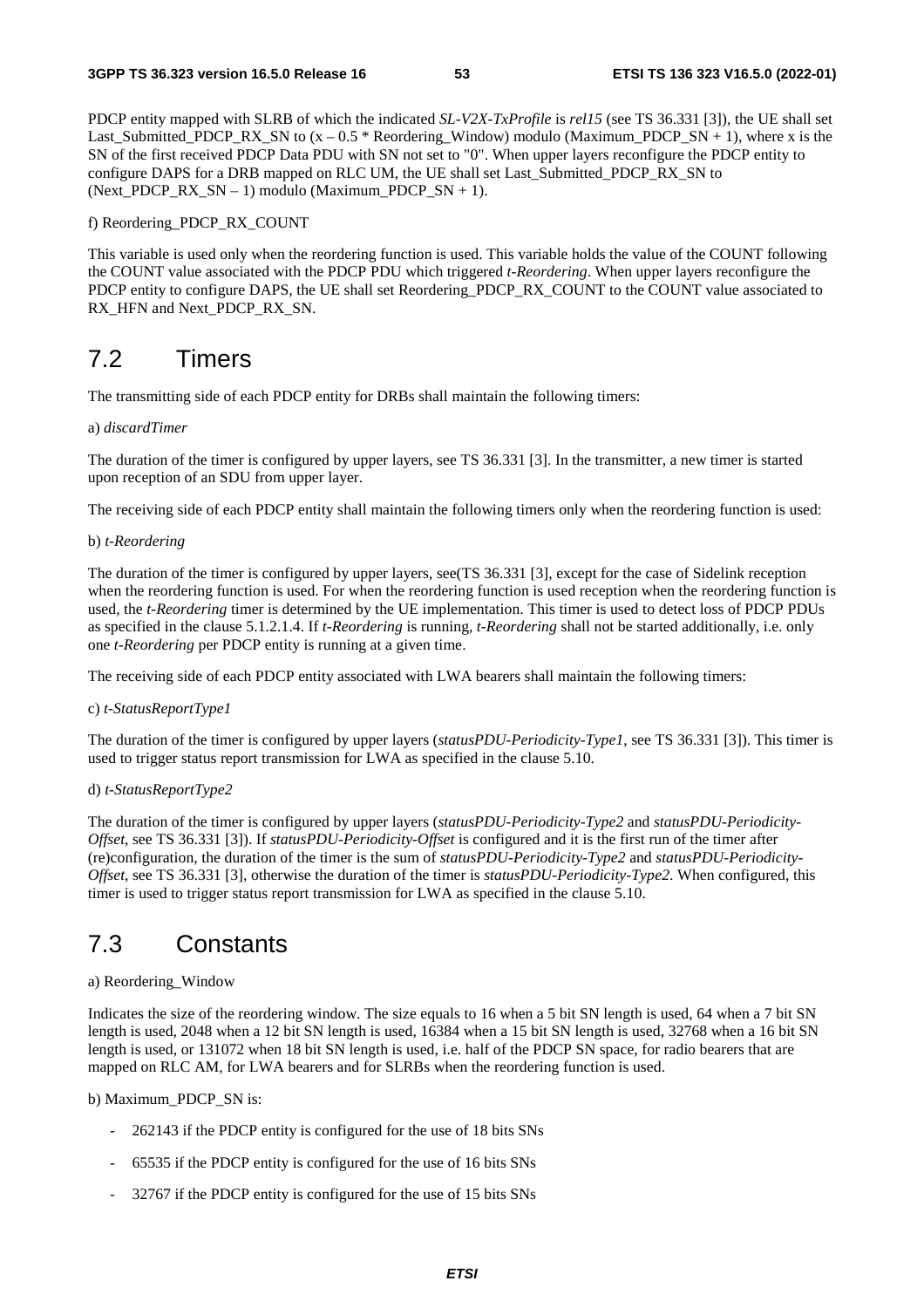- 4095 if the PDCP entity is configured for the use of 12 bit SNs
- 127 if the PDCP entity is configured for the use of 7 bit SNs
- 31 if the PDCP entity is configured for the use of 5 bit SNs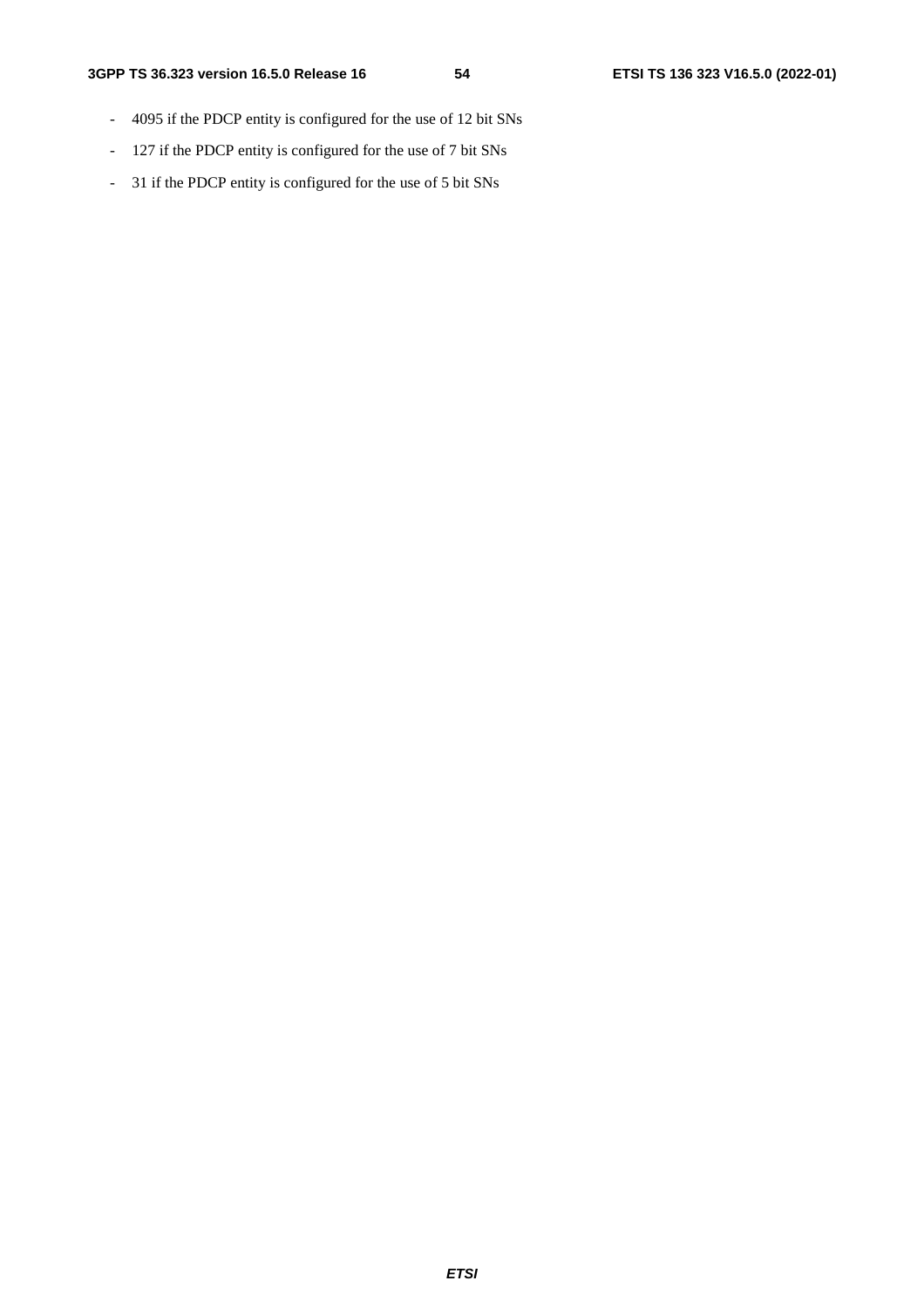## Annex A (informative): An example of UDC Checksum calculation

The current UDC compression/decompression buffer has the following binary values for example:

Header <1,1,0,0,0,1,0,1,0,0,1,1,1,1,1,1,0,0,0,1,1,0,0,1,0,1,0,0,0,1, ……, 0,1,1,1,1,0,1,1,0,0,0,1,0,1,0,1,0,0,1,1,1,1,1,1,0,0,1,1,1,0,0>Tail

The sum of the first 4 bytes and the last 4 bytes can be calculated:

 $1100+0101+0011+1111+0001+1001+0101+0001+0111+1101+1000+1010+1101+11001+1100 = 10000110$ ;

And checksum value will be one's complement of the right-most 4 bits (i.e. 4 LSB) of the above sum. Hence checksum is 1001.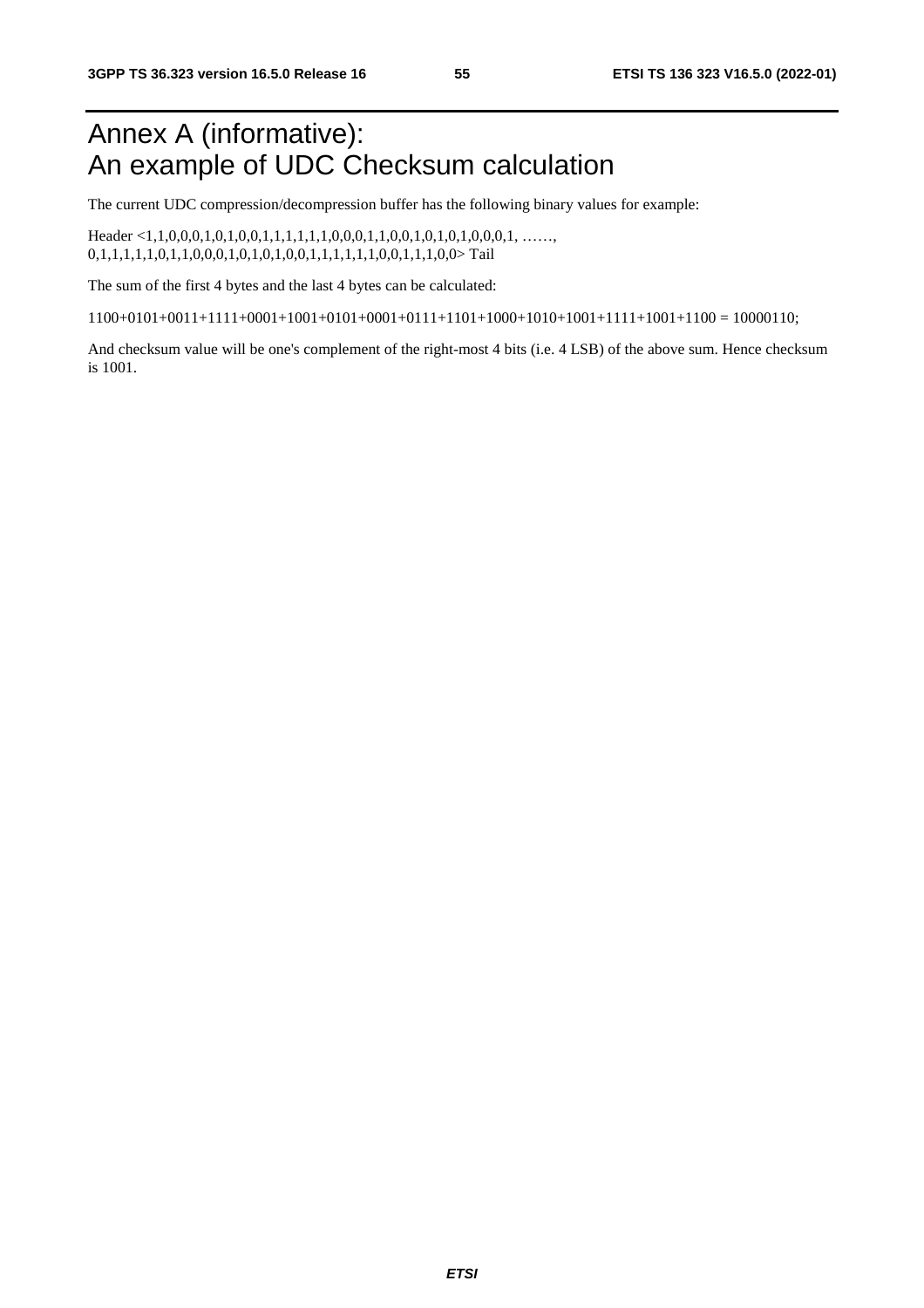## Annex B (informative): Change history

|                 | Change history after change control |                         |           |                |     |                                                                           |                       |
|-----------------|-------------------------------------|-------------------------|-----------|----------------|-----|---------------------------------------------------------------------------|-----------------------|
| <b>Date</b>     | <b>TSG</b>                          | <b>TSG Doc.</b>         | <b>CR</b> | <b>Rev</b>     | Cat | Subject/Comment                                                           | <b>New</b><br>version |
|                 |                                     | 2007-12 RP-38 RP-070919 |           |                |     | Approved at TSG-RAN #38 and placed under Change Control                   | 8.0.0                 |
|                 |                                     | 2008-03 RP-39 RP-080197 | 0001      |                |     | CR to 36.323 with Update of E-UTRAN PDCP specification                    | 8.1.0                 |
|                 |                                     | 2008-05 RP-40 RP-080412 | 0002      |                |     | Clarification of the BSR calculation                                      | 8.2.0                 |
|                 |                                     | RP-40 RP-080412         | 0003      | $\mathbf{1}$   |     | PDCP minor changes                                                        | 8.2.0                 |
|                 |                                     | RP-40 RP-080387         | 0004      | 3              |     | Addition of a duplicate discard window                                    | 8.2.0                 |
|                 |                                     | RP-40 RP-080412         | 0006      |                |     | Reference to ROHCv2 profiles                                              | 8.2.0                 |
|                 |                                     | RP-40 RP-080412         | 0010      |                |     | Bitmap in the DL PDCP status report                                       | 8.2.0                 |
|                 |                                     |                         |           |                |     | Corrections to clauses 5.5.1.1, 5.5.1.2.1 and 5.8 to correctly implement  | 8.2.1                 |
|                 |                                     |                         |           |                |     | CR0004 Rev 3 (instead of CR0004 Rev 2 of RP-080412).                      |                       |
|                 |                                     | 2008-09 RP-41 RP-080692 | 0013      |                |     | Restructuring of PDCP specification                                       | 8.3.0                 |
|                 |                                     | RP-41 RP-080692         | 0016      |                |     | Miscellaneous PDCP corrections                                            | 8.3.0                 |
|                 |                                     | RP-41 RP-080692         | 0023      |                |     | Correction to the PDCP structure                                          | 8.3.0                 |
|                 |                                     | RP-41 RP-080692         | 0033      |                |     | Initial TX_HFN and RX_HFN values                                          | 8.3.0                 |
| 2008-12         |                                     | RP-42 RP-081020         | 0038      |                |     | Clarification with regards to the PDCP state variables                    | 8.4.0                 |
|                 |                                     | RP-42 RP-081020         | 0039      |                |     | CR 0039 to 36.323 on Correction to PDCP functional view                   | 8.4.0                 |
|                 |                                     | RP-42 RP-081020         | 0040      |                |     | PDCP "in-sequence delivery and duplicate elimination" always on           | 8.4.0                 |
|                 |                                     | RP-42 RP-081020         | 0041      |                |     | Proposed CR to 36.323 on Processing of PDCP SDU received from upper 8.4.0 |                       |
|                 |                                     |                         |           |                |     | layer                                                                     |                       |
|                 |                                     | RP-42 RP-081020         | 0042      |                |     | Error in AM receive window behaviour                                      | 8.4.0                 |
|                 |                                     | RP-42 RP-081020         | 0047      |                |     | Proposed CR on the described scope of Last_Submitted_PDCP_RX_SN           | 8.4.0                 |
|                 |                                     | RP-42 RP-081020         | 0048      |                |     | Proposed CR to move DIRECTION from parameters provided by upper           | 8.4.0                 |
|                 |                                     |                         |           |                |     | layer                                                                     |                       |
|                 |                                     | RP-42 RP-081020         | 0049      |                |     | <b>Clarification on COUNT</b>                                             | 8.4.0                 |
|                 |                                     | RP-42 RP-081020         | 0050      |                |     | Correction to PDCP procedure for SRB                                      | 8.4.0                 |
|                 |                                     | RP-42 RP-081020         | 0052      |                |     | Correction to the PDCP re-establishment procedure                         | 8.4.0                 |
|                 |                                     | RP-42 RP-081020         | 0054      |                |     | Correction to PDCP functional view                                        | 8.4.0                 |
|                 |                                     | RP-42 RP-081020         | 0055      |                |     | Miscellaneous PDCP corrections                                            | 8.4.0                 |
|                 |                                     | RP-42 RP-081020         | 0057      |                |     | Proposed CR for error handling                                            | 8.4.0                 |
|                 |                                     | RP-42 RP-081020         | 0060      |                |     | Proposed CR to 36.323 on Correction to PDCP Control PDU description       | 8.4.0                 |
|                 |                                     | RP-42 RP-081020         | 0061      |                |     | Corrections to PDCP STATUS REPORT                                         | 8.4.0                 |
|                 |                                     | 2009-03 RP-43 RP-090130 | 0064      |                |     | CR to specify maximum PDCP SDU size                                       | 8.5.0                 |
|                 |                                     | RP-43 RP-090130         | 0065      |                |     | CR with correction on PDCP function of maintaining SNs                    | 8.5.0                 |
|                 |                                     | RP-43 RP-090130         | 0066      |                |     | Miscellaneous corrections to 36.323                                       | 8.5.0                 |
|                 |                                     | RP-43 RP-090130         | 0067      |                |     | Minor issues on PDCP                                                      | 8.5.0                 |
|                 |                                     | RP-43 RP-090130         | 0068      |                |     | Security related corrections                                              | 8.5.0                 |
|                 |                                     | RP-43 RP-090130         | 0069      |                |     | CR to 36.323 on RRC Parameters                                            | 8.5.0                 |
|                 |                                     | RP-43 RP-090130         | 0070      | $\mathbf{1}$   |     | Corrections on BSR reporting and transmission/ retransmission after an    | 8.5.0                 |
|                 |                                     |                         |           |                |     | Handover                                                                  |                       |
|                 |                                     | RP-43 RP-090130         | 0071      |                |     | Corrections on PDCP services and functions                                | 8.5.0                 |
|                 |                                     | RP-43 RP-090130         | 0077      |                |     | PDCP Control PDU as Data Available for transmission in PDCP               | 8.5.0                 |
|                 |                                     | 2009-06 RP-44 RP-090515 | 0078      | $\mathbf{1}$   |     | <b>PDCP Status Report</b>                                                 | 8.6.0                 |
|                 |                                     | RP-44 RP-090515         | 0079      | $\mathbf{1}$   |     | Correction to PDCP PDU submission condition in lower layer re-            | 8.6.0                 |
|                 |                                     |                         |           |                |     | establishment                                                             |                       |
|                 |                                     | RP-44 RP-090515 0080    |           | $\overline{2}$ |     | Minor correction and clarification to 36.323                              | 8.6.0                 |
| 2009-12 RP-46 - |                                     |                         |           |                |     | Upgrade to the Release 9 - no technical change                            | 9.0.0                 |
| 2010-12 RP-50 - |                                     |                         |           |                |     | Upgrade to the Release 10 - no technical change                           | 10.0.0                |
|                 |                                     | 2011-03 RP-51 RP-110280 | 0086      |                |     | Clarification on the number of ROHC instances in a PDCP entity            | 10.1.0                |
|                 | RP-51                               | RP-110291               | 0087      |                |     | Addition of integrity protection of DRBs in PDCP for RNs                  | 10.1.0                |
|                 |                                     | 2012-03 RP-57 RP-121377 | 0099      | 1              |     | Introduction of Carrier aggregation enhancements                          | 11.0.0                |
|                 |                                     | 2012-12 RP-58 RP-121959 | 0100      |                |     | CR to 36.323 on introducing ROHC context continue for intra-ENB           | 11.1.0                |
|                 |                                     |                         |           |                |     | handover                                                                  |                       |
|                 |                                     | RP-58 RP-121959         | 0104      |                |     | ROHC mode upon handover                                                   | 11.1.0                |
|                 |                                     | RP-58 RP-121936         | 0106      |                |     | Prevention of HFN de-synchronization due to PDCP SN over-allocation       | 11.1.0                |
|                 |                                     | 2013-03 RP-59 RP-130248 | 0109      |                |     | ROHC mode upon handover in UM DRB                                         | 11.2.0                |
|                 |                                     | 2014-06 RP-64 RP-140869 | 0113      |                |     | Clarification of CID reuse                                                | 11.3.0                |
|                 |                                     | RP-64 RP-140892         | 0123      |                |     | ROHC Feedback Handling                                                    | 12.0.0                |
|                 |                                     | 2014-09 RP-65 RP-141498 | 0126      |                |     | Clarification of the decompressor state and mode after PDCP re-           | 12.1.0                |
|                 |                                     |                         |           |                |     | establishment                                                             |                       |
|                 |                                     | 2014-12 RP-66 RP-142135 | 0128      | $\mathbf 1$    |     | Introduction of dual connectivity in PDCP                                 | 12.2.0                |
|                 |                                     | 2015-03 RP-67 RP-150373 | 0133      |                |     | Reconfiguration of PDCP reordering timer                                  | 12.3.0                |
|                 |                                     | RP-67 RP-150374         | 0135      |                |     | Introduction of ProSe Direct Communication                                | 12.3.0                |
|                 |                                     | 2015-06 RP-68 RP-150921 | 0137      |                |     | COUNT derivation in ProSe                                                 | 12.4.0                |
|                 |                                     | RP-68 RP-150921         | 0138      |                |     | Miscellaneous corrections for DC                                          | 12.4.0                |
|                 |                                     | RP-68 RP-150921         | 0139      |                |     | <b>BSR Triggering for Split Bearers</b>                                   | 12.4.0                |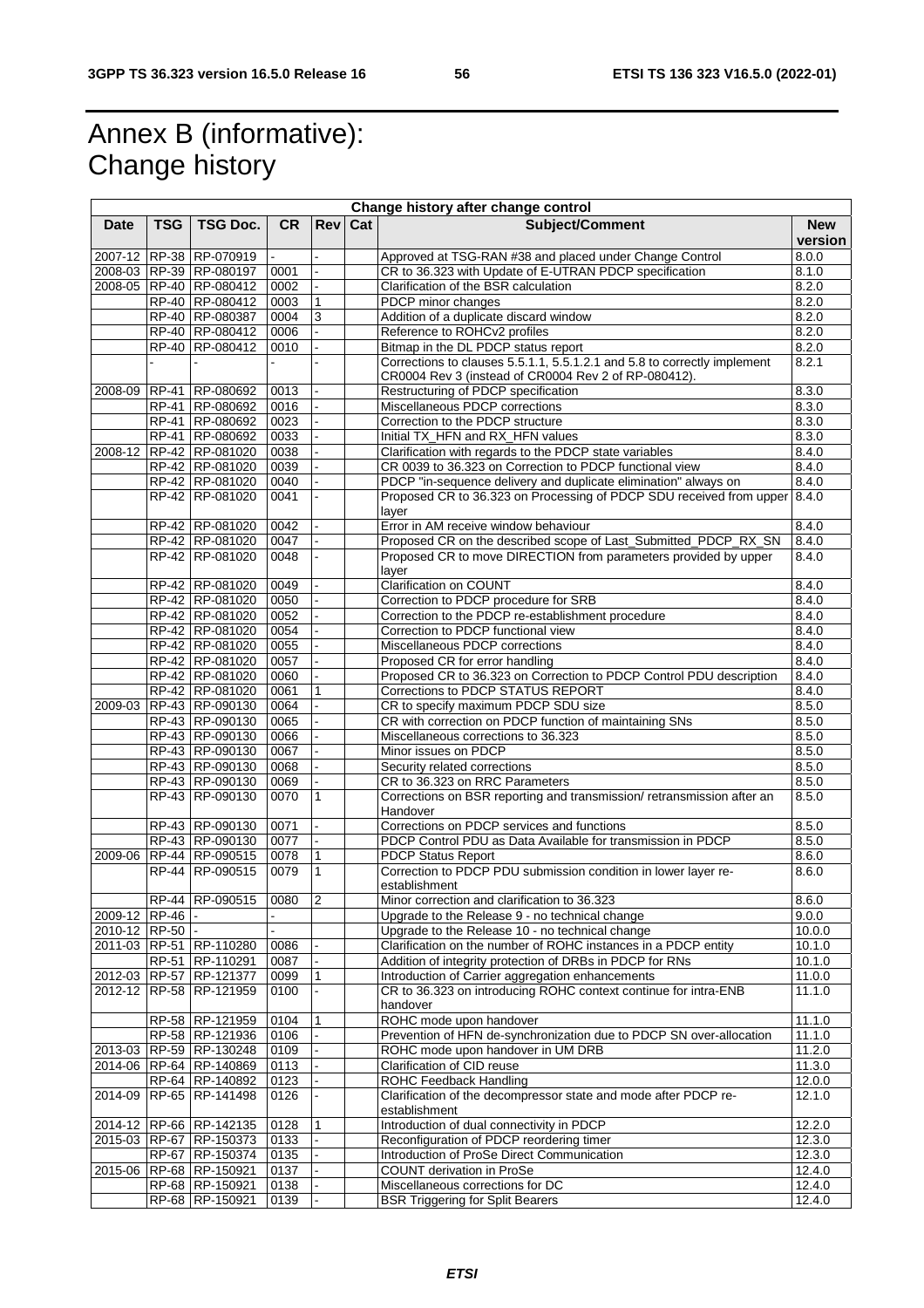|               | 2015-12 RP-70 RP-152053            | 0145         |                         |                     | <b>Corrections to Sidelink</b>                                                    | 12.5.0              |
|---------------|------------------------------------|--------------|-------------------------|---------------------|-----------------------------------------------------------------------------------|---------------------|
|               | RP-70 RP-152053                    | 0144         | $\mathbf{1}$            |                     | Update to Services expected from Lower Layers in DC                               | 12.5.0              |
|               | 2015-12 RP-70 RP-152074            | 0146         |                         |                     | Introduction of UL split bearer in PDCP                                           | 13.0.0              |
|               | RP-70 RP-152071                    | 0148         | $\mathbf{1}$            |                     | Introduction of enhanced CA in PDCP                                               | 13.0.0              |
|               | RP-70 RP-152072                    | 0149         | 2                       |                     | Introducing enhanced ProSe                                                        | 13.0.0              |
|               | 2016-03 RP-71 RP-160454            | 0155         |                         |                     | Correction for KD-sess Identity in 36.323                                         | 13.1.0              |
|               | RP-71 RP-160457                    | 0158         | $\overline{4}$          |                     | Introduction of LWA into PDCP specification                                       | 13.1.0              |
|               | 2016-06 RP-72 RP-161080            | 0160         |                         |                     | Clarification on LWA                                                              | 13.2.0              |
|               | RP-72 RP-161078                    | 0162         |                         |                     | Data available for transmission due to PDCP data recovery                         | 13.2.0              |
|               | RP-72 RP-161080                    | 0163         |                         |                     | Correction for sidelink                                                           | 13.2.0              |
|               | RP-72 RP-161078                    | 0165         |                         |                     | Corrections on RoHC description                                                   | 13.2.0              |
|               | RP-72 RP-161080                    | 0166         | $\mathbf{1}$            |                     | Clarification on Control PDU for LWA                                              | 13.2.0              |
|               | RP-72 RP-161080                    | 0169         |                         |                     | Polling for LWA status report                                                     | 13.2.0              |
|               | RP-72 RP-161091                    | 0171         | 4                       |                     | Introduction of NB-IoT functionality to PDCP protocol                             | 13.2.0              |
|               | RP-72 RP-161080                    | 0172         |                         |                     | PDCP CR to capture C-IoT optimizations for non-NB-IoT UEs                         | 13.2.0              |
| 2016-06       | RP-72 RP-161080                    | 0160         |                         |                     | Missing changes from CR0160 (Clarification on LWA) added                          | 13.2.1              |
|               | 2016-09 RP-73 RP-161756            | 0175         | $\mathbf{1}$            |                     | Addition of COUNT determination for the purpose of HRW setting                    | 13.3.0              |
|               | RP-73 RP-161756                    | 0177         | 1                       |                     | Clarification on NMP in LWA status report                                         | 13.3.0              |
|               | RP-73 RP-161756                    | 0179         |                         |                     | Corrections to PDCP Status Reporting                                              | 13.3.0              |
| 2016-09 RP-73 |                                    |              |                         |                     | MCC cleanup and missing text from v13.2.1 added                                   | $13.\overline{3.1}$ |
|               | 2016-09 RP-73 RP-161746            | 0174         | $\overline{2}$          |                     | Introduction of PC5 V2V for 36.323                                                | 14.0.0              |
| 2016-09 RP-73 |                                    |              |                         |                     | MCC cleanup                                                                       | 14.0.1              |
|               | 2016-12 RP-74 RP-162318            | 0182         |                         |                     | Correction of security handling upon connection suspension                        | 14.1.0              |
|               | RP-74 RP-162317                    | 0185         | 1                       |                     | Corrections to handling of uplink split                                           | 14.1.0              |
|               | 2017-03 RP-75 RP-170655            | 0188         |                         | Α                   | Correction on channel bandwidth definition for NB-IoT                             | 14.2.0              |
|               | RP-75 RP-170643                    | 0189         |                         | F                   | Corrections on V2V in TS 36.323                                                   | 14.2.0              |
|               | RP-75 RP-170628                    | 0191         | $\overline{2}$          | $\sf B$<br>F        | Introduction of Enhanced LTE-WLAN Aggregation (eLWA)                              | 14.2.0              |
|               | RP-76 RP-171225<br>RP-76 RP-171225 | 0197<br>0198 | $\mathbf{1}$            | B                   | Update of ROHC profile reference                                                  | 14.3.0<br>14.3.0    |
|               | RP-76 RP-171244                    |              |                         |                     | Enable Uplink-Only RoHC operations                                                | 14.3.0              |
|               | 2017-09 RP-77 RP-171915            | 0199<br>0200 | 3                       | А<br>$\overline{c}$ | Clarification on polling<br>Support of RLC UM for LWA bearer                      | 14.4.0              |
|               | 2017-12 RP-78 RP-172617            | 0210         |                         | F                   | Correction to RLC UM for LWA                                                      | 14.5.0              |
|               | RP-78 RP-172617                    | 0216         | $\mathbf{1}$            | F                   | Deliver stored PDCP SDUs for LWA bearer with RLC UM at PDCP re-                   | 14.5.0              |
|               |                                    |              |                         |                     | establishment                                                                     |                     |
|               | 2018-07 RP-80 RP-181221            | 0211         | $\overline{4}$          | B                   | Running 36.323 CR to introduce assistance information for local cache             | 15.0.0              |
|               | RP-80 RP-181226                    | 0217         | $\overline{3}$          | B                   | Introduction of DEFLATE based UDC Solution                                        | 15.0.0              |
|               | RP-80 RP-181252                    | 0231         | $\overline{2}$          | $\overline{B}$      | Introduction of further NB-IoT enhancements in 36.323                             | 15.0.0              |
|               | RP-80 RP-181248                    | 0232         | $\boldsymbol{2}$        | B                   | Introduction of V2X duplication to TS 36.323                                      | 15.0.0              |
|               | RP-80 RP-181247                    | 0235         |                         | B                   | Introduction of Ultra Reliable Low Latency Communication for LTE                  | 15.0.0              |
|               | 2018-09 RP-81 RP-181955            | 0237         | 1                       | F                   | Calculation of checksum                                                           | 15.1.0              |
|               | RP-81 RP-181955                    | 0238         |                         | F                   | Correction to description for UDC-only PDU                                        | 15.1.0              |
|               | RP-81 RP-181949                    | 0241         |                         | F                   | Deliver stored PDCP SDUs for UM DRB at PDCP re-establishment                      | 15.1.0              |
|               | 2018-12 RP-82 RP-182678            | 0243         | $\overline{2}$          | F                   | CR on supporting of the ROHC for PDCP duplication                                 | 15.2.0              |
|               | RP-82 RP-182678                    | 0249         | 3                       | F                   | Correction on PDCP for eV2X                                                       | 15.2.0              |
|               | RP-82 RP-182679                    | 0255         | 4                       | F                   | Correction on PDCP duplication                                                    | 15.2.0              |
|               | RP-82 RP-182678                    | 0264         | $\mathbf{1}$            | F                   | Correction to SLRB and state variables for sidelink transmission                  | 15.2.0              |
|               | RP-82 RP-182678                    | 0265         |                         | F                   | Header Decompression for SLRB                                                     | 15.2.0              |
|               | 2019-03 RP-83 RP-190552            | 0266         | $\overline{1}$          | F                   | Correction on UDC data format                                                     | 15.3.0              |
|               | RP-83 RP-190551                    | 0270         | 1                       | F                   | CR on ROHC for V2X                                                                | 15.3.0              |
|               | RP-83 RP-190552                    | 0271         | $\mathbf{1}$            | F                   | CR on PDCP structure for split bearer and LWA bearer                              | 15.3.0              |
|               | 2019-06 RP-84 RP-191385            | 0272         | $\mathbf{1}$            | F                   | CR on HFN maintainance                                                            | 15.4.0              |
|               | RP-84 RP-191387                    | 0273         |                         | F                   | Clarification of the PDCP structure                                               | 15.4.0              |
|               | 2019-12 RP-86 RP-192941            | 0277         |                         | F                   | Specify UDC Header is part of Data Field                                          | 15.5.0              |
|               | 2020-03 RP-87 RP-200450            | 0278         | $\mathbf{1}$            | В                   | Introducing EHC in LTE PDCP                                                       | 16.0.0              |
|               | RP-87 RP-200364                    | 0279         | $\overline{\mathbf{c}}$ | B                   | Introduction of DAPS handover                                                     | 16.0.0              |
|               | 2020-07 RP-88 RP-201168            | 0281         | $\overline{\mathbf{c}}$ | Α                   | Correction on SRB duplication                                                     | 16.1.0              |
|               | RP-88 RP-201195                    | 0282         | 3                       | С                   | CR on 36.323 for LTE feMob                                                        | 16.1.0              |
|               | RP-88 RP-201168<br>RP-88 RP-201181 | 0284<br>0286 | 1                       | Α<br>F              | CR on RLC out-of-order delivery configuration<br>LTE PDCP corrections for NR IIOT | 16.1.0<br>16.1.0    |
|               | 2020-09 RP-89 RP-201933            | 0287         |                         | F                   | Correction for PDCP status report                                                 | 16.2.0              |
|               | RP-89 RP-201963                    | 0290         |                         | F                   | CR on LTE PDCP re-establishment when t-Reordering is used                         | 16.2.0              |
|               | 2020-12 RP-90 RP-202773            | 0291         | $\mathbf{1}$            | F                   | CR on LTE PDCP re-establishment for UM DRB when t-Reordering is                   | 16.3.0              |
|               |                                    |              |                         |                     | used                                                                              |                     |
|               | 2021-09 RP-93 RP-212442            | 0296         | $\mathbf{1}$            | F                   | CR for LTE PDCP operation after DAPS release                                      | 16.4.0              |
|               | 2021-12 RP-94 RP-213343            | 0298         | $\overline{2}$          | Α                   | <b>Clarification on Security Coverage</b>                                         | 16.5.0              |
|               |                                    |              |                         |                     |                                                                                   |                     |